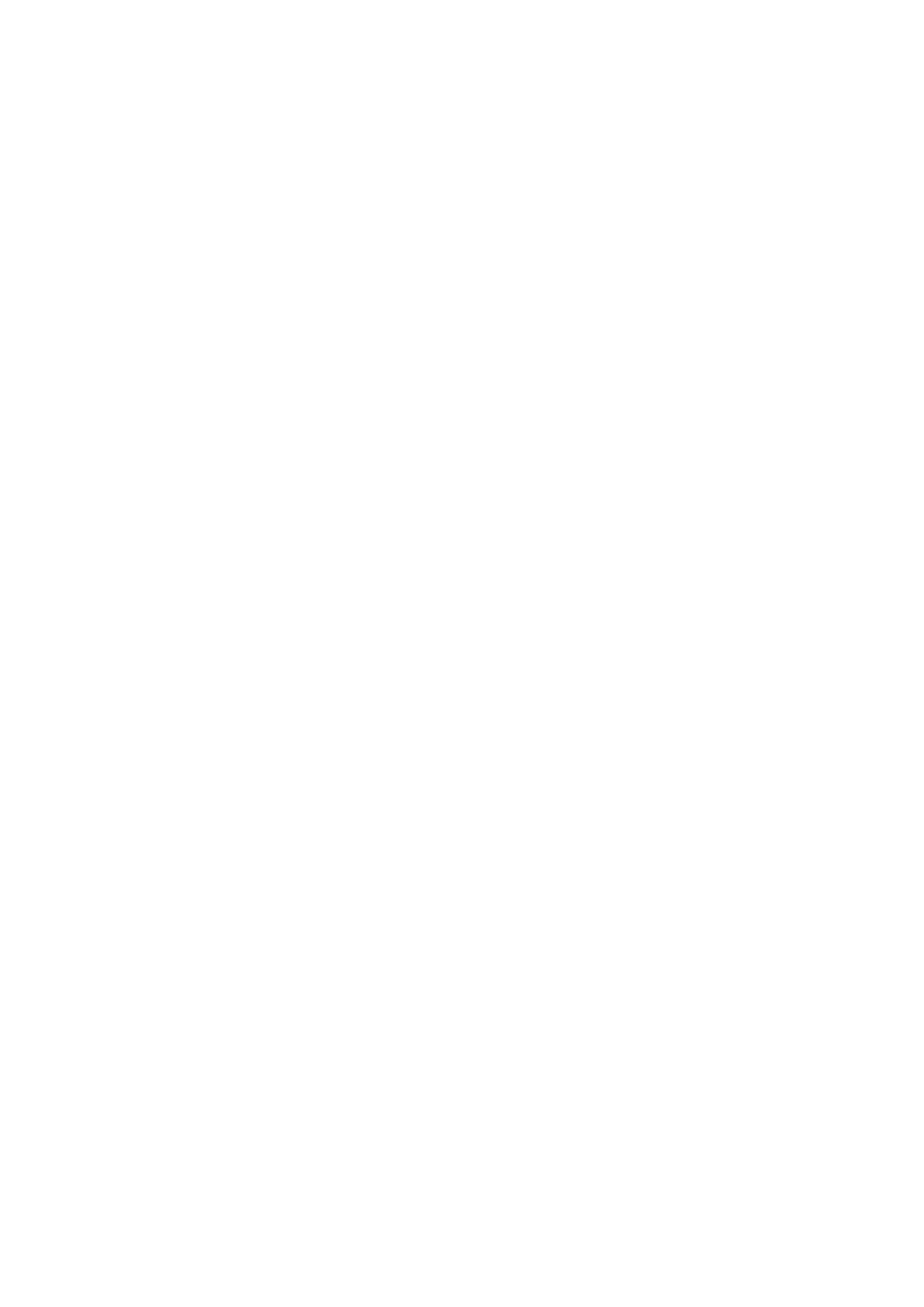Western Australia

# **Electricity Regulations 1947**

# **Contents**

# **Part I — Preliminary**

| 1.      | Citation                                           | 1              |
|---------|----------------------------------------------------|----------------|
| 2.      | Terms used                                         | 1              |
|         | <b>Part IV — Residual current devices</b>          |                |
| 12.     | Terms used                                         | 3              |
| $12A$ . | Installation of residual current devices           | 4              |
| 13.     | Residential premises occupied by owner             | 5              |
| 14.     | Residential premises not occupied by owner         | 6              |
| 15A.    | New owner's obligation to install residual current |                |
|         | devices and right to recover costs                 | $\overline{7}$ |
| 15.     | Common property relating to residential premises   | 8              |
| 16.     | Defences in case of demolition                     | 8              |
| 17.     | Transportable structures or vehicles used for      |                |
|         | accommodation                                      | 8              |
| 18.     | Director may grant temporary exemptions            | 9              |
|         | Part V — Interfering with electrical               |                |
|         | <i>installations</i>                               |                |
| 19.     | Interfering with electrical installations          | 10             |
|         | Part VIII — Supply of electricity to               |                |
|         | consumers                                          |                |
| 241.    | Terms used                                         | 11             |
| 242.    | Connection of supply                               | 11             |
| 243.    | Voltage on neutral conductor                       | 12             |
|         |                                                    |                |

As at 16 Mar 2022 Version 07-i0-00 Page i Published on www.legislation.wa.gov.au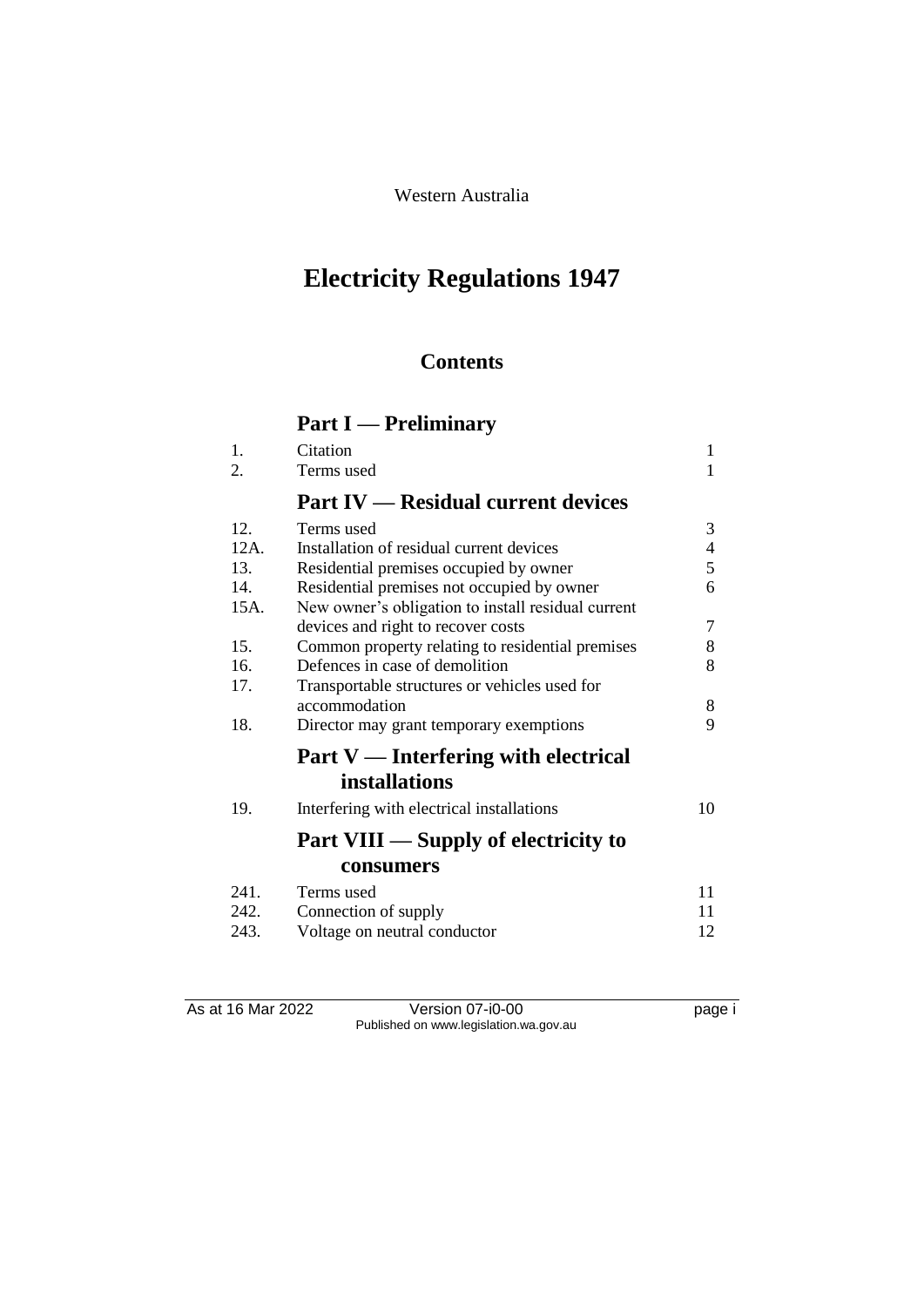| 244.         | Damage by overloading to network operator's                            |          |
|--------------|------------------------------------------------------------------------|----------|
|              | apparatus                                                              | 14       |
| 249.         | Fixing leads in fuses, meters etc.                                     | 14       |
| 253.         | Systems of inspection                                                  | 14       |
| 254.         | Individual inspection and reporting for electric                       |          |
|              | installation                                                           | 19       |
| 257.<br>265. | Supply to premises requiring transformers                              | 20<br>21 |
| 271.         | Interference with supply to other consumers                            | 21       |
| 272.         | Apparatus, interruptions, responsibility<br>Disconnections             | 22       |
| 274.         | Consumer's liability for loss                                          | 22       |
| 276.         | Alteration to system                                                   | 23       |
| 280.         | Charges for services                                                   | 23       |
|              |                                                                        |          |
|              | <b>Part IX — Vegetation control safety</b>                             |          |
|              | requirements                                                           |          |
| 316A.        | Vegetation control work near overhead power lines                      | 24       |
|              | Part $X$ — Approval of electrical                                      |          |
|              | appliances                                                             |          |
| 321.         | Terms used                                                             | 27       |
| 322.         | Application for approval                                               | 28       |
| 323.         | Further testing of electrical appliances approved                      | 30       |
| 326.         | Certificate of approval                                                | 31       |
| 327.         | Stamping and labelling of approved electrical                          |          |
|              |                                                                        |          |
|              | appliances                                                             | 33       |
| 328.         | Modification of design or construction                                 | 35       |
| 329.         | Transfer of certificate of approval                                    | 35       |
| 330.         | Lost or destroyed certificates of approval                             | 36       |
| 331.         | Delegation by Director                                                 | 36       |
| 332.         | Refusal or withdrawal of approval                                      | 37       |
| 333.         | Notification of withdrawal of approval                                 | 39       |
| 334.         | Deferment of approval                                                  | 40       |
| 335.         | Purchase of electrical appliances for inspection                       | 40       |
| 336.         | Obstruction of officers                                                | 41       |
| 337.         | Register of Prescribed Electrical Appliances and                       |          |
| 338.         | <b>Register of Approved Electrical Appliances</b><br>Change of address | 42<br>43 |

page ii Version 07-i0-00 As at 16 Mar 2022 Published on www.legislation.wa.gov.au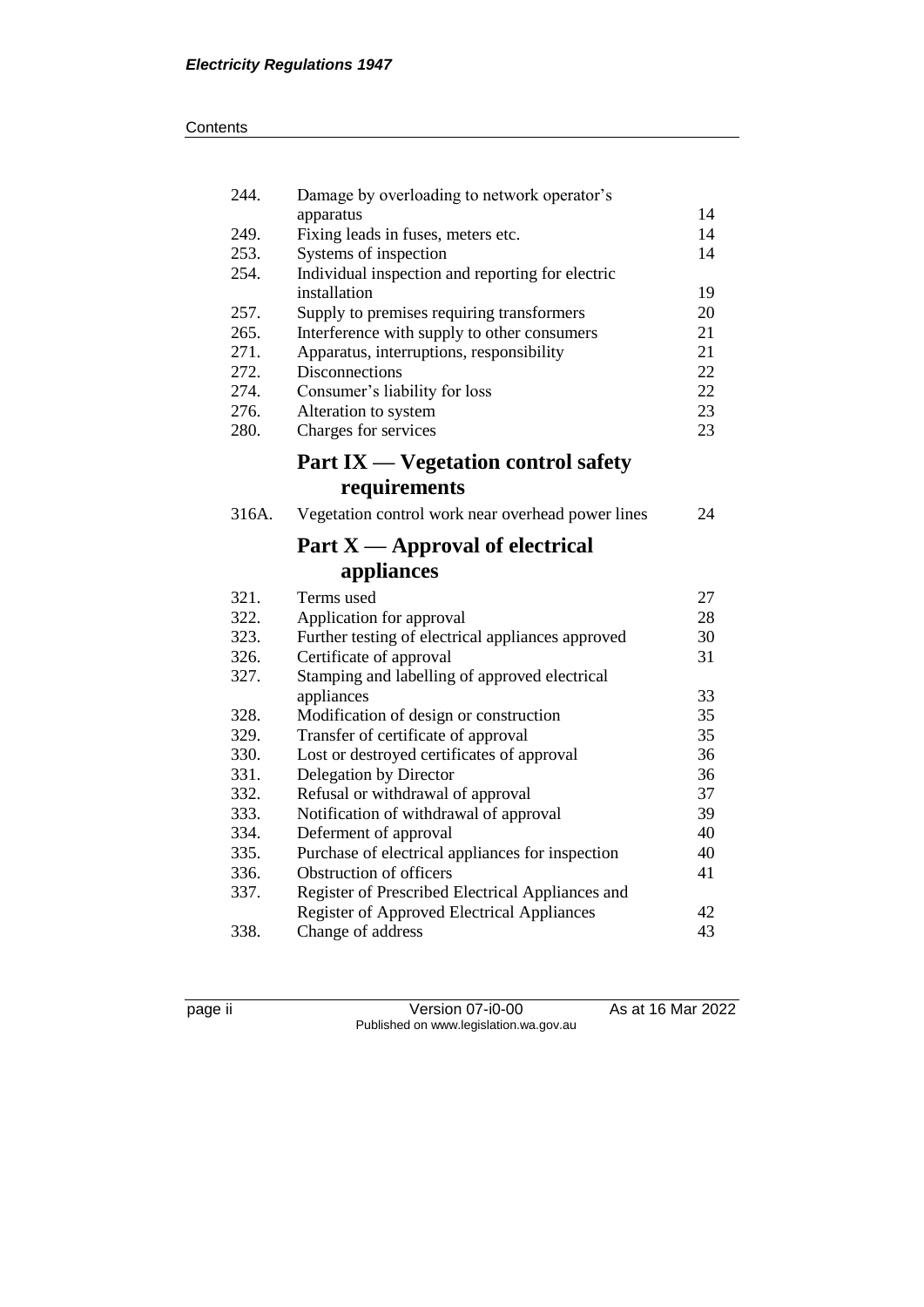# **Part XI — Penalties and enforcement**

|      | Schedule 1 — Prescribed offences<br>and modified penalties |    |
|------|------------------------------------------------------------|----|
| 344. | Forms                                                      | 45 |
| 343. | Authorised officers and approved officers                  | 44 |
| 342. | Prescribed offences and modified penalties                 | 44 |
| 341. | Proceedings                                                | 44 |
| 340. | Penalties                                                  | 44 |
|      |                                                            |    |

# **Schedule 2 — Forms**

# **Notes**

| Compilation table | 56 |
|-------------------|----|
| Other notes       | 60 |

# **Defined terms**

As at 16 Mar 2022 Version 07-i0-00 Page iii Published on www.legislation.wa.gov.au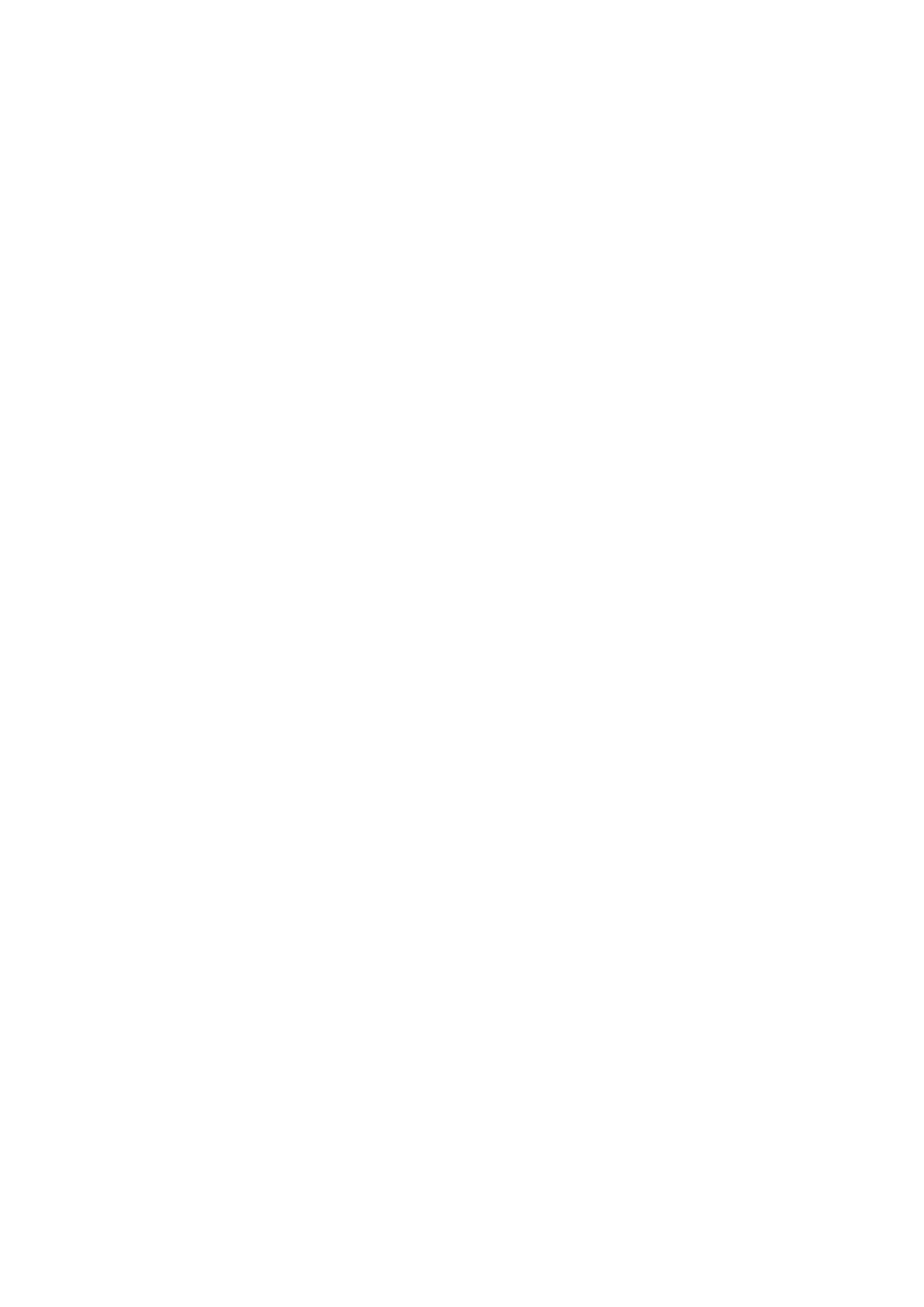Electricity Act 1945

# **Electricity Regulations 1947**

# **Part I — Preliminary**

*[Heading inserted: Gazette 30 May 2000 p. 2567.]*

# **1. Citation**

These regulations may be cited as the *Electricity Regulations 1947*.

*[Regulation 1 inserted: Gazette 30 May 2000 p. 2567.]*

# **2. Terms used**

In these regulations, unless the contrary intention appears —

*active conductor* means —

- (a) in a system that includes a neutral conductor  $-\mathbf{a}$ conductor in the system maintained at a difference of potential from the neutral conductor; and
- (b) in a system that does not include a neutral conductor any conductor in the system;

*appliance* means a consuming device, other than a lamp, in which electricity is —

- (a) converted into heat, motion or other form of energy; or
- (b) substantially changed in its electrical character;

*conductor* means a wire or other form of conducting material suitable for carrying current except where the wire or material is directly employed in converting electrical energy into another form;

As at 16 Mar 2022 Version 07-i0-00 Version 07-in Version 07-i0-00 Published on www.legislation.wa.gov.au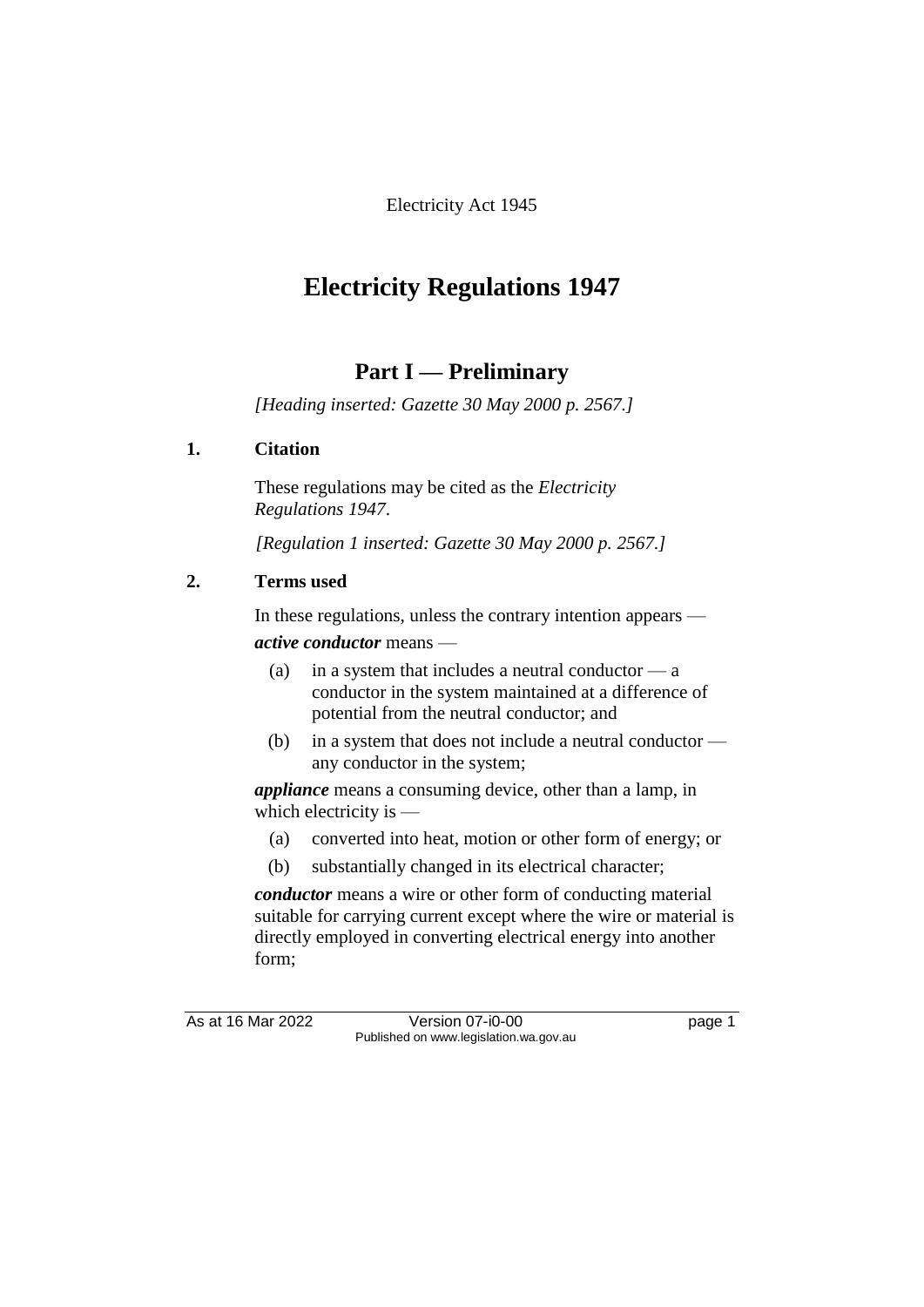*electrical equipment* means any of the following when used for the generation, conversion, storage, transmission, distribution or utilisation of electrical energy —

- (a) wiring systems;
- (b) switchgear;
- (c) controlgear;
- (d) accessories;
- (e) appliances;
- (f) luminaires;
- (g) fittings;

### *neutral conductor* means —

- (a) the conductor of a 3-phase system that is maintained at an intermediate and approximately uniform potential in respect of the active conductors; or
- (b) the conductor of a single-phase system that is connected to earth at its origin.

*[Regulation 2 inserted: Gazette 2 Oct 2018 p. 3785.*

*[Pts. II and III (r. 3-11) deleted: Gazette 14 Apr 2015 p. 1324.]*

page 2 Version 07-i0-00 As at 16 Mar 2022 Published on www.legislation.wa.gov.au

**r. 2**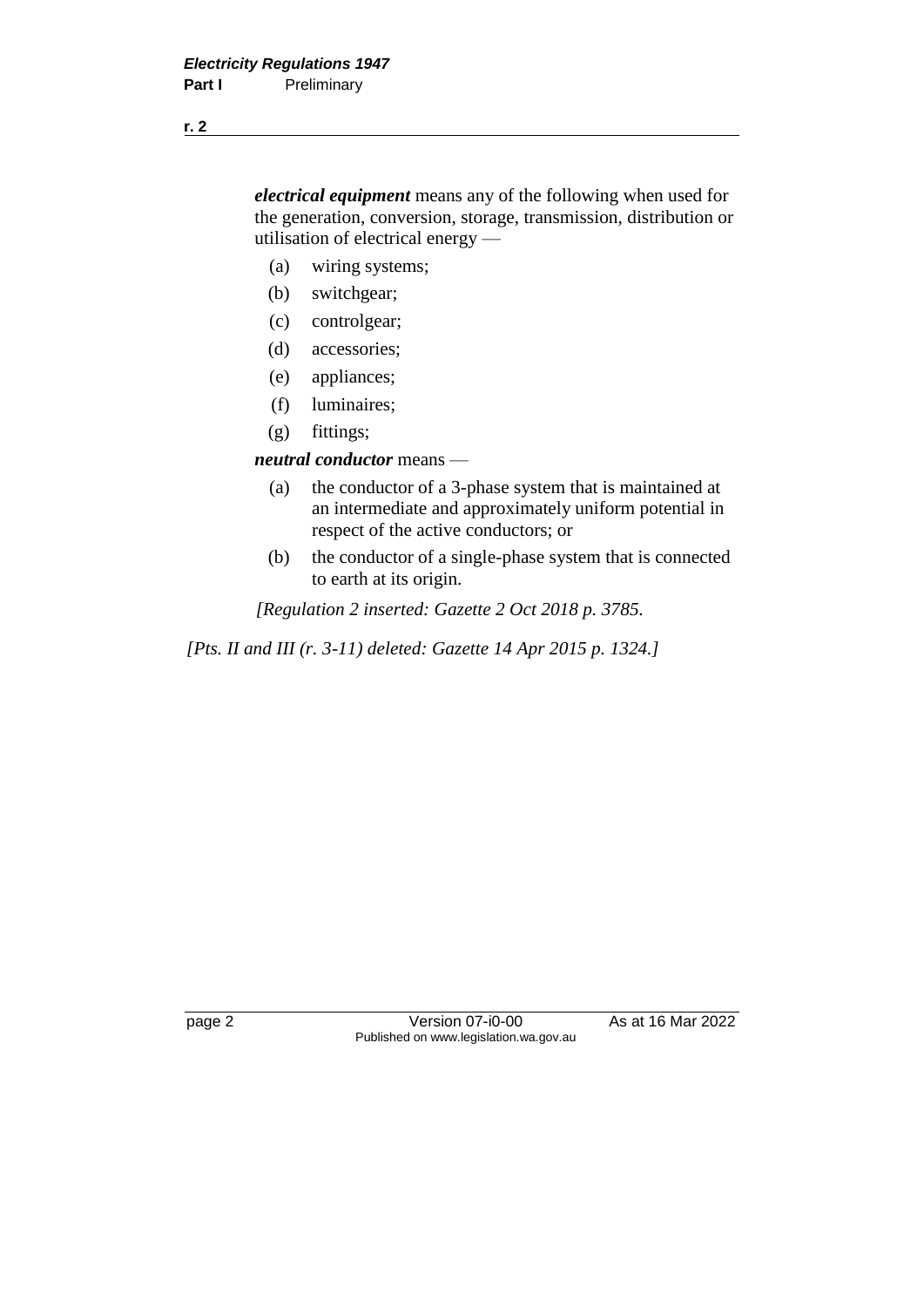# **Part IV — Residual current devices**

*[Heading inserted: Gazette 8 May 2009 p. 1493.]*

### **12. Terms used**

In this Part —

*building permit* has the meaning given in the *Building Act 2011* section 3;

*common property*, relating to residential premises **—**

- (a) if the premises are part of a strata titles scheme as defined in the *Strata Titles Act 1985* section 3(1) means common property as defined in that section; or
- (aa) if the premises are part of a community titles scheme as defined in the *Community Titles Act 2018* section  $3(1)$  — means common property as defined in that section; or
- (b) if those premises and other residential premises are situated on the same lot as defined in the *Planning and Development Act 2005* section 4(1), or on 2 or more contiguous lots — means all the areas of the lot or lots that do not comprise or form part of any residential premises;

*new owner*, in relation to transferred residential premises, means the person to whom the title was transferred;

*notice of intended demolition*, in relation to transferred residential premises, means written notice, given to the prior owner before the transfer, of the new owner's intention to demolish the premises within 6 months after the transfer;

*occupied by an owner*, in relation to residential premises, means occupied by an owner, whether legal or beneficial, of those premises as the owner's principal place of residence;

*premises* does not include a transportable structure or vehicle;

*prior owner*, in relation to transferred residential premises, means the person from whom the title was transferred;

As at 16 Mar 2022 Version 07-i0-00 Version 07-in Version 07-i0-00 Published on www.legislation.wa.gov.au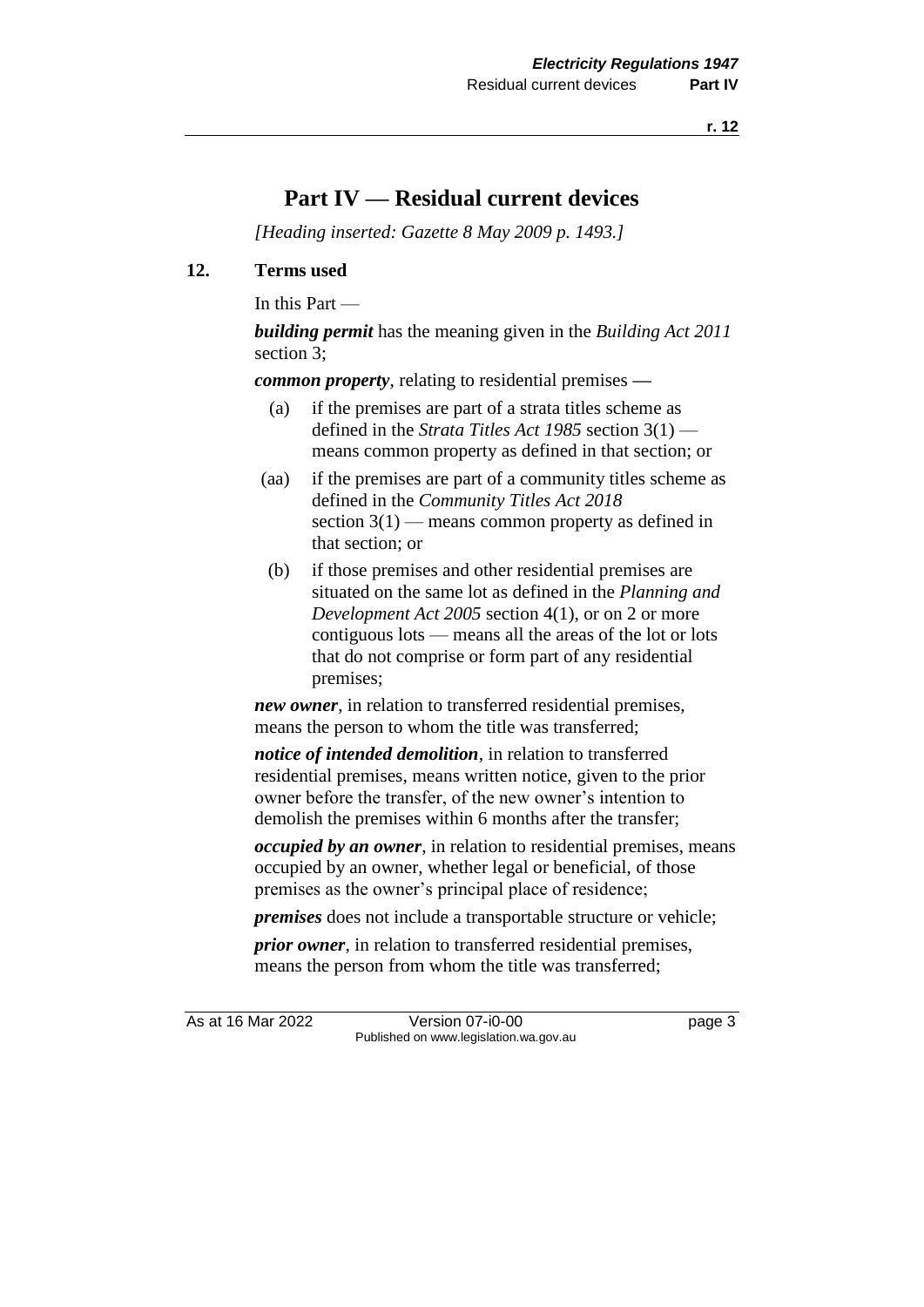*properly installed*, in relation to residential premises or common property relating to residential premises, means —

- (a) installed in accordance with regulation 12A in relation to those premises or that property; and
- (b) not installed in relation to any other premises or property;

*residential premises* means premises that constitute or are intended to constitute a place of residence or accommodation, whether short or long-term, but does not include any common property relating to the residential premises;

*residential tenancy agreement* has the meaning given in the *Residential Tenancies Act 1987* section 3;

*residual current device* means a device designed to isolate supply to protected circuits, socket outlets or electrical equipment in the event of a current flow to earth that exceeds a particular value;

*transferred residential premises* means residential premises the title to which has been transferred.

*[Regulation 12 inserted: Gazette 8 May 2009 p. 1493-4; amended: Gazette 5 Mar 2010 p. 842; 10 May 2011 p. 1663; 2 Oct 2018 p. 3786.]*

*[Regulation 12 amended: Gazette 31 Dec 2019 p. 4641; SL 2021/71 r. 4.]*

# **12A. Installation of residual current devices**

 $(1)$  In this regulation —

*final subcircuit* means a final subcircuit to which a socket outlet, lighting point or directly-connected hand-held appliance is connected.

(2) Residual current devices are installed in accordance with this regulation in relation to residential premises, or common

page 4 Version 07-i0-00 As at 16 Mar 2022 Published on www.legislation.wa.gov.au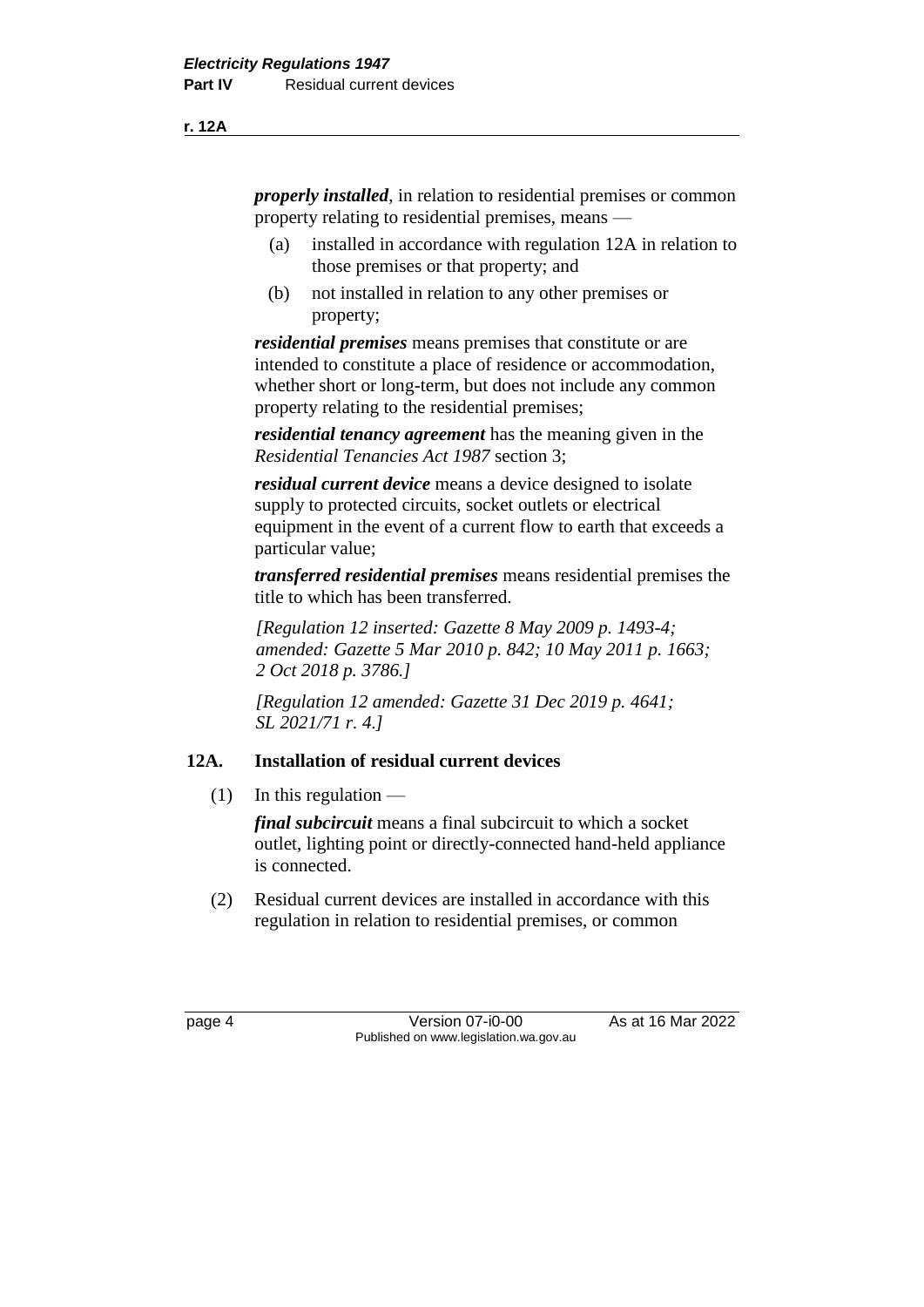property relating to residential premises, if all of the following  $apply$  —

- (a) the number of residual current devices installed on the premises is at least —
	- $(i)$  1, if the premises have 1 final subcircuit; and
	- (ii) 2, if the premises have more than 1 final subcircuit;
- (b) if 2 or more residual current devices are installed on the premises, lighting points connected to final subcircuits are distributed between the devices;
- (c) each residual current device complies with AS/NZS 3190:2016 Approval and test specification — Residual current devices (current-operated earth-leakage devices);
- (d) each residual current device has a maximum rated residual current of 30 mA;
- (e) each residual current device protects not more than 3 final subcircuits;
- (f) each residual current device is installed at the switchboard at which each final subcircuit protected by it originates.

*[Regulation 12A inserted: Gazette 2 Oct 2018 p. 3787.]*

### **13. Residential premises occupied by owner**

Subject to any exemption under regulation 18, an owner of residential premises that are occupied by an owner must ensure that residual current devices are properly installed in relation to the premises —

- (a) before title to the premises is transferred; or
- (b) before the owner enters into a residential tenancy agreement in respect of some or all of the premises; or

As at 16 Mar 2022 Version 07-i0-00 Published on www.legislation.wa.gov.au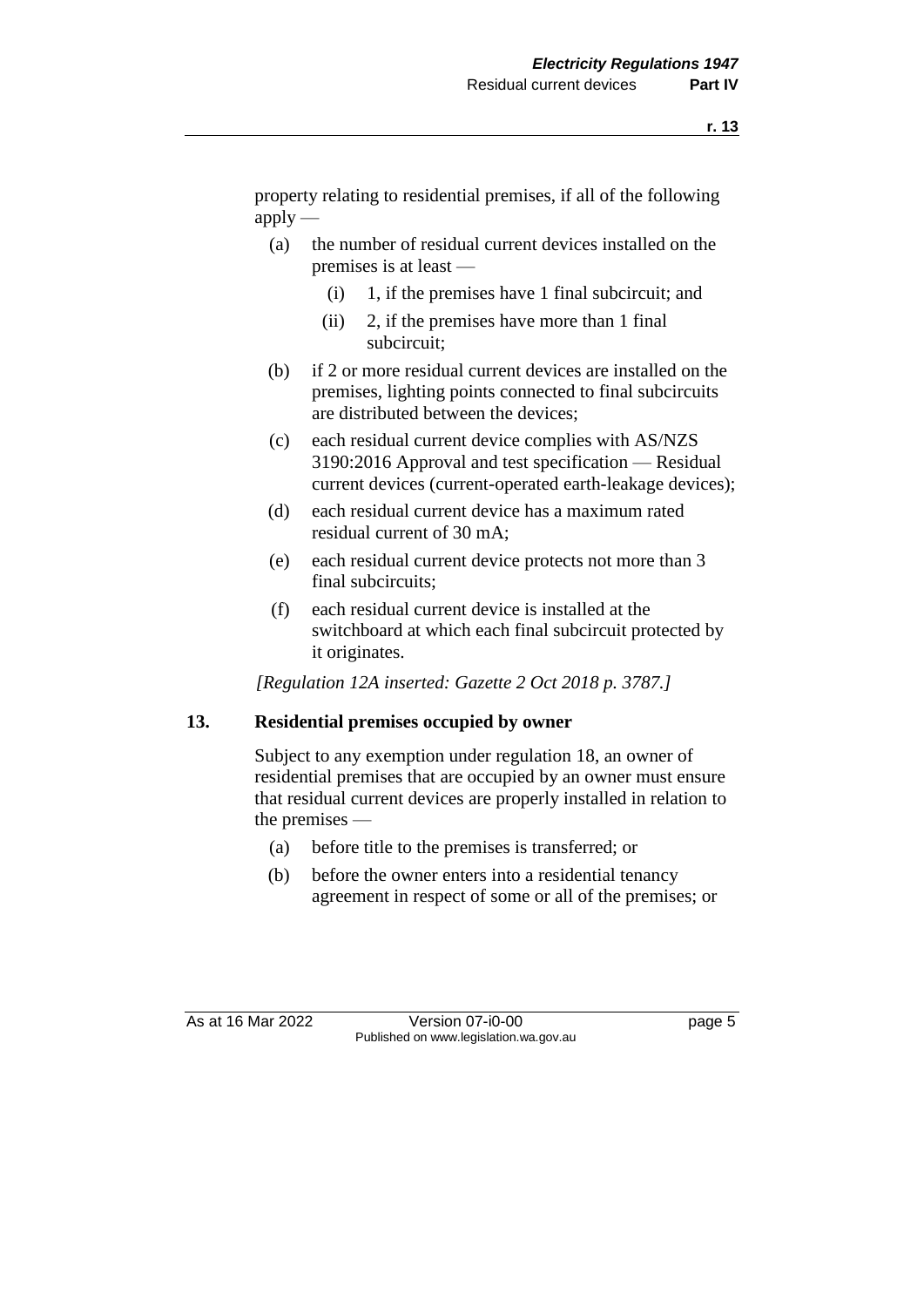(c) before the owner makes some or all of the premises available for hire.

Penalty:

- (a) in the case of an individual a fine of  $$15,000$ ;
- (b) in the case of a body corporate a fine of \$100 000.

*[Regulation 13 inserted: Gazette 8 May 2009 p. 1494; amended: Gazette 10 May 2011 p. 1663; 13 Apr 2012 p. 1647; 2 Oct 2018 p. 3787.]*

### **14. Residential premises not occupied by owner**

Subject to any exemption under regulation 18, an owner of residential premises that are not occupied by an owner must ensure that residual current devices are properly installed in relation to the premises —

- (a) before title to the premises is transferred; or
- (b) before the owner enters into a residential tenancy agreement in respect of the premises with someone other than a person who was a tenant (as defined in the *Residential Tenancies Act 1987* section 3) of the premises immediately before 9 August 2009; or
- (c) before the completion of any building works on the premises, if those works require the grant of a building permit.

Penalty:

- (a) in the case of an individual a fine of  $$15\,000$ ;
- (b) in the case of a body corporate a fine of \$100 000.

*[Regulation 14 inserted: Gazette 8 May 2009 p. 1494; amended: Gazette 10 May 2011 p. 1663; 2 Oct 2018 p. 3788.]*

page 6 **Version 07-i0-00** As at 16 Mar 2022 Published on www.legislation.wa.gov.au

**r. 14**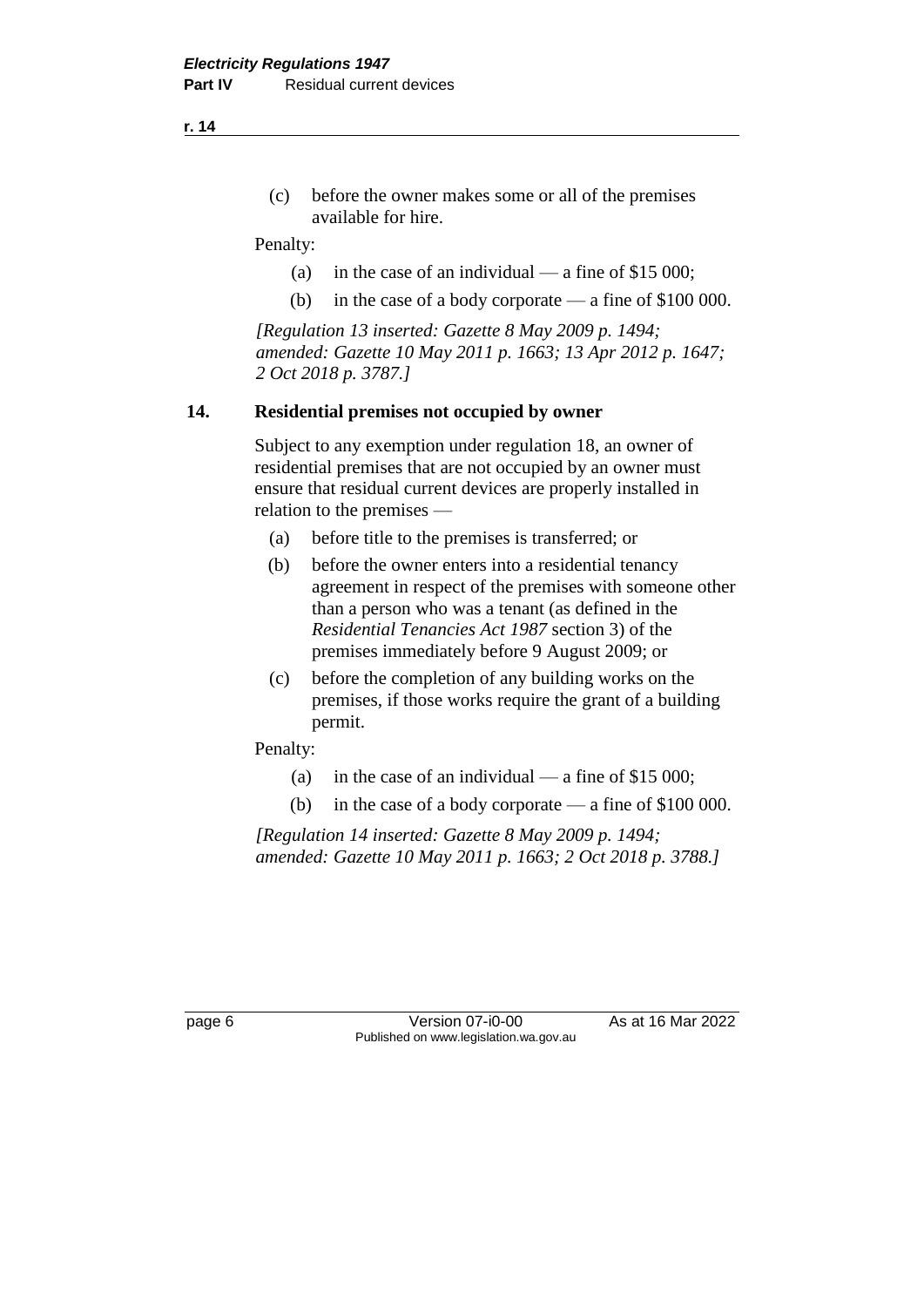### **15A. New owner's obligation to install residual current devices and right to recover costs**

 $(1)$  In this regulation —

*post-transfer period*, in relation to transferred residential premises, means —

- (a) if the new owner has given a notice of intended demolition — 6 months after the transfer;
- (b) if the new owner has not given a notice of intended demolition — 2 months after the transfer.
- $(2)$  If
	- (a) the title to residential premises is transferred; and
	- (b) the prior owner has not complied with regulation  $13(a)$ or  $14(a)$ ; and
	- (c) demolition of the premises has not commenced within the post-transfer period,

the new owner must, on or before the expiry of the post-transfer period, ensure that residual current devices are properly installed in relation to the premises.

Penalty:

- (a) in the case of an individual a fine of  $$15\,000$ ;
- (b) in the case of a body corporate a fine of \$100 000.
- (3) If the new owner has not given a notice of intended demolition, the new owner's reasonable costs of complying with subregulation  $(2)$  —
	- (a) are a debt due by the prior owner to the new owner; and
	- (b) may be recovered in a court of competent jurisdiction.

*[Regulation 15A inserted: Gazette 10 May 2011 p. 1664; amended: Gazette 2 Oct 2018 p. 3788.]*

As at 16 Mar 2022 Version 07-i0-00 Version 07-in Page 7 Published on www.legislation.wa.gov.au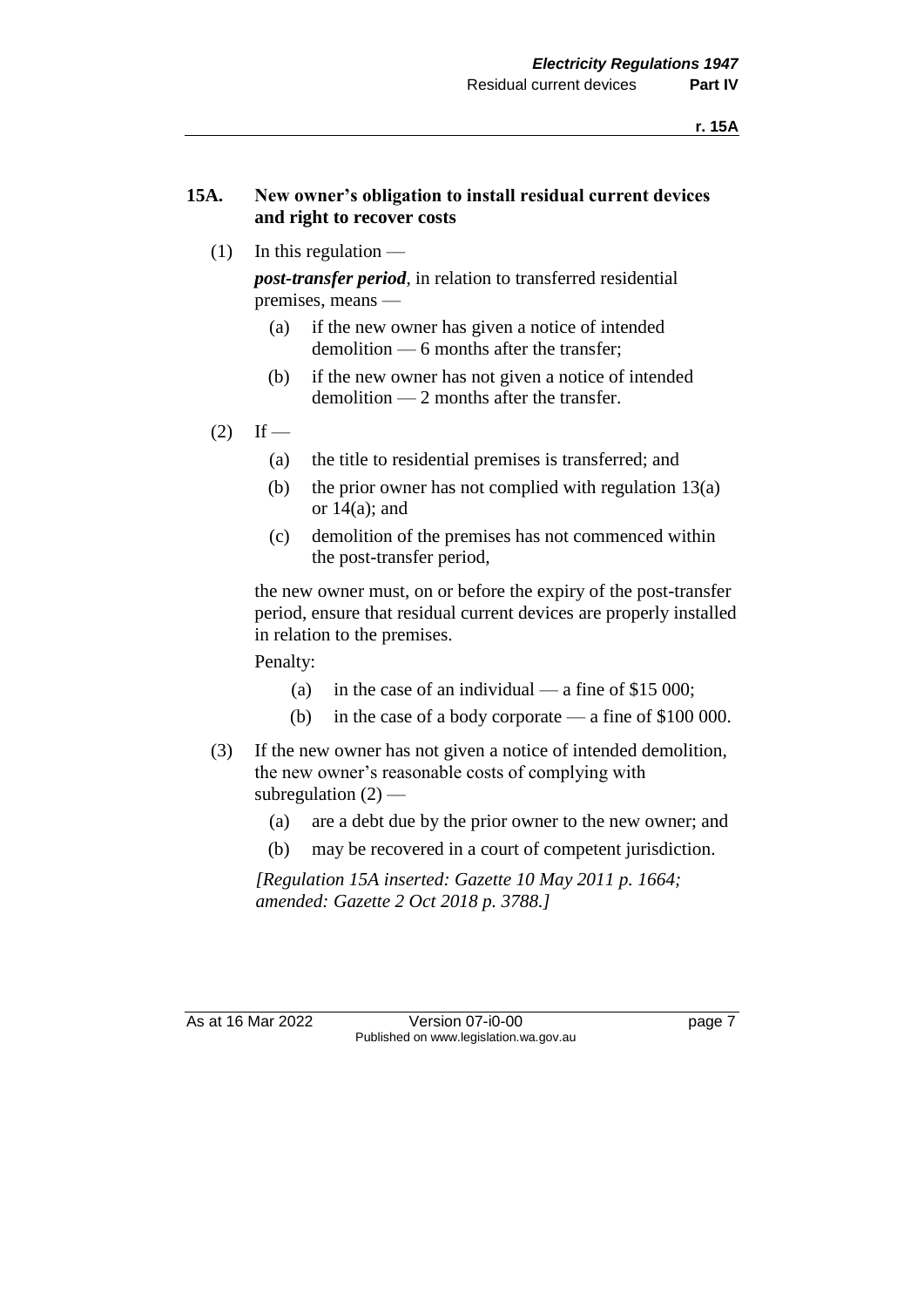### **15. Common property relating to residential premises**

Subject to any exemption under regulation 18, an owner of common property relating to residential premises must ensure that residual current devices are properly installed in relation to the common property.

Penalty:

- (a) in the case of an individual a fine of  $$15,000$ ;
- (b) in the case of a body corporate a fine of \$100 000.

*[Regulation 15 inserted: Gazette 2 Oct 2018 p. 3788.*

### **16. Defences in case of demolition**

- (1) It is a defence to a charge of an offence under regulation 13(a) or 14(a) for the person charged to prove that the new owner of the transferred residential premises gave a notice of intended demolition.
- (2) It is a defence to a charge of an offence under regulation 15 for the person charged to prove that the person had, before the charge was laid, arranged for the demolition of the premises.

*[Regulation 16 inserted: Gazette 10 May 2011 p. 1665; amended: Gazette 2 Oct 2018 p. 3788-9.]*

### **17. Transportable structures or vehicles used for accommodation**

Subject to any exemption under regulation 18, an owner of a transportable structure or vehicle that constitutes or is intended to constitute a place of residence or accommodation, whether short or long-term, must ensure that at least 1 residual current device is installed in relation to the structure or vehicle in accordance with AS/NZS 3001:2008 Electrical installations — Transportable structures and vehicles including their site supplies.

Penalty:

(a) in the case of an individual — a fine of  $$15\,000$ ;

page 8 Version 07-i0-00 As at 16 Mar 2022 Published on www.legislation.wa.gov.au

**r. 15**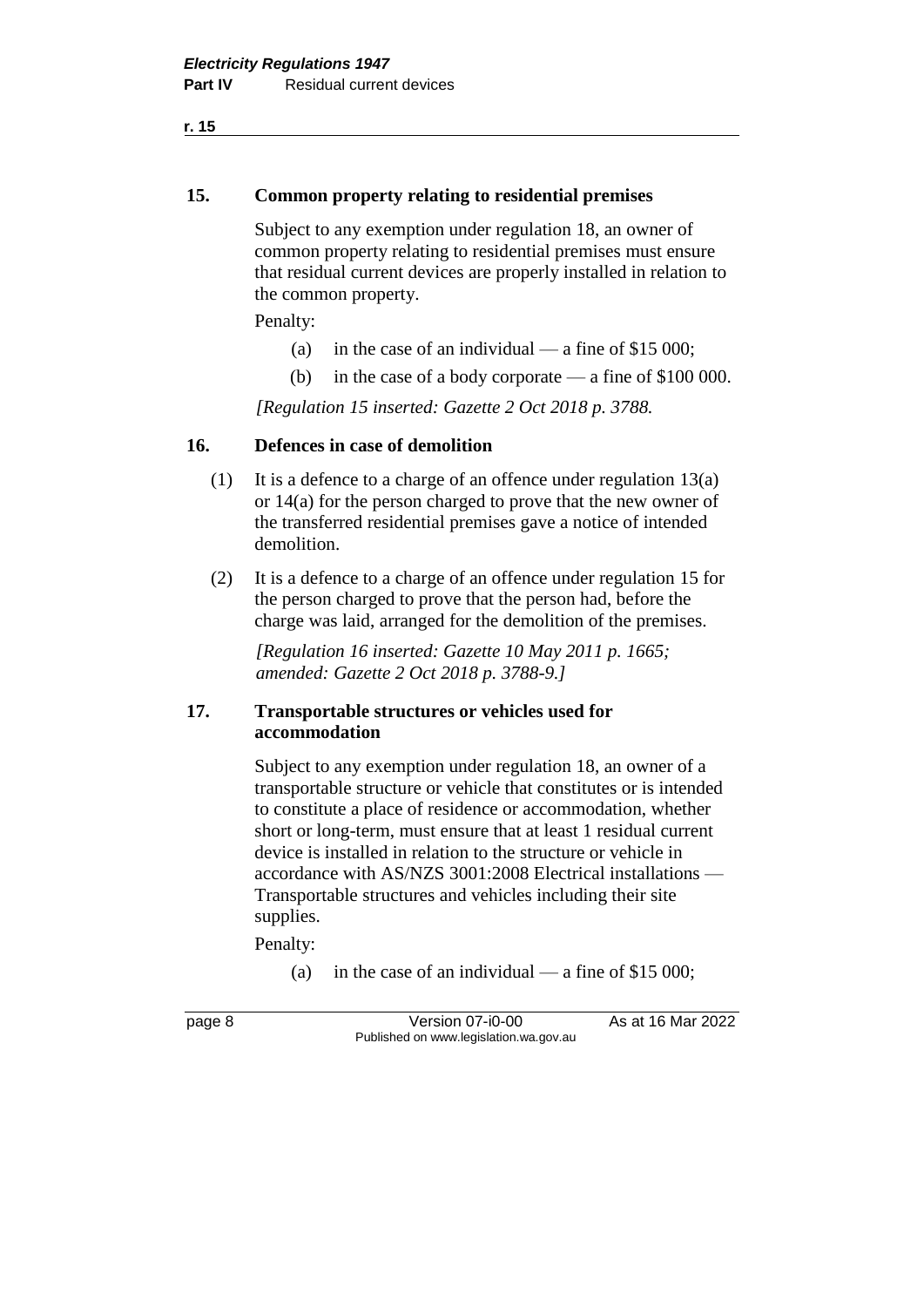(b) in the case of a body corporate — a fine of \$100 000.

*[Regulation 17 inserted: Gazette 2 Oct 2018 p. 3789.*

### **18. Director may grant temporary exemptions**

- (1) The Director may, by notice in writing, exempt an owner of residential premises or a transportable structure or vehicle from the requirements of regulation 13, 14, 15 or 17, for such period, and on such conditions, as the Director considers appropriate and are set out in that notice.
- (2) The Director must not grant an exemption under subregulation (1) unless the Director is satisfied that —
	- (a) there are special circumstances which justify exempting the owner from the requirements of regulation 13, 14, 15 or 17, as the case requires; and
	- (b) those circumstances are temporary; and
	- (c) the exemption will not cause or allow to continue any undue risk of —
		- (i) injury to a person; or
		- (ii) damage to property.

*[Regulation 18 inserted: Gazette 5 Mar 2010 p. 842; amended: Gazette 2 Oct 2018 p. 3789.]*

As at 16 Mar 2022 Version 07-i0-00 Published on www.legislation.wa.gov.au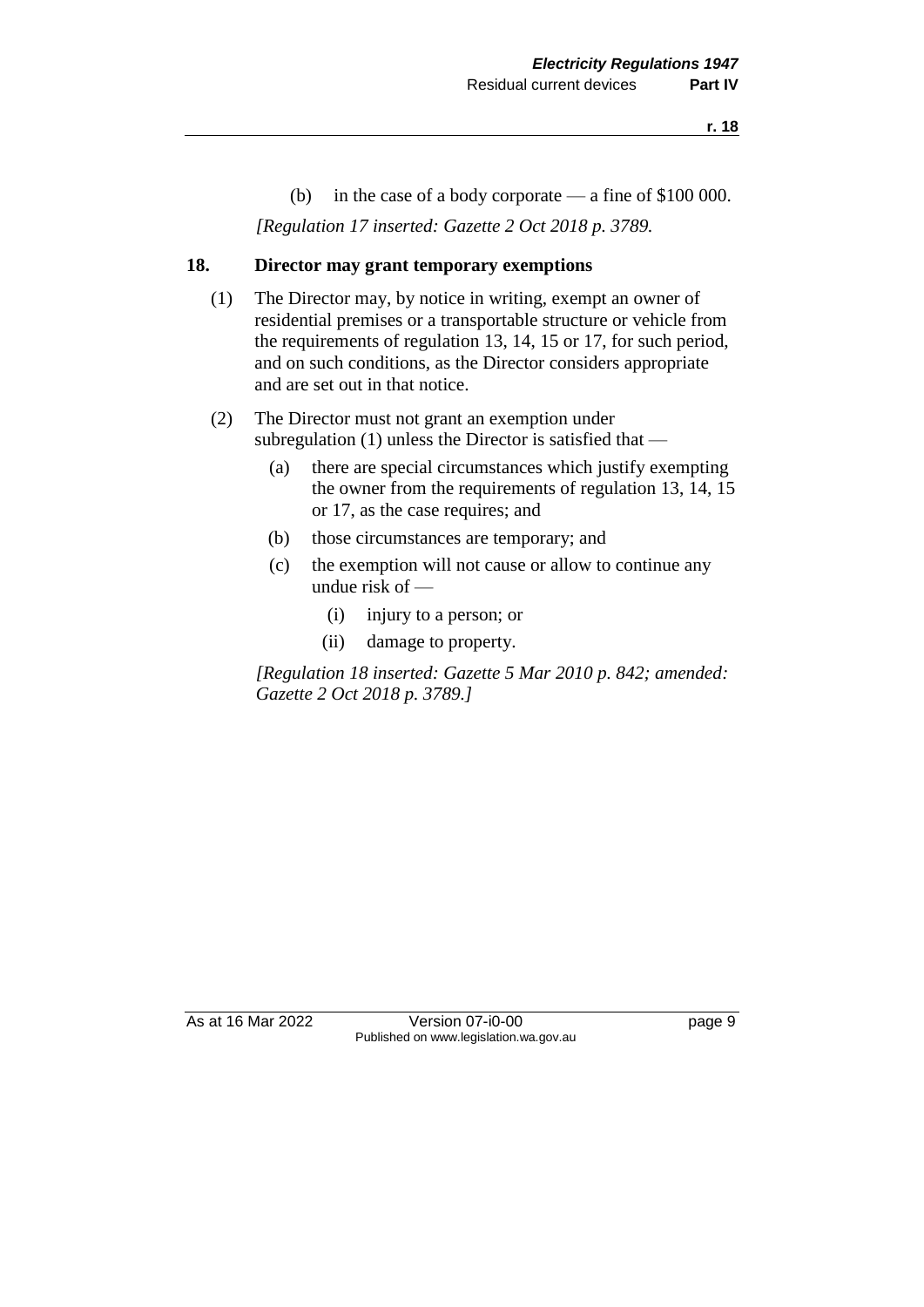# **Part V — Interfering with electrical installations**

*[Heading inserted: Gazette 13 Apr 2012 p. 1648.]*

### **19. Interfering with electrical installations**

- (1) A person must not alter or interfere with an electrical installation unless the person is authorised to do so under a written law.
- (2) A person must not, in relation to premises to which electricity is or is likely to be supplied, install or otherwise place thermal insulation so that a part of the electrical installation —
	- (a) is unsafe; or
	- (b) is likely to become unsafe; or
	- (c) does not comply with the electrical work requirements applicable at the time electrical work was last carried out on that part of the electrical installation.
- (3) The reference in subregulation  $(2)(c)$  to electrical work requirements is a reference to the requirements referred to in the *Electricity (Licensing) Regulations 1991* section 49 or, where relevant, to similar requirements applicable before the commencement of the *Electricity (Licensing) Regulations 1991 <sup>1</sup>* .
- (4) In subregulation (1), interference includes harmonic frequency interference but does not include electromagnetic interference.

*[Regulation 19 inserted: Gazette 13 Apr 2012 p. 1648.]*

*[20-70. Deleted: Gazette 14 Oct 1991 p. 5294.]*

*[71-107. Deleted: Gazette 20 Dec 1985 p. 4881.]*

*[108-142. Deleted: Gazette 12 Sep 1956 p. 2294.]*

*[Parts V1 and VII (r. 143-236) deleted: Gazette 14 Oct 1991 p. 5294.]*

page 10 Version 07-i0-00 As at 16 Mar 2022 Published on www.legislation.wa.gov.au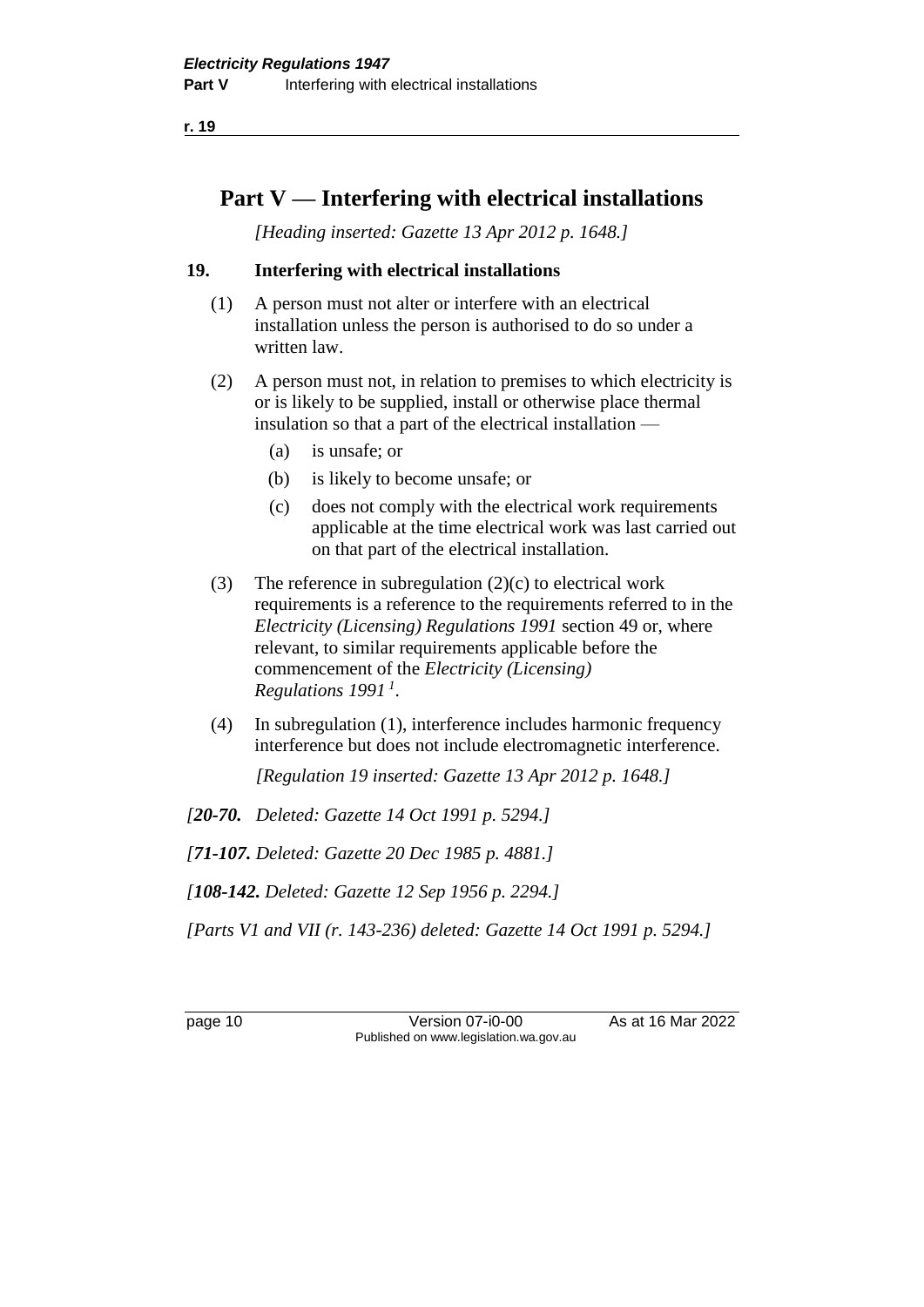# **Part VIII — Supply of electricity to consumers**

*[Heading inserted: Gazette 30 May 2000 p. 2571.]*

- *[237. Deleted: Gazette 31 Mar 2006 p. 1348.]*
- *[238-240. Deleted: Gazette 31 Oct 2006 p. 4597.]*

# **241. Terms used**

 $(1)$  In this Part —

*fuse* means a device to protect a circuit against damage from an excessive current by opening the circuit when the current melts an element in the device;

*network operator* means a supply authority and any person lawfully operating transmission or distribution works, and service apparatus.

- (2) To avoid doubt, it is declared that the word *network* does include service apparatus, but does not include a line, pole, switch, transformer, or apparatus on or part of premises to which electricity is supplied by a network operator that is situated beyond the point at which electricity is so supplied to the premises.
- (3) To avoid doubt, it is declared that the term *network operator* does not include the owner of premises to which electricity is supplied who distributes the electricity to a person who occupies a part or all of the premises.

*[Regulation 241 inserted: Gazette 31 Oct 2006 p. 4597-8; amended: Gazette 2 Oct 2018 p. 3790.]*

### **242. Connection of supply**

 $(1A)$  In this regulation —

*inspection plan* means a plan or policy statement approved by the Director under regulation 253;

As at 16 Mar 2022 Version 07-i0-00 page 11 Published on www.legislation.wa.gov.au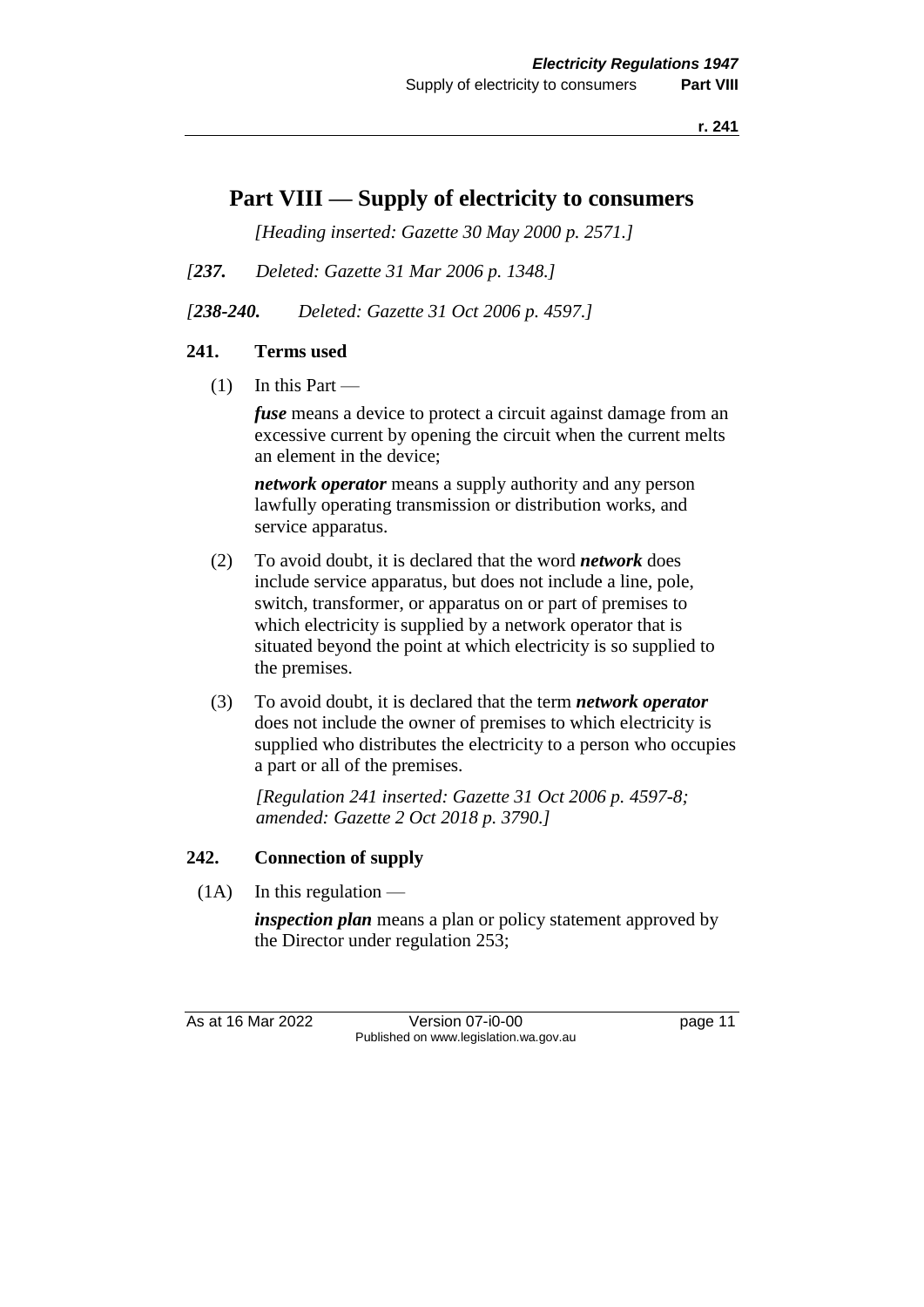*notice of completion* means a notice of completion required under the *Electricity (Licensing) Regulations 1991* regulations 52 and 53.

- (1) A network operator must not supply electricity to any premises unless —
	- (a) the network operator has ensured that all the network operator's service apparatus that will be used for supplying electricity to the premises is installed and maintained in accordance with this Act and is safe to use; and
	- (b) the connection of the supply of electricity to the premises does not cause, or is unlikely to cause, any consumers' electric installations to become unsafe; and
	- (c) any notice of completion in relation to that supply of electricity has been produced to the network operator.
- (2) The Director may, in a particular case or class of case, exempt a network operator from subregulation (1)(c).
- (3) Subregulation (1)(c) does not apply to a connection of the premises to the network operator's network before the network operator receives a notice of completion if —
	- (a) the network operator's inspection plan sets out a process for managing such a connection; and
	- (b) the connection is made in accordance with the inspection plan.

*[Regulation 242 inserted: Gazette 23 Dec 1994 p. 7125; amended: Gazette 19 Dec 2000 p. 7274; 31 Oct 2006 p. 4598; 10 May 2011 p. 1665-6.]*

### **243. Voltage on neutral conductor**

- (1) The voltage on the neutral conductor of a consumer's installation must be below 6 volts AC.
- (2) The voltage on the neutral conductor is to be measured in accordance with AS 4741-2010 Appendix A.

page 12 Version 07-i0-00 As at 16 Mar 2022 Published on www.legislation.wa.gov.au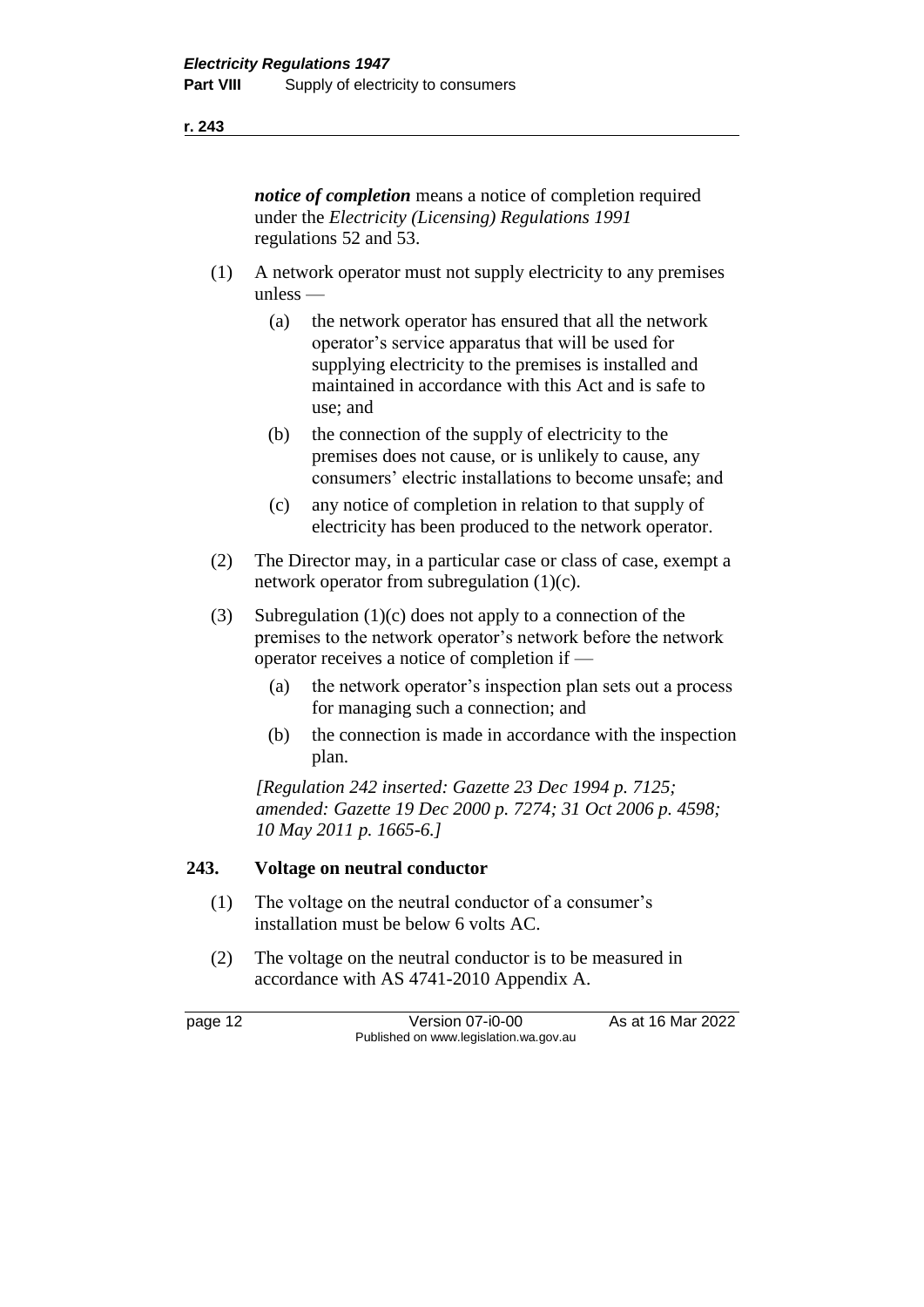- (3) If a network operator becomes aware that the voltage on the neutral conductor of a consumer's installation is not below 6 volts AC, the network operator must —
	- (a) if the cause, or one of the causes, is a fault in, or a condition of, the network operator's distribution works — remedy the fault or condition, or, to the extent that that is not practicable, make the consumer's installation safe and reduce any discomfort to the consumer;
	- (b) if the cause, or one of the causes, is a fault in, or a condition of, the consumer's installation, or apparatus connected to the consumer's installation — give a notice to the consumer requiring the consumer to remedy the fault or condition;
	- (c) if the cause, or one of the causes, is a fault in, or a condition of, another consumer's installation, or apparatus connected to that consumer's installation give a notice to that consumer requiring that consumer to remedy the fault or condition.
- (4) A notice given under subregulation  $(3)(b)$  or  $(c)$ 
	- (a) must include a statement to the effect that there is a fault in, or condition of, the consumer's installation, or apparatus connected to the consumer's installation, that is causing, or contributing to, a voltage on the neutral conductor of the, or another, consumer's installation (which is not below 6 volts AC); and
	- (b) must include a statement to the effect that if the consumer does not remedy the fault or condition the network operator may disconnect the consumer's installation from the network operator's distribution works; and
	- (c) must specify the period, of at least 7 days, within which the consumer must remedy the fault; and

As at 16 Mar 2022 Version 07-i0-00 page 13 Published on www.legislation.wa.gov.au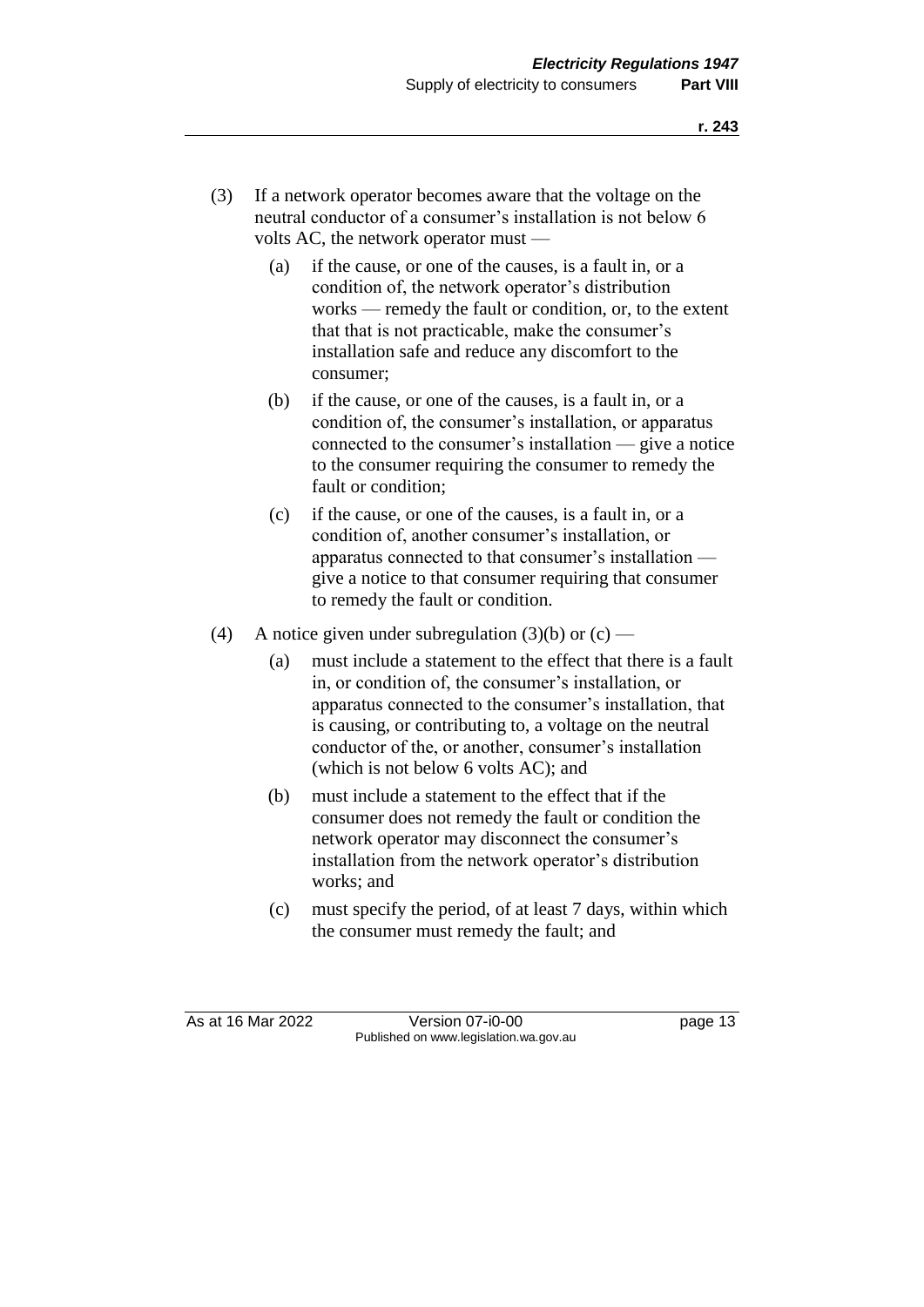- (d) may include any other relevant matter.
- (5) If a consumer given a notice does not comply with it within the time specified, or any extension granted by the network operator, the network operator may disconnect the consumer's installation from the network operator's distribution works.

*[Regulation 243 inserted: Gazette 13 Apr 2012 p. 1648-9; amended: Gazette 2 Oct 2018 p. 3790.]*

### **244. Damage by overloading to network operator's apparatus**

The consumer shall be responsible for any damage caused to meters or other property of the network operator caused through overloading, of which the network operator has not had previous notification, and such consumer shall be liable to disconnection.

*[Regulation 244 inserted: Gazette 31 Oct 2006 p. 4598.]*

*[245-248. Deleted: Gazette 19 Dec 2000 p. 7274.]*

### **249. Fixing leads in fuses, meters etc.**

Only an employee of, or a person authorised by, the network operator may insert the ends of the consumer's wiring into any service fuse, meter, indicator, current limiter, or other device the property of the network operator.

*[Regulation 249 amended: Gazette 23 Dec 1994 p. 7125; 31 Oct 2006 p. 4598.]*

- *[250. Deleted: Gazette 31 Oct 2006 p. 4598.]*
- *[251. Deleted: Gazette 19 Dec 2000 p. 7274.]*
- *[252. Deleted: Gazette 31 Oct 2006 p. 4598.]*

### **253. Systems of inspection**

(1) For the purpose of ensuring the safety of consumers' electric installations and consumers' apparatus which forms part of the consumers' electric installation to which the supply relates, and

page 14 Version 07-i0-00 As at 16 Mar 2022 Published on www.legislation.wa.gov.au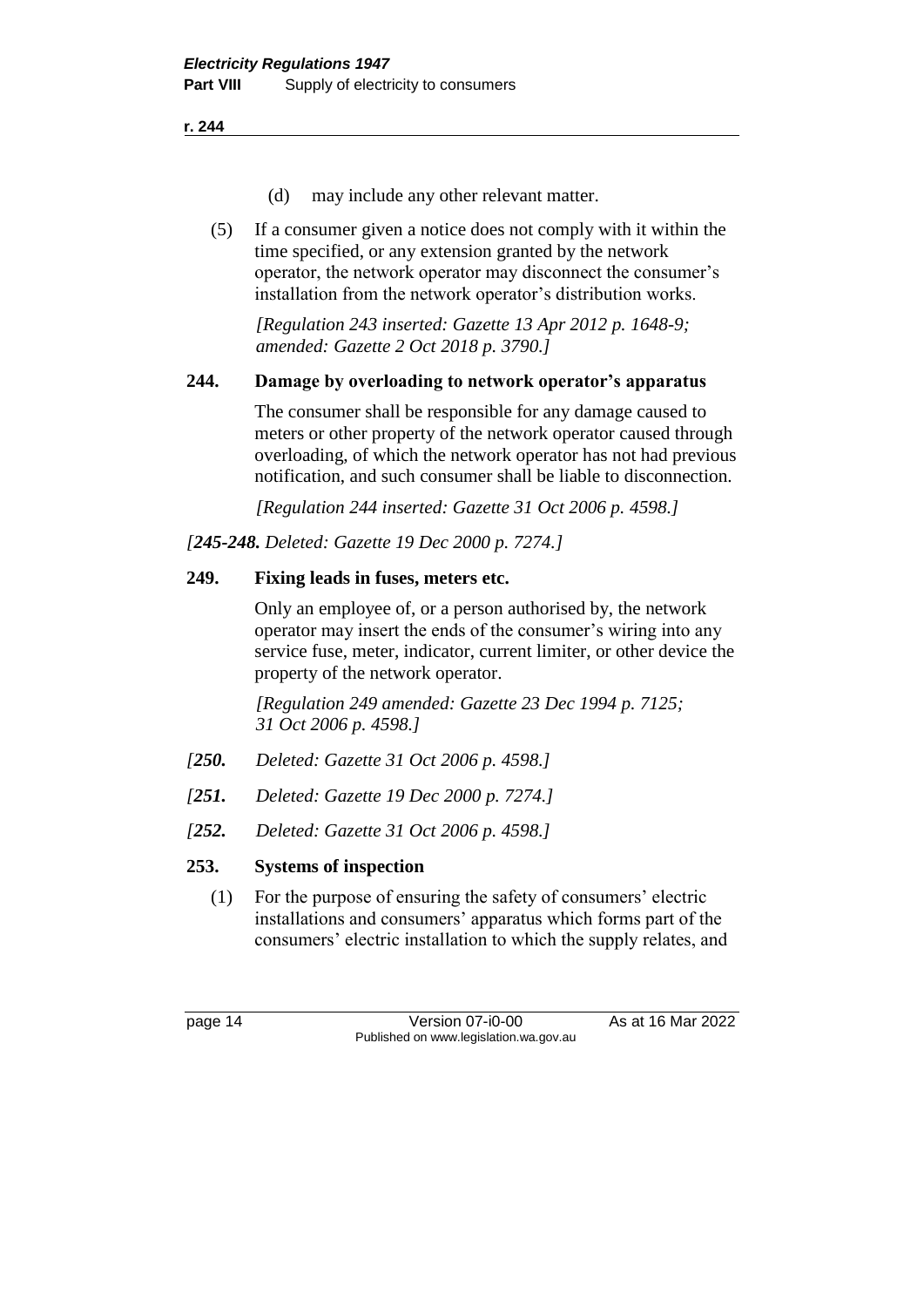of monitoring the work of electrical contractors and other persons licensed under the Act, each network operator shall —

- (a) establish and maintain an effective system of inspection in accordance with this regulation; or
- (b) ensure that any consumers' electric installation is individually inspected in accordance with regulation 254.
- (2) The system of inspection to be established and maintained by a network operator under subregulation (1) shall —
	- (a) relate to work on all types of consumers' electric installations, whether new or by way of alteration or addition;
	- (b) provide for  $-$ 
		- (i) safety from fire and electrical shock; and
		- (ii) the investigation of incidents of fire or shock, including incidents related to apparatus connected (whether or not permanently) to the consumers' electric installation, which may have been associated with electricity supplied by the network operator to a consumer;
	- (c) subject to subregulation (6), give effect
		- (i) to such guidelines as are, for the purposes of the system of inspection referred to in subregulation (1), issued by the Director from time to time setting out the technical, investigative, reporting, administrative and other requirements with which the system is to comply; and
		- (ii) to a system plan, and a policy statement, complying with such guidelines and submitted by the network operator to the Director for use during such period, which shall not exceed 4 years, as the Director may, at the time of giving that approval, specify; and

As at 16 Mar 2022 Version 07-i0-00 page 15 Published on www.legislation.wa.gov.au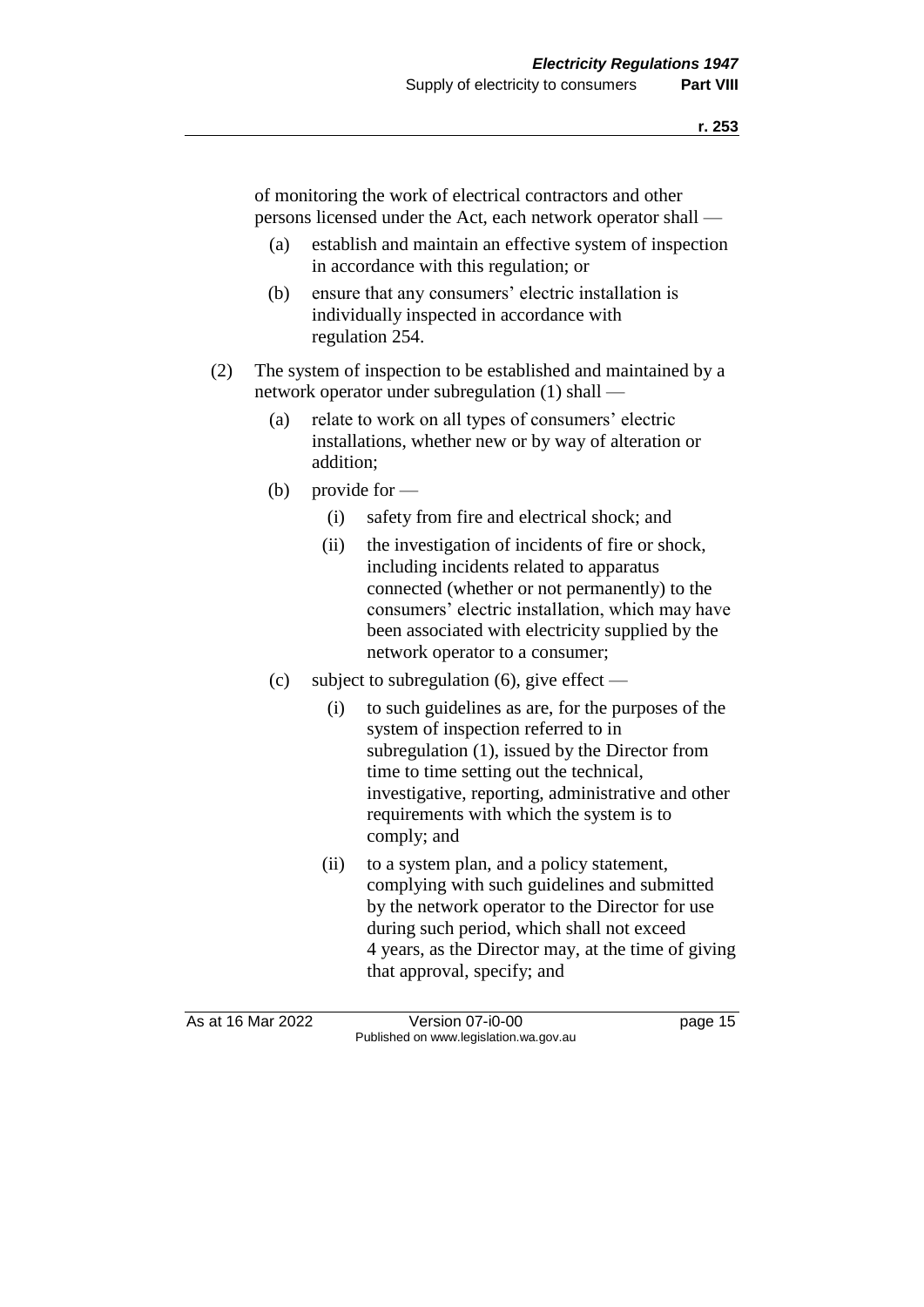(iii) to any condition, relevant to the compliance by the network operator with its obligation under subregulation (1) to establish and maintain an effective system of inspection, to which the approval of the Director is made subject.

- (3) Whether or not any inspection to which this regulation applies is to be carried out, and if it is carried out the nature and extent of it, is a matter within the discretion of the inspector authorised in accordance with that system to make the relevant inspection, subject to subregulation (4), unless —
	- (a) a written law, or a term of an agreement, otherwise specifically requires; or
	- (b) the Director or a responsible officer of the network operator otherwise directs, if the relevant approved system so provides.
- (4) If an inspection to which this regulation applies is proposed to be carried out —
	- (a) after the installation or apparatus to which it relates has been energised; or
	- (b) by way of the examination only of a sample of the work,

an inspection practice of that kind may be used if the relevant approved system so provides but otherwise only subject to the prior approval of the Director being obtained and to any condition, restriction, or limitation imposed.

- $(5)$  If
	- (a) in good faith, the authorised inspector decides not to carry out an inspection; or
	- (b) the network operator, or the system of inspection established by the network operator, does not require that an inspection be carried out; or

page 16 Version 07-i0-00 As at 16 Mar 2022 Published on www.legislation.wa.gov.au

**r. 253**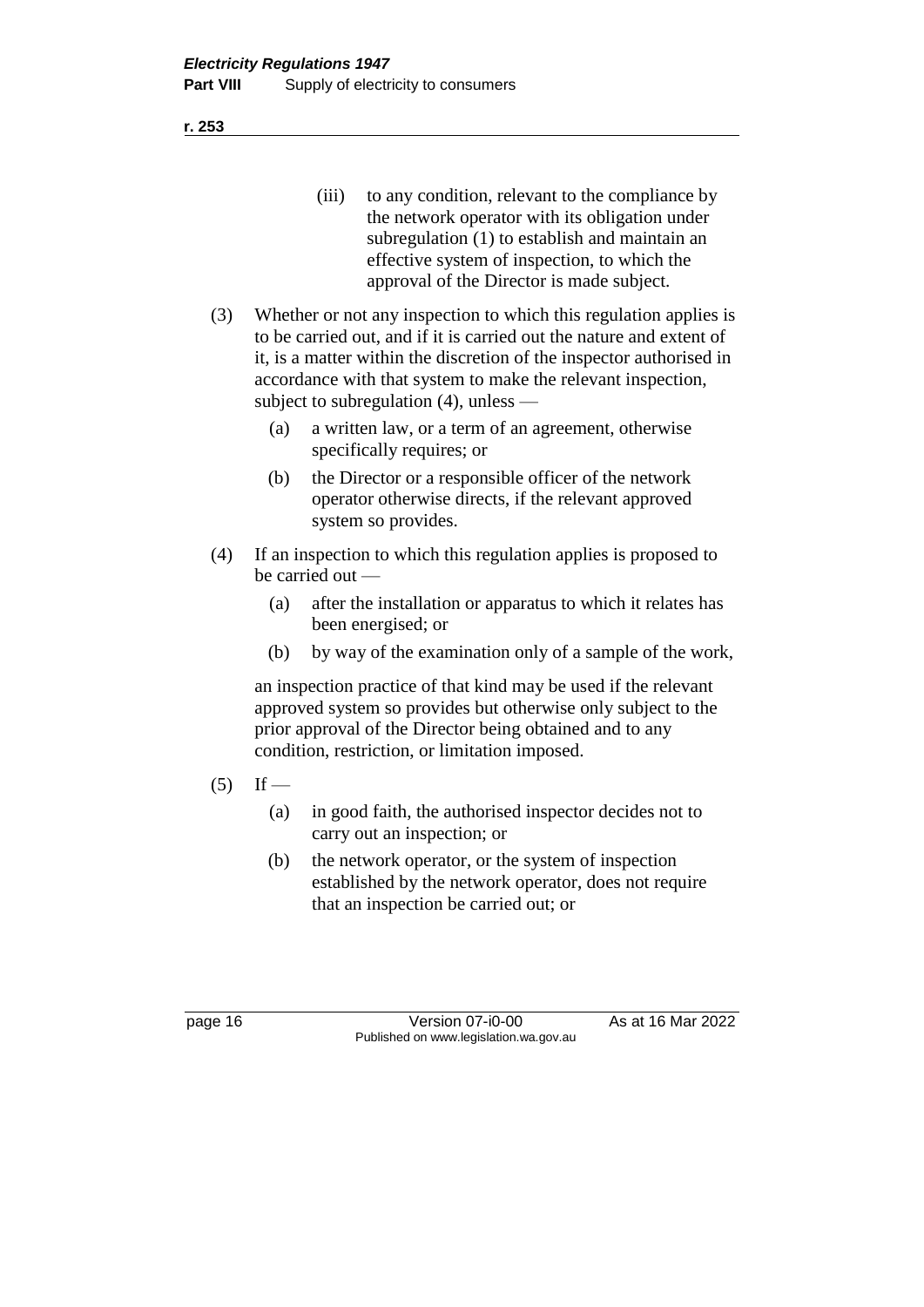(c) the approval of the Director has been given to an inspection not being carried out,

in any particular case or in relation to any class of case, the inspector, the network operator and the Director shall not be liable, in civil or criminal proceedings, for any injury or damage occasioned by reason that the inspection was not carried out.

- (6) Where a network operator submits to the Director a system plan and a policy statement under subregulation (2)(c), or following a requirement made under subregulation (7)(b)(ii), the Director shall respond within 20 days and may —
	- (a) require that further particulars be supplied in relation to any matter, or that other matters specified by the Director be addressed, in a further submission; or
	- (b) grant approval, or grant approval subject to any condition imposed relevant to the compliance by the network operator with its obligation to establish and maintain an effective system of inspection under subregulation (1); or
	- (c) reject the submission, wholly or in part, and require a further submission,

and a network operator aggrieved by the response of the Director under this regulation in relation to any matter may, in writing, seek the approval of the Minister, who may rely on the advice of an independent expert technical panel to give or refuse that approval, to that matter and effect shall be given to any such matter which the Minister may approve as though the approval had been given by the Director.

- (7) The Director may audit the inspection practices of a network operator against the system plan and policy statement approved under this regulation for that network operator by the Director, and may by order in writing —
	- (a) require the modification of any inspection practice of that network operator if it is found by the Director not to

As at 16 Mar 2022 Version 07-i0-00 page 17 Published on www.legislation.wa.gov.au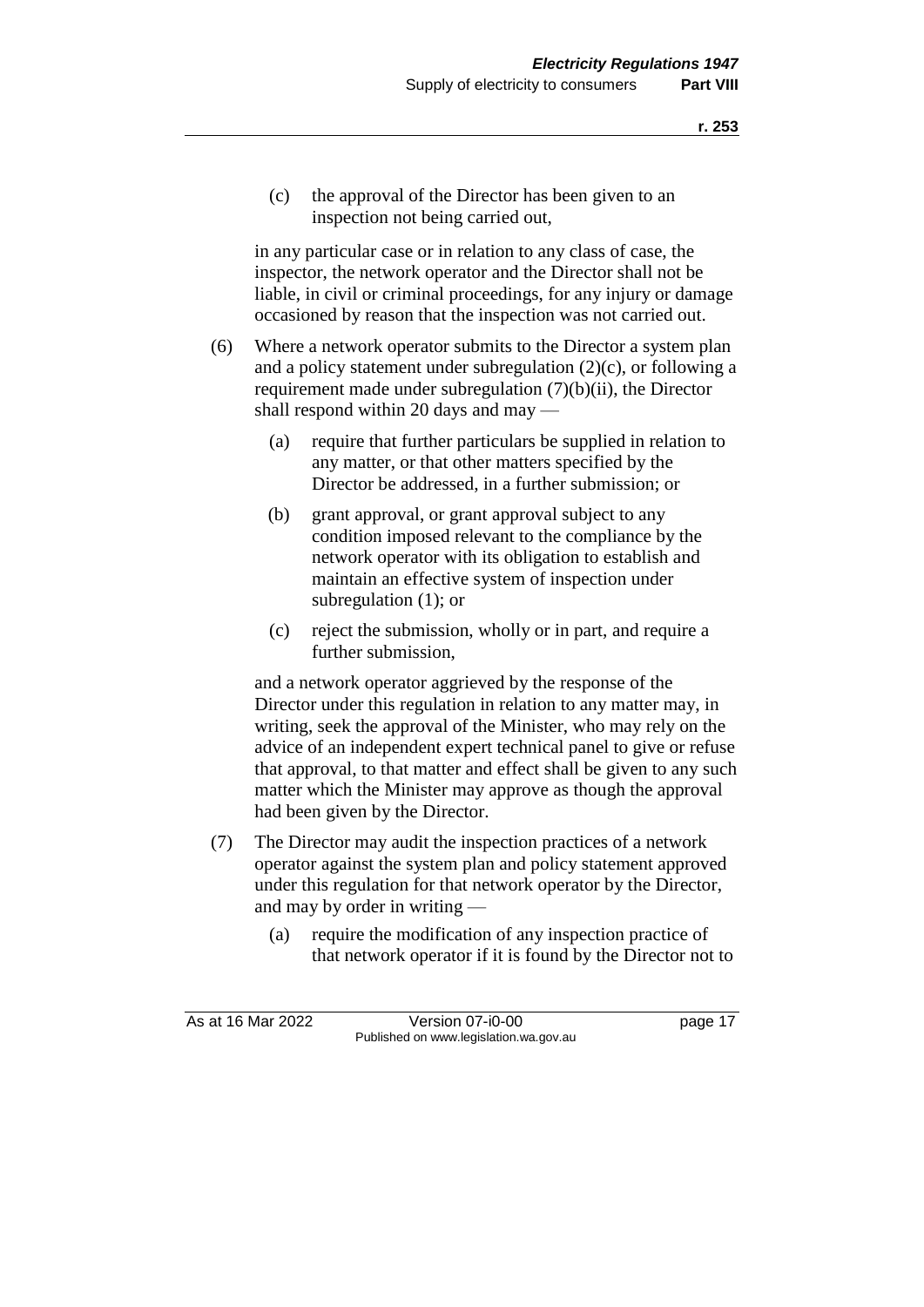conform with the approved system plan and policy statement; or

- (b) require the network operator
	- (i) to review those practices, or such of those practices as are specified in the order; and
	- (ii) if in any respect the approved system of inspection is found to be inadequate to discharge the obligation of the network operator under subregulation (1) to establish and maintain an effective system of inspection, to submit a revised system plan and policy statement,

within such time as is specified in the order,

and the network operator shall forthwith give effect to such order.

- (8) Although the Director may exercise the powers conferred by subregulation (7) at any time in so far as that may be necessary in relation to any particular accident, or to any incident or other matter related to safety, no full audit of the practices of the network operator shall, unless the Minister otherwise authorises, be commenced within 9 months of the completion of the last preceding full audit, and the Director shall, on request by a network operator, specify when such an audit was last completed.
- (9) A network operator must not
	- (a) supply electricity in contravention of subregulation (1); or
	- (b) otherwise contravene a requirement of  $-$ 
		- (i) this regulation; or
		- (ii) the system plan and policy statement, including any condition which may have been imposed in respect of the obligations of the network operator under subregulation (1), relating to any system of

**r. 253**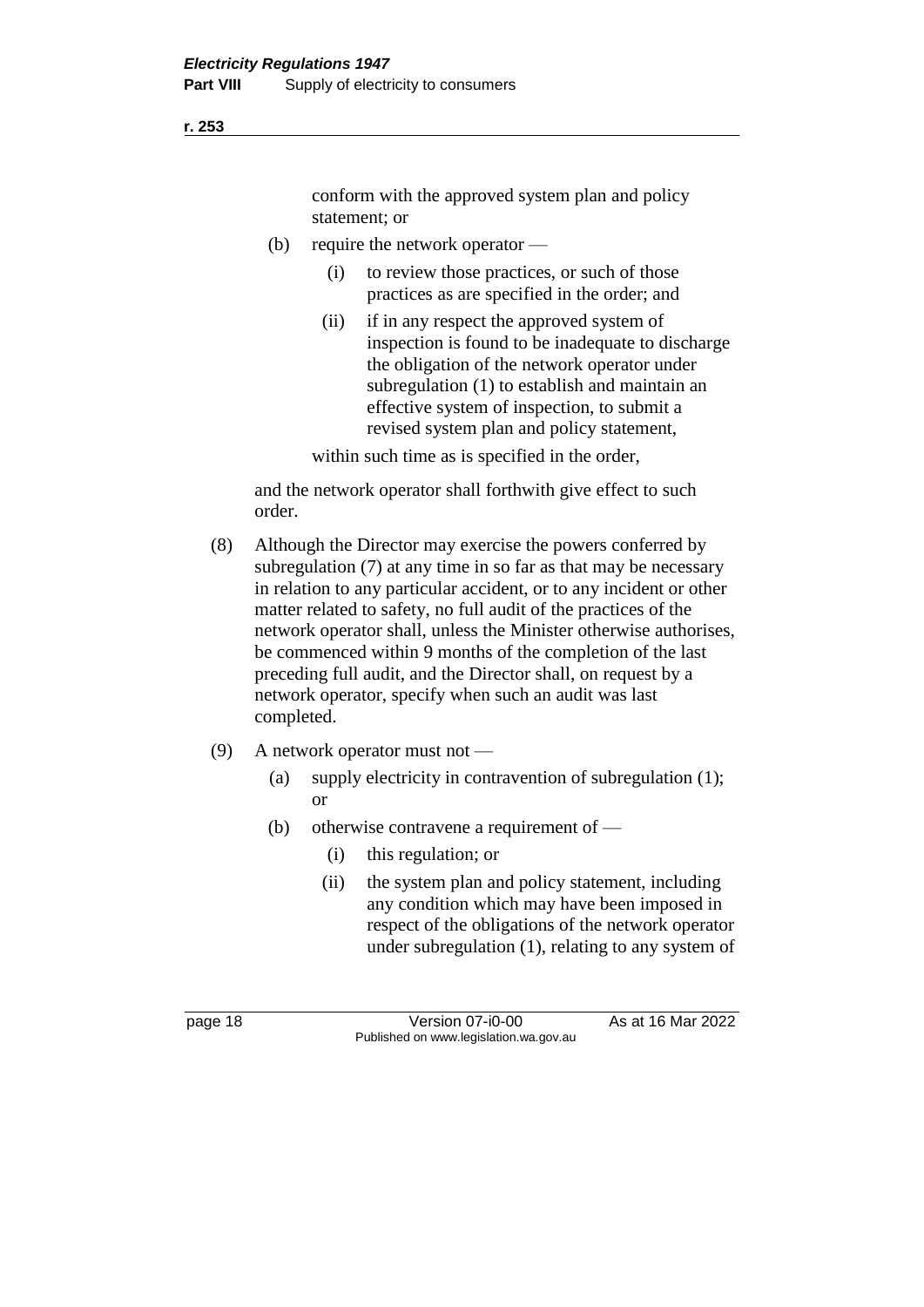inspection approved by the Director under this regulation.

*[Regulation 253 inserted: Gazette 23 Dec 1994 p. 7126-8; amended: Gazette 31 Oct 2006 p. 4599; 27 Oct 2009 p. 4211-12.]*

### **254. Individual inspection and reporting for electric installation**

- (1) If a network operator does not have an inspection plan or policy statement that either complies with regulation 253, or is approved by the Director under regulation 253, the network operator must not —
	- (a) supply electricity to a newly installed consumer's electric installation; or
	- (b) supply electricity to a consumer's electric installation that has been altered or expanded (if the network operator has been notified of that alteration or expansion in a manner, if any, set out in the *Electricity (Licensing) Regulations 1991*),

unless the installation has been inspected by an inspector and complies with the requirements, if any, prescribed in respect of that installation.

- (2) If, on an inspection under subregulation (1), the inspector makes an order under section 18(2)(a) of the *Energy Coordination Act 1994*, the network operator must send a copy of the order to the Director within 28 days of the completion of the inspection.
- (3) If an accident of the type referred to in regulation 63 of the *Electricity (Licensing) Regulations 1991* occurs at an installation referred to in subregulation (1), the network operator who supplies electricity to the installation must give the Director a report, in a form approved by the Director, on the accident —
	- (a) within 3 days of the accident; or
	- (b) within any longer period approved, in writing and on a case-by-case basis, by the Director.

As at 16 Mar 2022 Version 07-i0-00 page 19 Published on www.legislation.wa.gov.au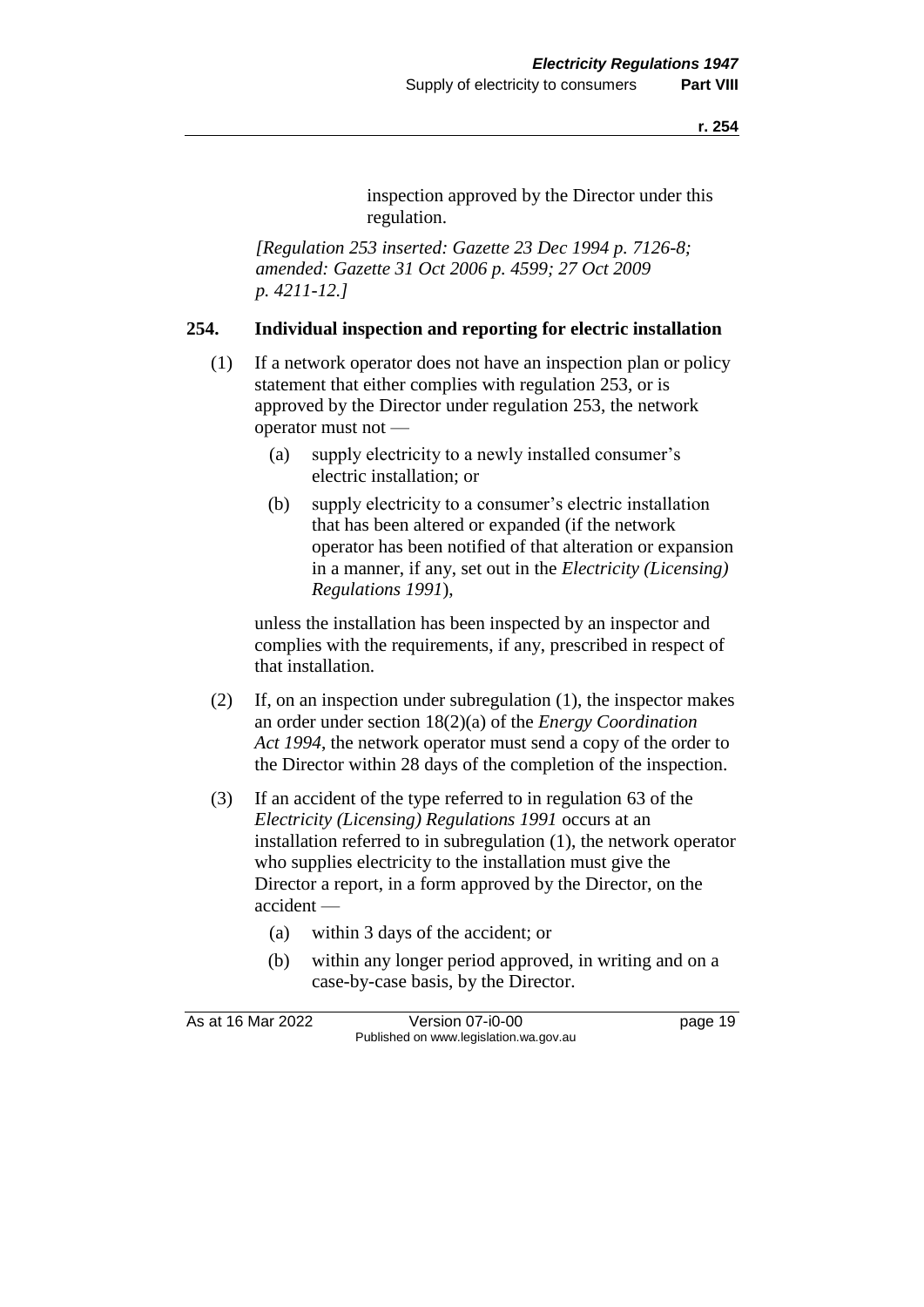- *[(4) deleted]*
- (5) In proceedings for an offence involving a contravention of subregulation (1) it is a defence for the accused to show that the Director had given prior written approval to a network operator or a class of network operator to supply electricity to certain types of alterations or expansions to consumers' installations without prior inspection.

*[Regulation 254 inserted: Gazette 31 Oct 2006 p. 4599-600; amended: Gazette 27 Oct 2009 p. 4212.]*

- *[255. Deleted: Gazette 31 Oct 2006 p. 4600.]*
- *[256. Deleted: Gazette 19 Dec 2000 p. 7274.]*

### **257. Supply to premises requiring transformers**

- (1) If a network operator considers it necessary to install transformers in relation to premises, the owner of the premises  $must -$ 
	- (a) at the site where the transformers are installed, provide the following  $-$ 
		- (i) an accessible space, to the satisfaction of the network operator, for electrical equipment;
		- (ii) an enclosure, to the satisfaction of the network operator, for the protection of electrical equipment against external influences and contact with live parts;
		- and
	- (b) ensure that circuit breakers and fuses on the premises have a fault rating to the satisfaction of the network operator.

Penalty for this subregulation:

- (a) in the case of an individual a fine of  $$50,000$ ;
- (b) in the case of a body corporate a fine of \$250 000.

page 20 Version 07-i0-00 As at 16 Mar 2022 Published on www.legislation.wa.gov.au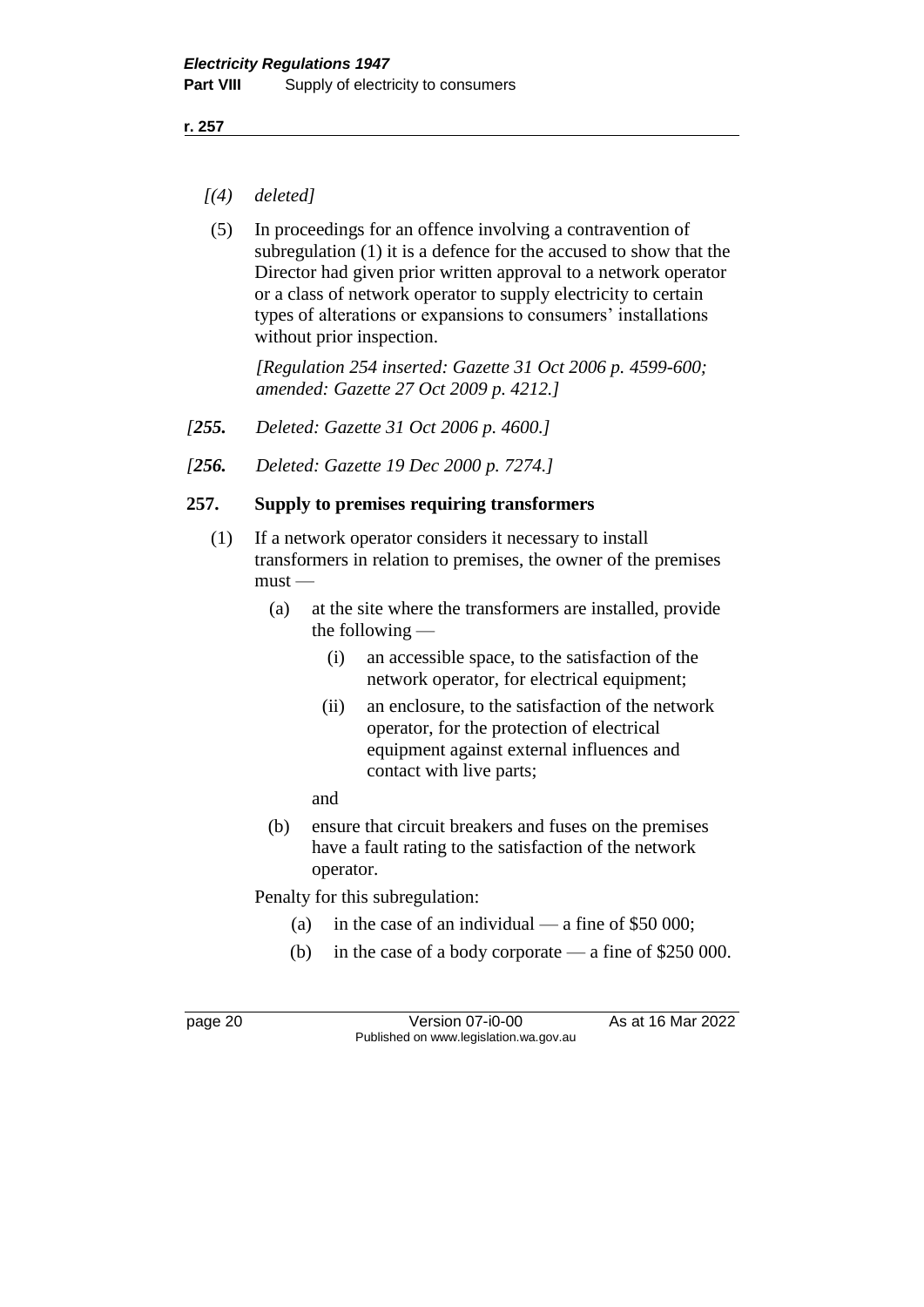(2) The network operator may use electrical equipment referred to in subregulation (1) for the supply of electricity to consumers other than the occupier of the premises.

*[Regulation 257 inserted: Gazette 2 Oct 2018 p. 3790.]*

*[258-264. Deleted: Gazette 19 Dec 2000 p. 7274.]*

### **265. Interference with supply to other consumers**

*[(1), (2) deleted]*

(3) In the event of a consumer operating any electrical equipment in such a manner as will, in the opinion of the network operator, interfere with the supply to other consumers, the network operator may require the consumer to make such necessary adjustments or alterations and so to operate the apparatus as will, in the opinion of the network operator, ensure that the supply to other consumers will not be interfered with; and in the event of the consumer failing to do so the network operator may cut off the supply of electricity to the consumer. The fact that the network operator has connected and approved of the apparatus aforesaid shall not be deemed to exempt the consumer from the operation of this regulation.

*[Regulation 265 amended: Gazette 31 Oct 2006 p. 4601.]*

- *[266, 267. Deleted: Gazette 19 Dec 2000 p. 7274.]*
- *[268. Deleted: Gazette 31 Oct 2006 p. 4601.]*
- *[269, 270. Deleted: Gazette 23 Dec 1994 p. 7128.]*

### **271. Apparatus, interruptions, responsibility**

The supply authority —

(a) shall have the right at all reasonable times to enter the premises of the consumer to inspect and test the installation and the supply authority's meter and to remove any of the supply authority's property;

As at 16 Mar 2022 Version 07-i0-00 page 21 Published on www.legislation.wa.gov.au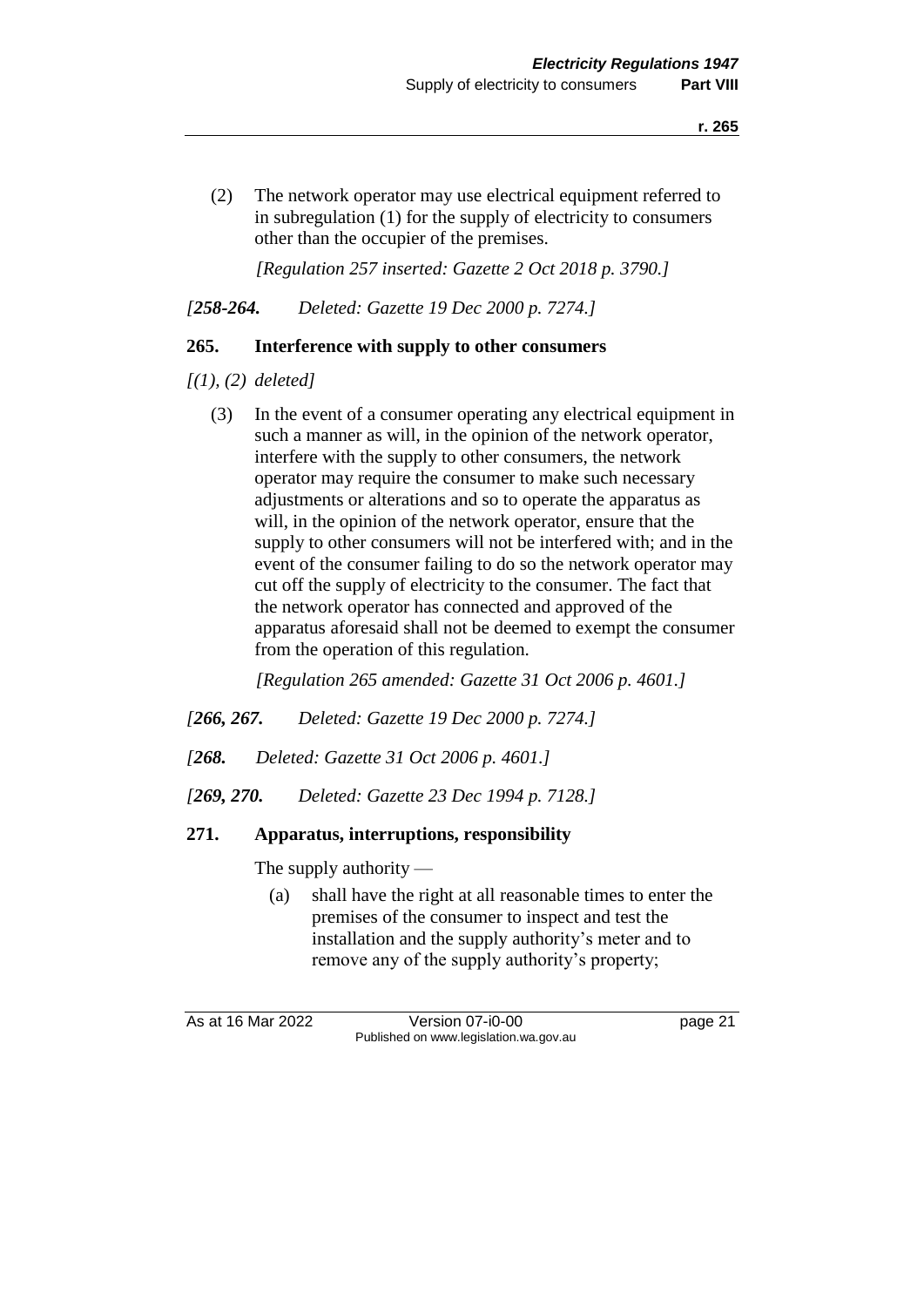- (b) may at any time interrupt the supply to make a test or to effect alterations, or repairs to the supply authority's system, or for any other purpose;
- (c) shall not be responsible or liable for any injury, damage or loss of any kind to the person, property, or business, of the consumer, or to the consumer's electrical equipment, resulting from fire or otherwise, through the supply of electricity or through interruptions or defects of supply due to storm, accident, or breakdown of plant or mains or force majeure, unless it can be shown that negligence on the part of the supply authority was the reason for, or part of the reason for, the injury, loss or damage.

*[Regulation 271 amended: Gazette 31 Oct 2006 p. 4601.]*

### **272. Disconnections**

The supply authority shall have the right to disconnect a consumer's installation without notice if the consumer —

- (a) has an installation that is faulty or unsafe; or
- (b) uses the service in a way that interferes with the general supply to other consumers; or
- (c) connects substantial increased load without first obtaining the consent of the supply authority.

*[Regulation 272 inserted: Gazette 31 Oct 2006 p. 4601-2.]*

*[273. Deleted: Gazette 31 Oct 2006 p. 4602.]*

### **274. Consumer's liability for loss**

The consumer shall be liable for loss by fire, damage, or theft of the meters or other apparatus hired from or loaned by the network operator on the consumer's premises, or which may be on the consumer's premises in connection with the supply of electricity to the consumer.

*[Regulation 274 amended: Gazette 31 Oct 2006 p. 4602.]*

page 22 Version 07-i0-00 As at 16 Mar 2022 Published on www.legislation.wa.gov.au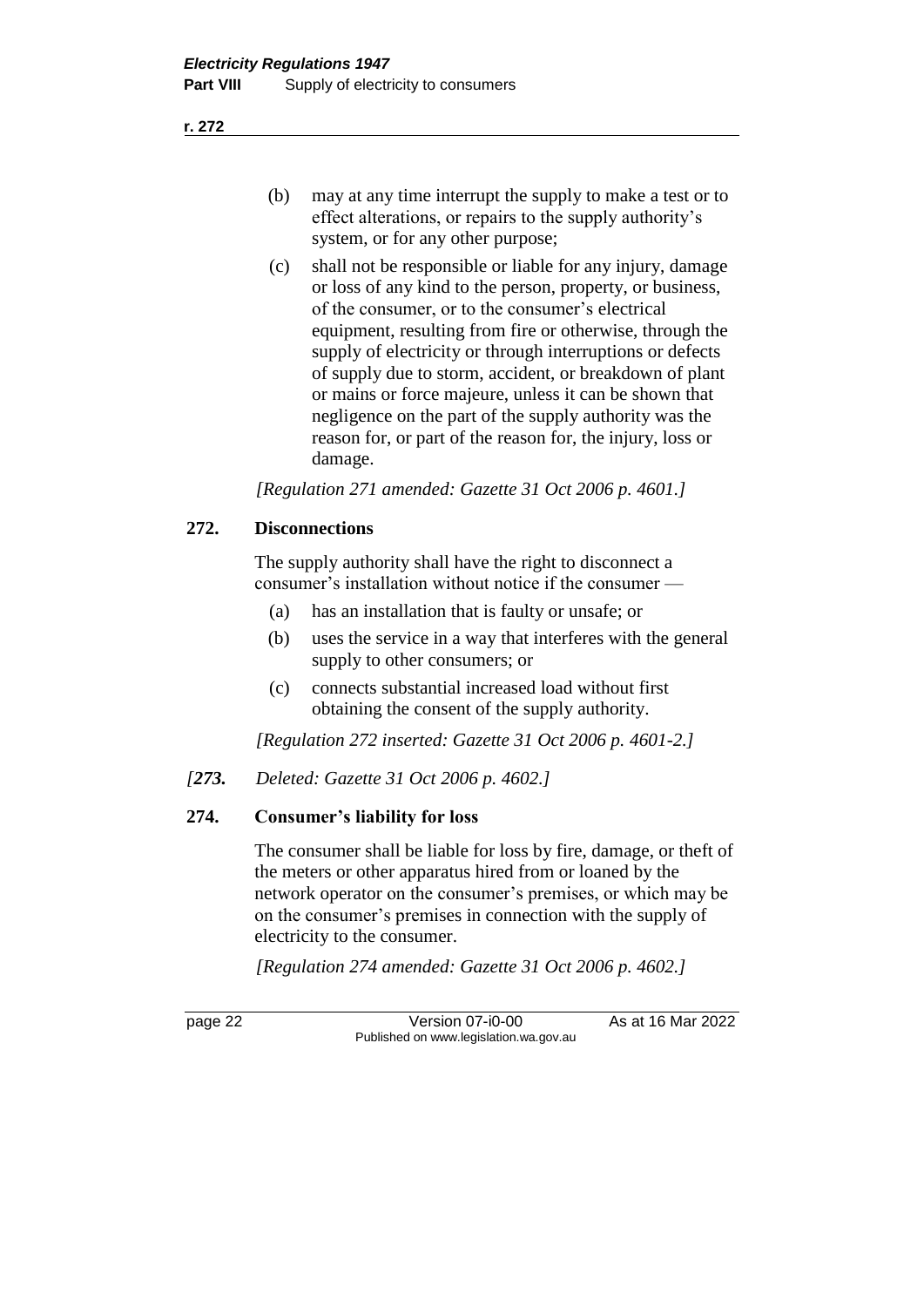### *[275. Deleted: Gazette 31 Oct 2006 p. 4602.]*

### **276. Alteration to system**

The supply authority shall not make any material alteration to the system of supply until reasonable notice has been given to the consumer and then only after the proposal has been approved by the Director.

*[Regulation 276 amended: Gazette 23 Dec 1994 p. 7125; 31 Oct 2006 p. 4602.]*

- *[277. Deleted: Gazette 31 Oct 2006 p. 4602.]*
- *[278. Disallowed: Gazette 1 Oct 1948 p. 2375.]*
- *[279. Deleted: Gazette 31 Oct 2006 p. 4602.]*

### **280. Charges for services**

For any service rendered by the Director to a network operator, the Director may impose a reasonable charge (sufficient to cover labour, travelling and other expenses including overheads) for the service rendered.

*[Regulation 280 inserted: Gazette 31 Oct 2006 p. 4602.]*

As at 16 Mar 2022 Version 07-i0-00 page 23 Published on www.legislation.wa.gov.au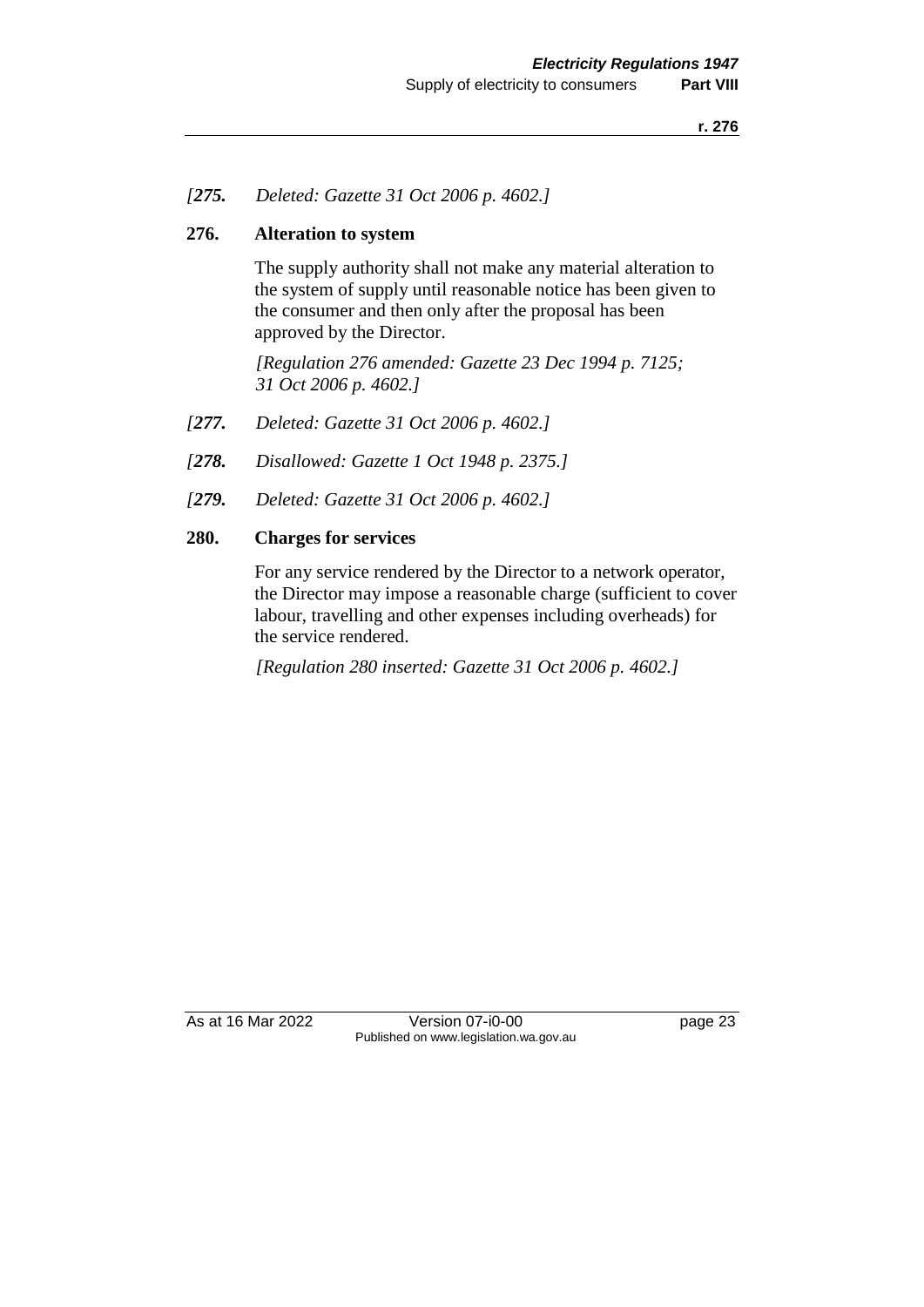**r. 316A**

# **Part IX — Vegetation control safety requirements**

*[Heading inserted: Gazette 27 Oct 2009 p. 4212.]*

*[281-316. Deleted: Gazette 27 Oct 2009 p. 4212.]*

# **316A. Vegetation control work near overhead power lines**

 $(1A)$  In this regulation —

*conductor* includes any of the following —

- (a) an active conductor;
- (b) a neutral conductor;
- (c) a catenary supported conductor;
- (d) a neutral screened conductor;
- (e) a stranded conductor (whether bundled or not) that is supported by insulators or purpose-designed fittings so that it remains above the ground and is directly exposed to the weather;

*overhead power lines* means overhead lines for the transmission of electrical energy.

- $(1B)$  In this regulation
	- (a) a reference to performing work includes a reference to assisting to perform work; and
	- (b) performing work in the course of employment is to be regarded as being for reward; and
	- (c) vegetation control work is performed within a danger zone if any part of the following comes within the danger zone at any time while the work is being performed —
		- (i) the vegetation;
		- (ii) the body of, or any tool, vehicle, or other equipment used by, a person performing the work.

page 24 Version 07-i0-00 As at 16 Mar 2022 Published on www.legislation.wa.gov.au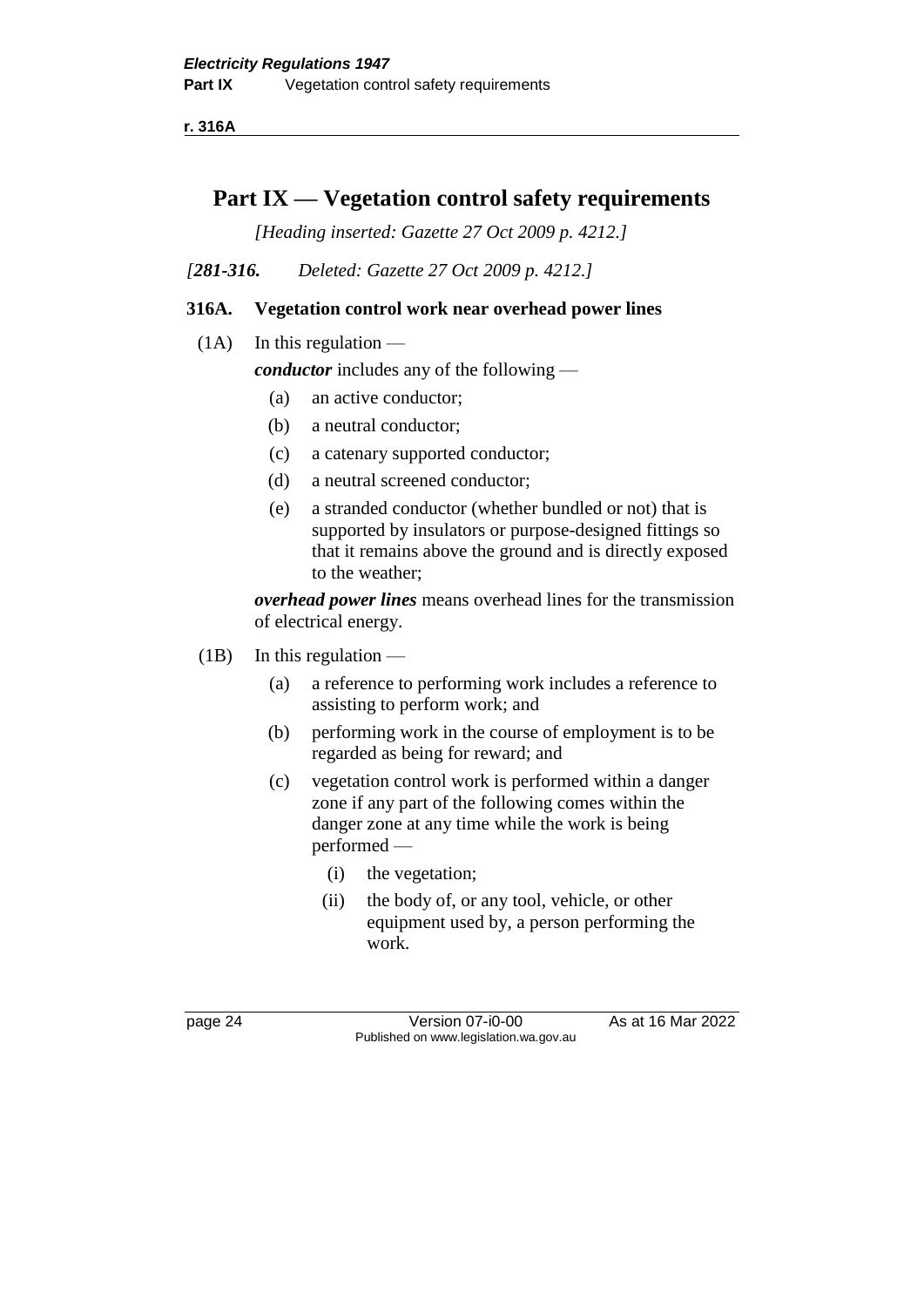- (1) A person performing vegetation control work for reward shall not do so within the danger zone of overhead power lines unless exempted by subregulation (4).
- (2) The danger zone of an overhead power line is anywhere that
	- (a) is at the same height as, higher than, or not more than the specified distance lower than, the power line conductors; and
	- (b) is directly above or below, or not more than the specified distance to either side of, the power line conductors.
- (3) The specified distance is
	- (a) 3 m for an overhead power line carrying electricity at a nominal voltage of not more than 33 000 volts; and
	- (b) 6 m for an overhead power line carrying electricity at a nominal voltage of more than 33 000 volts.
- (4) A person is exempt from subregulation (1) if
	- (a) the person  $-$ 
		- (i) has been trained in electrical linework to the satisfaction of the Director; or
		- (ii) has been trained in vegetation control work by a person or training authority approved by the Director by notice published in the *Gazette*;
		- and
	- (b) the work is carried out in accordance with
		- (i) the electrical safety requirements described in the *Code of Practice for Personnel Electrical Safety for Vegetation Control Work Near Live Powerlines* issued by the Director (as from time to time amended and for the time being in force); or

As at 16 Mar 2022 Version 07-i0-00 page 25 Published on www.legislation.wa.gov.au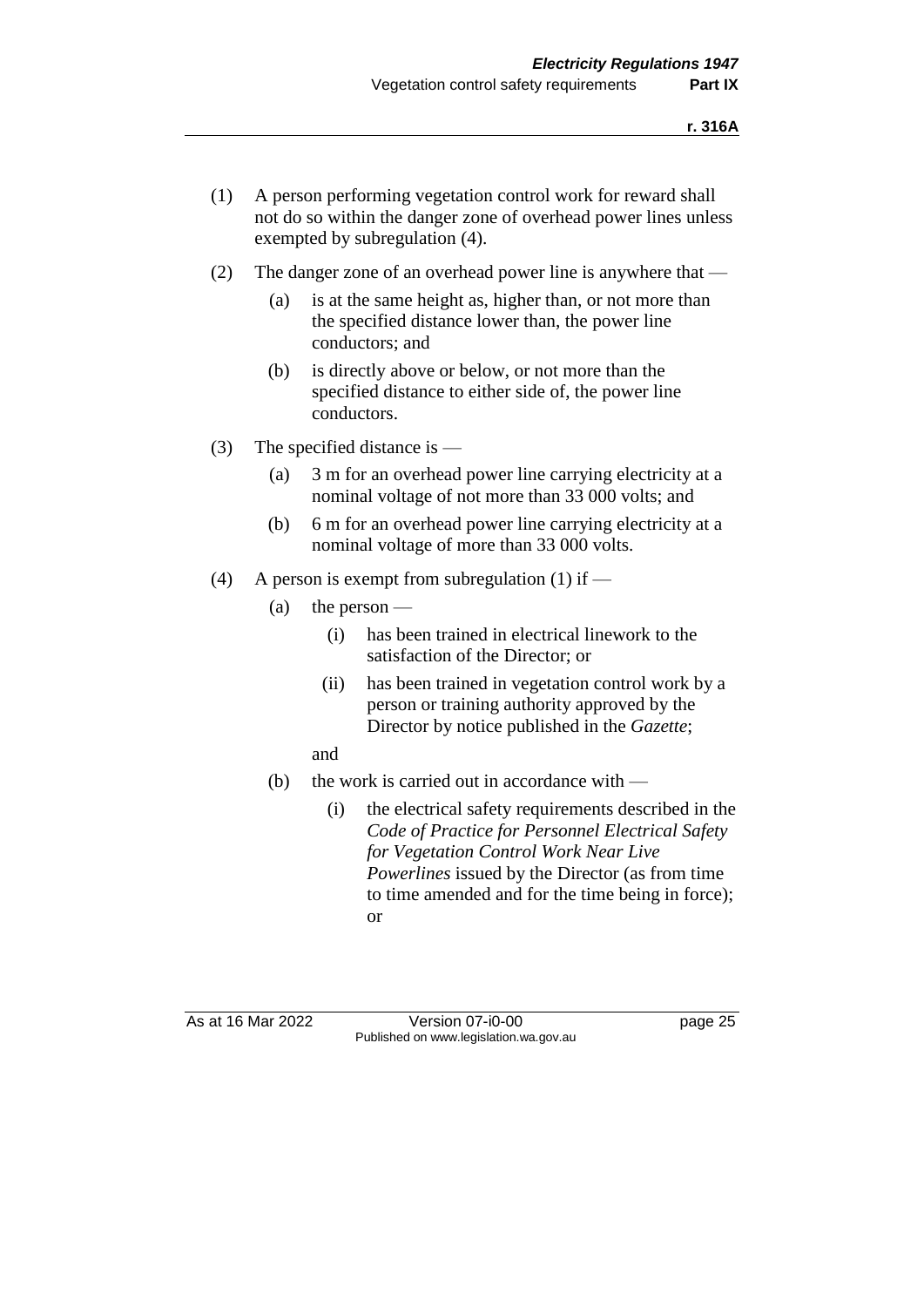**r. 316A**

- (ii) such other safety requirements as the Director has approved in writing.
- *[(5) deleted]*

*[Regulation 316A inserted: Gazette 30 Aug 1996 p. 4316-17; 2 Oct 2018 p. 3791.]*

*[317-319. Deleted: Gazette 27 Oct 2009 p. 4212.]*

page 26 Version 07-i0-00 As at 16 Mar 2022 Published on www.legislation.wa.gov.au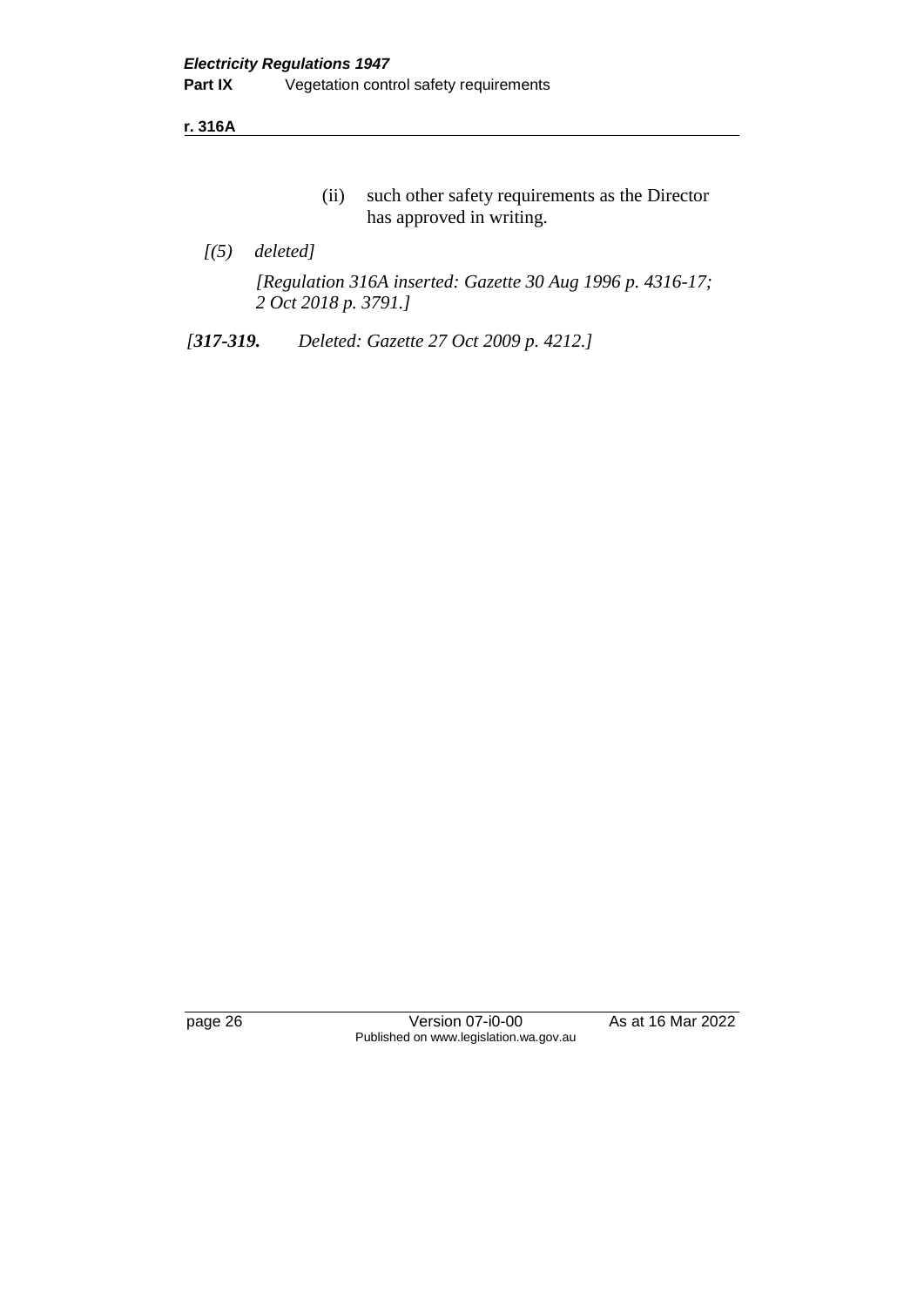# **Part X — Approval of electrical appliances**

*[Heading inserted: Gazette 7 Sep 1955 p. 2143.]*

#### *[320. Deleted: Gazette 23 Dec 1994 p. 7128.]*

#### **321. Terms used**

Unless inconsistent with the context or subject matter, the following terms shall for the purpose of this Part have the meanings given to them hereunder —

*Act* means the *Electricity Act 1945*;

*appliances of the same class* means appliances which come within the scope of the definition of a class of appliance included in any notice published by the Director in the *Government Gazette* pursuant to section 33B of the Act;

*appliances of the same type* means prescribed appliances of the same class which in the opinion of the Director are constructed to the same design and of corresponding materials;

*applicant* means a person who makes application for approval of an electrical appliance under these regulations or any person who has made application for approval of any electrical apparatus, appliance or fitting under the regulations repealed by these regulations and any person to whom a certificate of approval is transferred as provided for in regulation 329;

*approvals marking* means the mark, words, symbol or figures or all or any of them as the case may be shown on the certificate of approval of an approved electrical appliance;

*approved* in relation to an electrical appliance means approved —

- (a) by the State Energy Commission, prior to the coming into operation of section 6 of the *Energy Corporations (Transitional and Consequential Provisions) Act 1994*; or
- (b) thereafter, by the Director,

for the purposes of the Act;

As at 16 Mar 2022 Version 07-i0-00 page 27 Published on www.legislation.wa.gov.au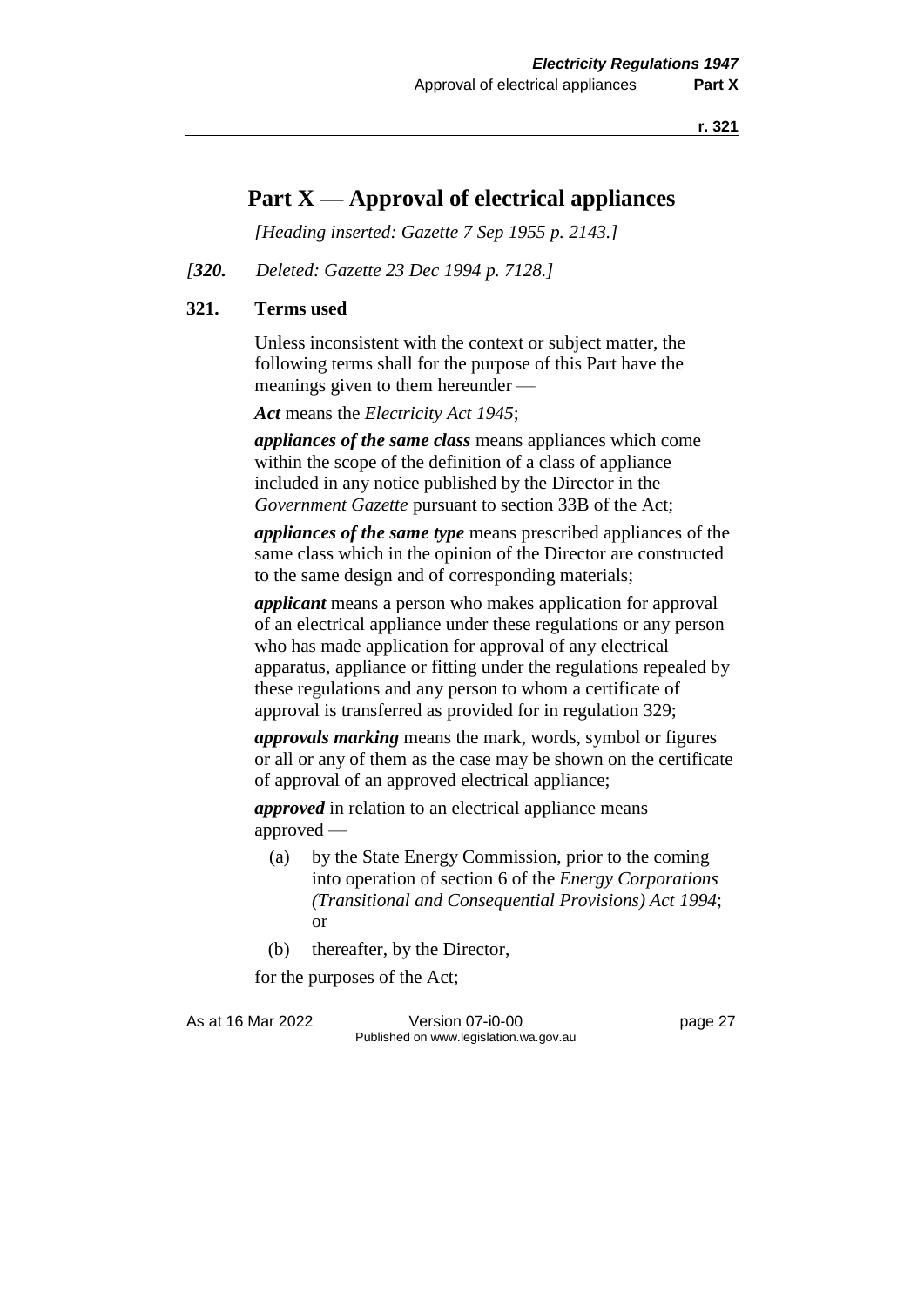# *duly constituted authority in another State of the Commonwealth* means —

- (a) the Department of Mines and Energy, Queensland; or
- (b) the Department of Energy, New South Wales; or
- (c) the Office of the Chief Electrical Inspector, Victoria; or
- (d) the Office of Energy Policy, South Australia; or
- (e) the Hydro Electric Corporation of Tasmania; or
- (f) the Department of Urban Services, Australian Capital Territory;

*published specification* means the relevant Approval and Test Specification published by Standards Australia and which is that relating to prescribed appliances which are prescribed in a notification published in the *Gazette* by direction of the Director by reference to the following —

- (a) the classification letters, numbers, month (if any) and year of publication or title of Approval and Test Specifications published by Standards Australia;
- (b) any amendment of the Approval and Test Specifications published by Standards Australia;
- (c) any part of the Approval and Test Specifications or any amendment thereof published by Standards Australia.

*[Regulation 321 inserted: Gazette 7 Sep 1955 p. 2144; amended: Gazette 22 May 1987 p. 2189; 23 Dec 1994 p. 7128-9; 23 May 1997 p. 2418; 2 Oct 2018 p. 3791.]*

# **322. Application for approval**

- (1) An application for approval of an electrical appliance is to be made to the Director, in writing in a form approved by the Director.
- (1a) An applicant must give to the Director, with the application or when subsequently requested, such samples of, and information (including drawings, photographs and labels) relating to, the electrical appliance as the Director may require.

page 28 Version 07-i0-00 As at 16 Mar 2022 Published on www.legislation.wa.gov.au

**r. 322**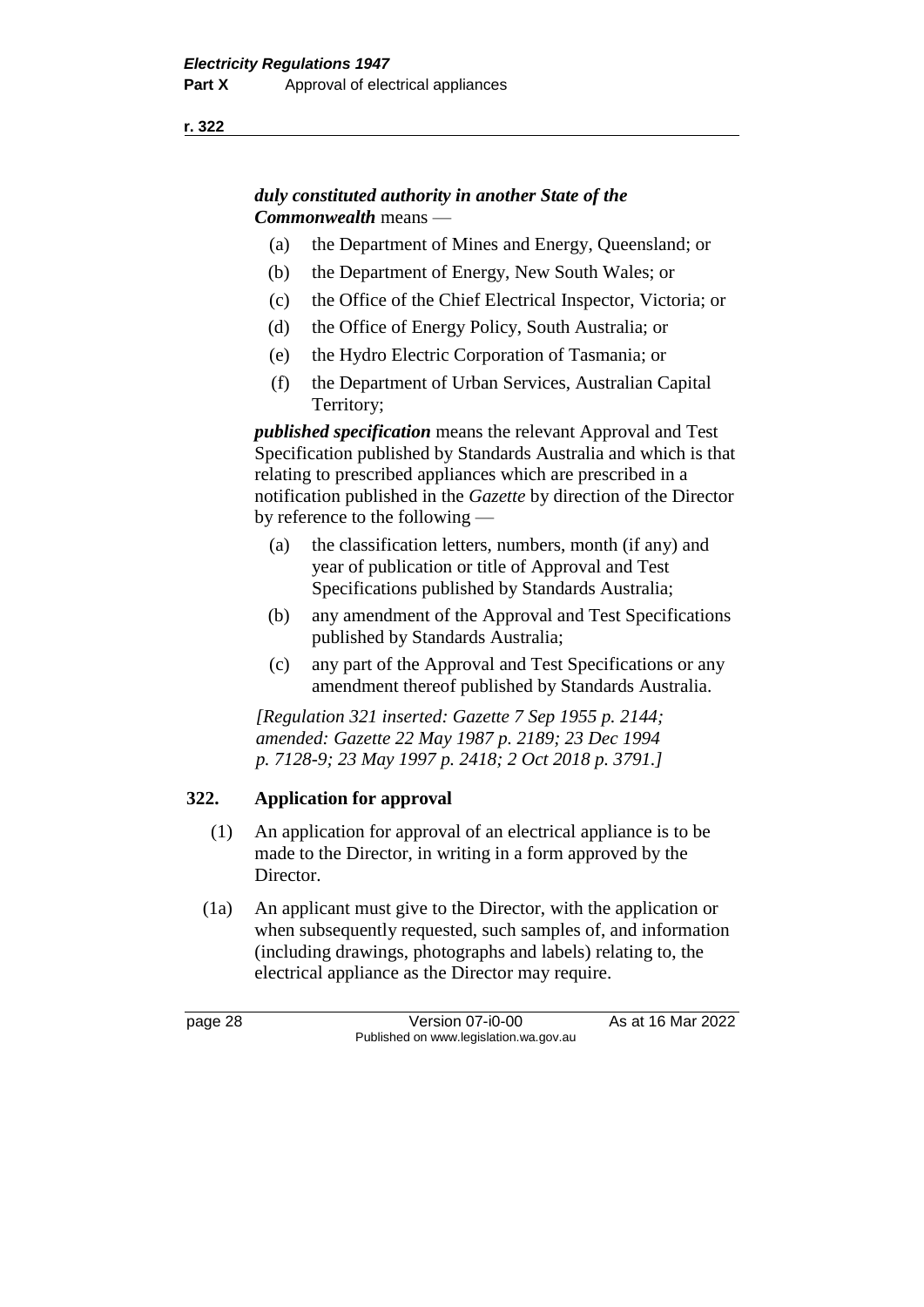- (2) Notwithstanding the requirements of subregulation (1), if an appliance of the same type is approved, within the meaning of the Act, by a duly constituted authority in another State of the Commonwealth, the provisions of regulation 326(1) shall apply and an application for approval need not be made, in respect of that appliance.
- (3) To each electrical appliance delivered to the Director pursuant to this regulation the applicant or his agent shall attach or affix a label bearing the signature of the applicant or his agent and showing in legible writing —
	- (a) the name in full of the applicant;
	- (b) the date of application to the Director for the approval of the electrical appliance;
	- (c) the designation of the class of electrical appliance under which it is prescribed;
	- (d) the type and description of the electrical appliance;
	- (e) the manufacturer's catalogue number, type number, or other means of distinguishing the type of electrical appliance,

and shall also deliver with that appliance the original of a test report, from a test laboratory or facility recognised by the Director for the purpose of these regulations, containing references as to the compliance of that appliance with all relevant provisions of a specification published in respect to the appliance and acceptable to the Director.

- (4) There shall be payable in respect of any application for an approval under this regulation —
	- (a) a fee of such amount as is determined by the Director having regard to the cost and nature of the type of investigation, examination and other action necessary prior to the issue, or refusal, of approval; and

As at 16 Mar 2022 Version 07-i0-00 page 29 Published on www.legislation.wa.gov.au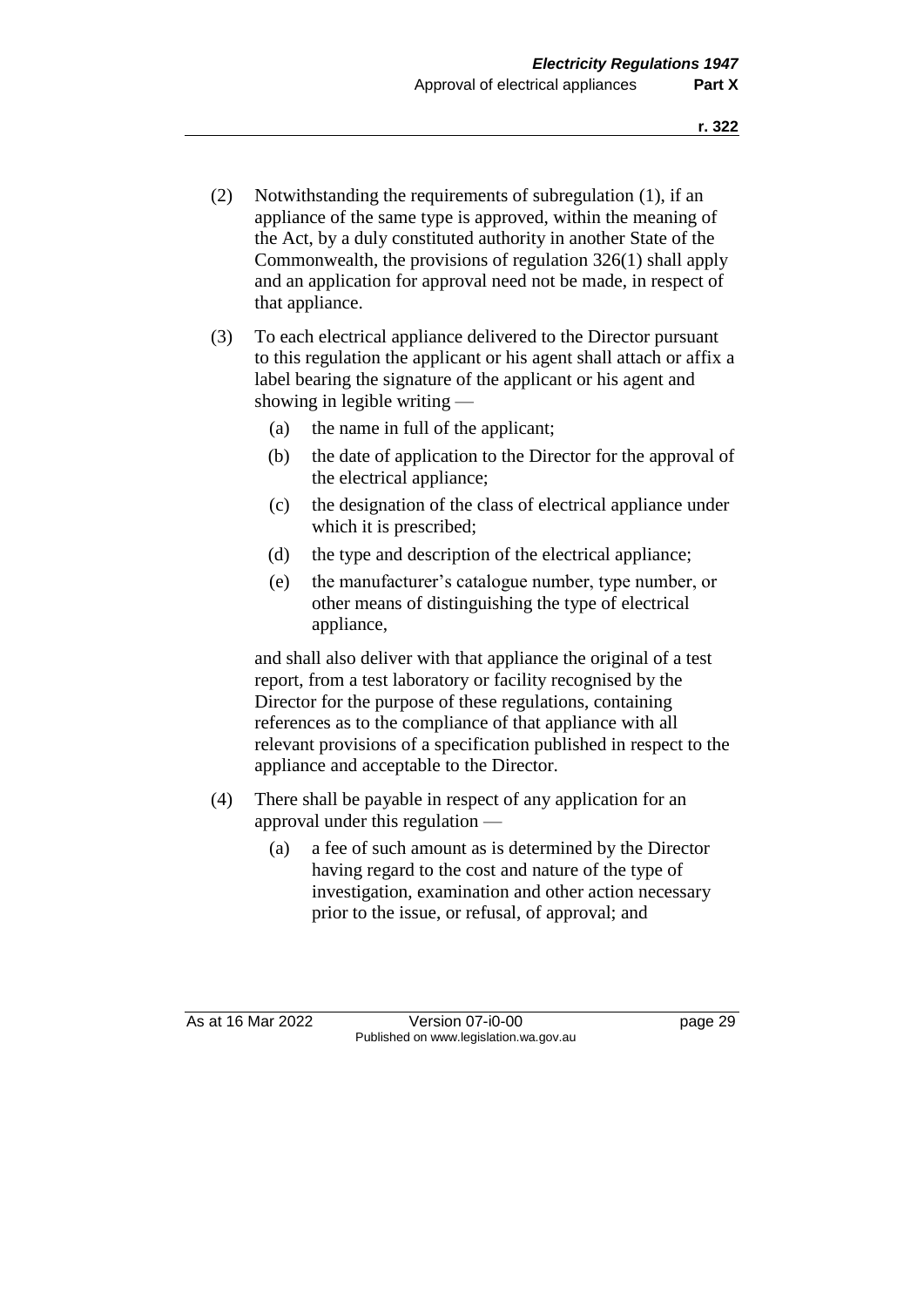(b) such other expenses related to that application as the Director may certify to have been incurred,

by the applicant to the Director, within 30 days of demand by the Director.

*[Regulation 322 inserted: Gazette 7 Sep 1955 p. 2145; amended: Gazette 22 Dec 1964 p. 4081; 23 Dec 1994 p. 7125 and 7129-30; 23 May 1997 p. 2418.]*

### **323. Further testing of electrical appliances approved**

- (1) The Director, at any time, may
	- (a) direct the holder of an approval certificate to make available for examination or testing, or both, electrical appliances of the class or type to which that approval relates; and
	- (b) arrange for another or further examination or testing, or both, of those appliances,

for the purpose of determining the electrical safety of that class or type of appliance or its compliance with an applicable specification or Australian Standard.

- (2) The holder of the certificate shall be responsible
	- (a) for submitting the appliance to any examination, or testing, or both, required for the purpose of ascertaining compliance with relevant provisions of the specification applicable in respect of the appliance; and
	- (b) for the arrangements required by the Director, at a test laboratory or facility recognised by the Director, in respect of that examination or testing; and
	- (c) for ascertaining what, if any, specification in respect to the appliance is acceptable to the Director and applicable for the purpose of these regulations; and
	- (d) for the submission of evidence, additional to, or in verification of, the test report, if so required by the

page 30 Version 07-i0-00 As at 16 Mar 2022 Published on www.legislation.wa.gov.au

**r. 323**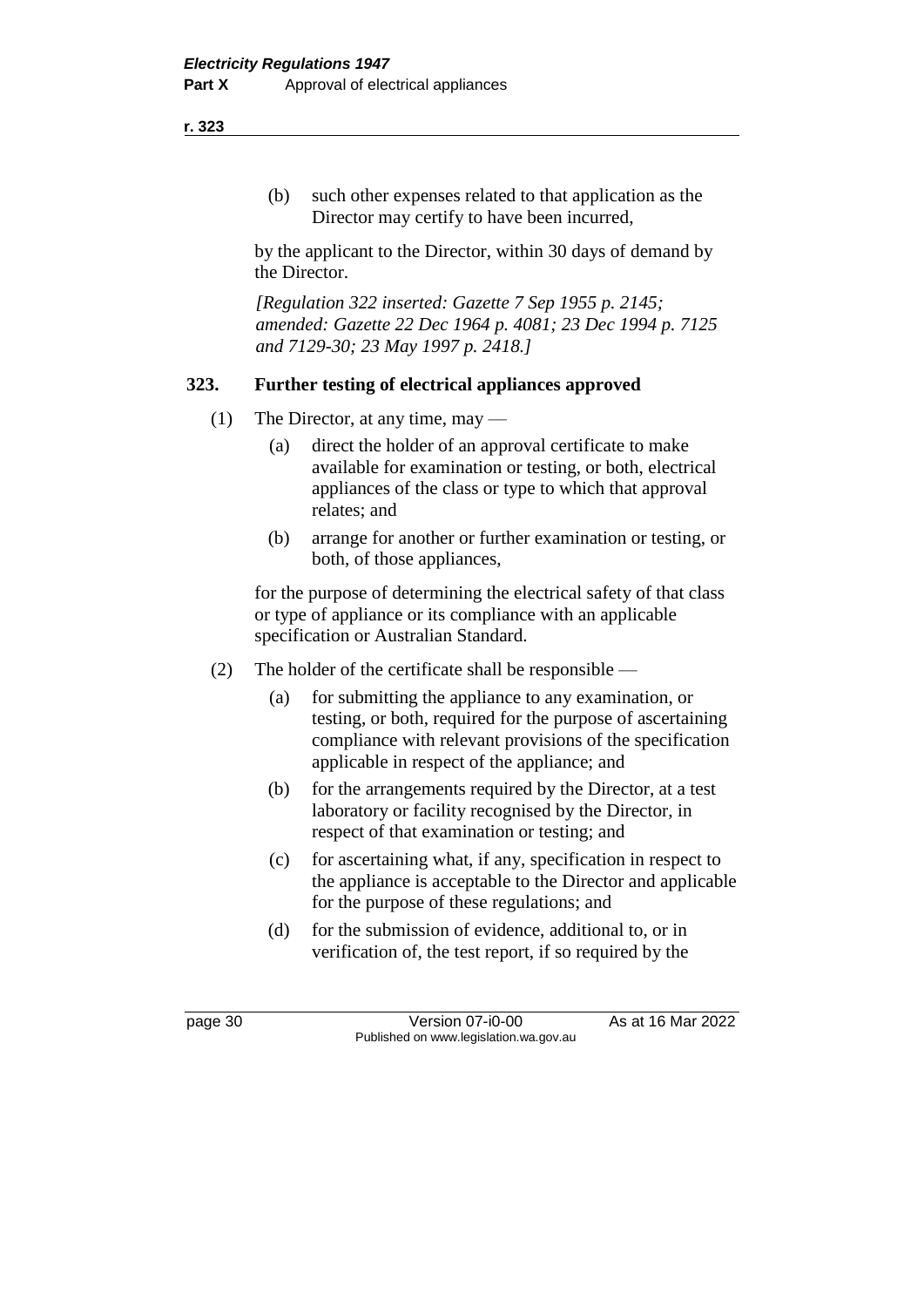Director, as to the performance and suitability of the appliance.

- (3) A direction under subregulation (1) shall be given in writing and  $specify$  —
	- (a) the period, being not less than 1 month, within which the appliances are to be made available; and
	- (b) the place to which the appliances are to be delivered.
- (4) If an electrical appliance is found not to be in accordance with the approval previously given there shall be payable in respect of testing under this regulation —
	- (a) a fee of such amount as is determined by the Director having regard to the cost and nature of the testing; and
	- (b) such other expenses related to that testing as the Director may certify to have been incurred,

by the holder of the approval certificate to the Director, within 30 days of demand by the Director.

*[Regulation 323 inserted: Gazette 23 Dec 1994 p. 7130-1.]*

*[324, 325. Deleted: Gazette 23 Dec 1994 p. 7130.]*

### **326. Certificate of approval**

- (1) Approval of an electrical appliance may be granted by the Director —
	- (a) by issuing to the applicant a certificate, signed by the Director, that the approval has been granted; or
	- (b) without the issue of a certificate of approval, where a duly constituted authority in another State of the Commonwealth has issued any such certificate, and in that event the form of approval of that authority shall be deemed to be a certificate of approval issued by the Director under the provisions of these regulations.
- (2) Approval of an electrical appliance may be granted unconditionally or may at the discretion of the Director be

As at 16 Mar 2022 Version 07-i0-00 page 31 Published on www.legislation.wa.gov.au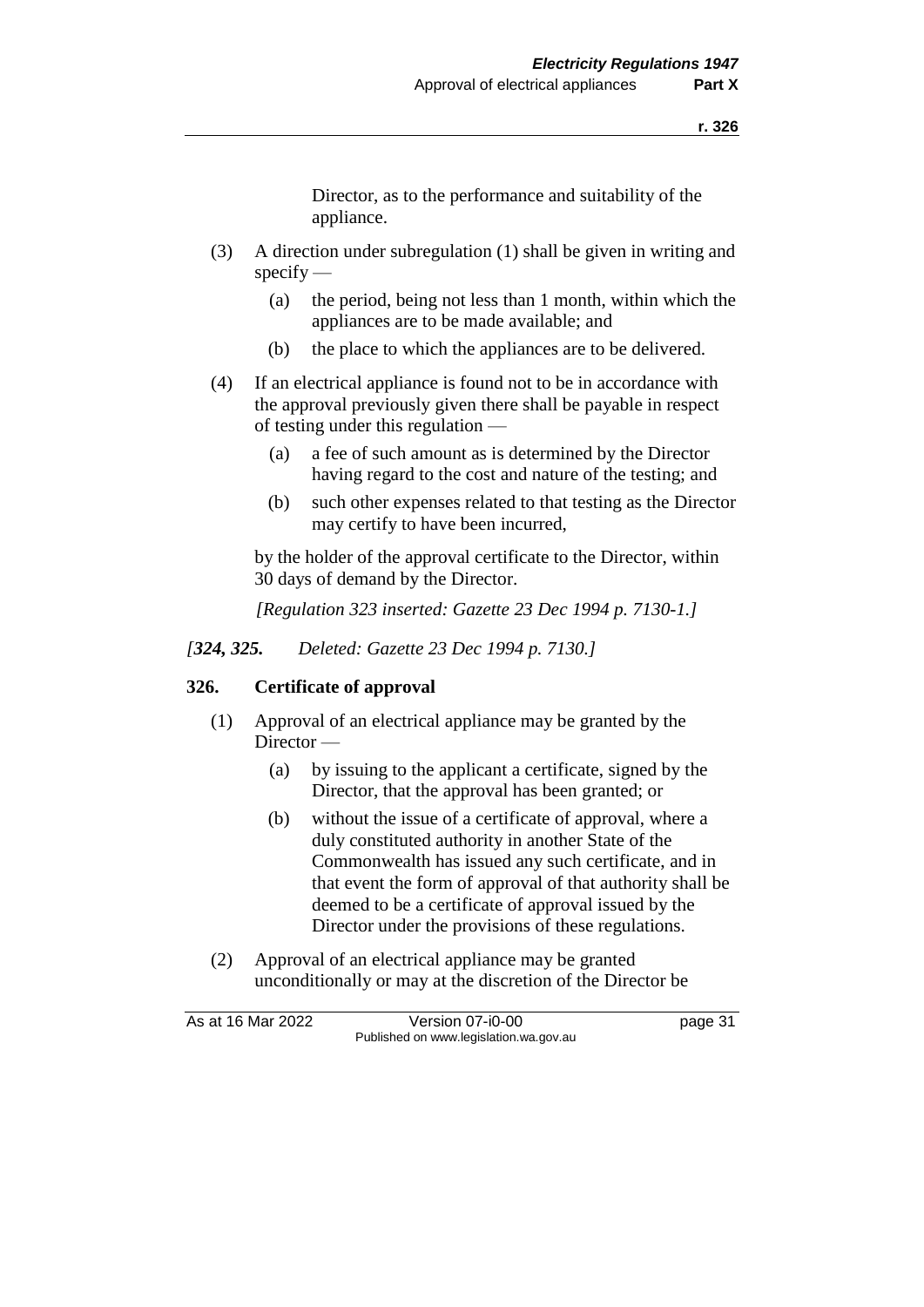granted on and subject to conditions requiring warning to be given to persons using or purchasing or hiring the electrical appliance of precautions to be observed in the use of the electrical appliance or as to other matters tending to safety in the use of the electrical appliance. The conditions shall be endorsed on the certificate of approval.

(3) No person shall sell, hire, expose for sale or hire or advertise for sale or hire, an electrical appliance so as not to comply with any conditions specified on the certificate of approval issued by the Director in respect of that electrical appliance.

(4) The issue of a certificate of approval in respect of an electrical appliance shall not authorise any person to use, sell, hire or expose for sale or hire or connect or install the electrical appliance for use in any place or in any manner —

- (a) forbidden by the Act or any regulations or by-laws made thereunder; or
- (b) for which the consent of the network operator is required.
- (5) No electrical appliance shall be, or be deemed to be approved at any time when —
	- (a) a certificate of approval has not been issued for the electrical appliance; or
	- (b) the approval of the electrical appliance has been withdrawn; or
	- (c) it does not comply in full with every term, provision or condition endorsed upon the certificate of approval thereof given by the Director in respect of the electrical appliance.
- (6) No person shall, in connection with an electrical appliance which has not been approved, represent that such electrical appliance has been approved or shall be approved or that the electrical appliance complies with the requirements of the Director for the purpose of this Part.

page 32 Version 07-i0-00 As at 16 Mar 2022 Published on www.legislation.wa.gov.au

**r. 326**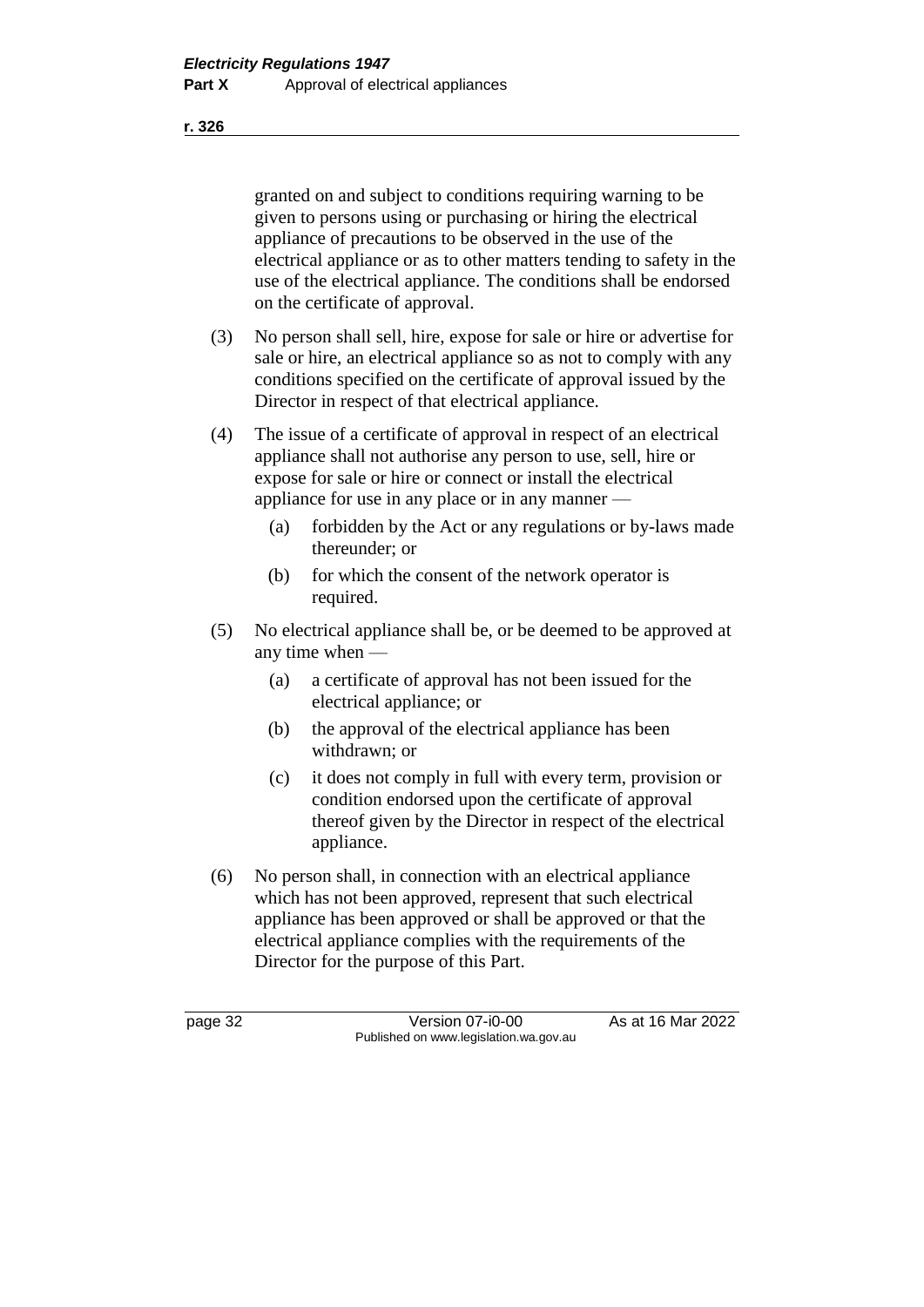- (7) A certificate of approval, at all times, shall
	- (a) remain the property of the Director; and
	- (b) be made available, upon request, for inspection by an inspector.
- (8) A certificate of approval
	- (a) has effect for such period, not exceeding 5 years, as is determined by the Director and endorsed on the certificate of approval; and
	- (b) cannot be renewed.

*[Regulation 326 inserted: Gazette 7 Sep 1955 p. 2146-7; amended: Gazette 22 Dec 1964 p. 4081; 23 Dec 1994 p. 7125 and 7131; 31 Oct 2006 p. 4602; 31 Dec 2010 p. 6888; 5 Jan 2016 p. 3.]*

### **327. Stamping and labelling of approved electrical appliances**

- (1) No person shall sell, hire or expose for sale or hire or advertise for sale or hire or cause to be sold or hired or exposed for sale or hire or advertised for sale or hire any electrical appliance for which a certificate of approval has been issued unless the electrical appliance is permanently and clearly stamped or labelled with the mark, words, symbols or figures or all or any of them as the case may be shown as the approvals marking on the certificate of approval of the electrical appliance. For the purpose of these regulations an electrical appliance shall be deemed to have been stamped if the approvals marking is moulded, embossed, engraved, incised or indented or otherwise permanently marked on the electrical appliance to the satisfaction of the Director.
- (2) If in the opinion of the Director as notified on the certificate of approval of an electrical appliance, the electrical appliance is too small to be stamped in compliance with subregulation (1) or for any other sufficient reason should not be so stamped, the electrical appliance shall be deemed to comply with this regulation if it is packed by the manufacturer or applicant in a

As at 16 Mar 2022 Version 07-i0-00 page 33 Published on www.legislation.wa.gov.au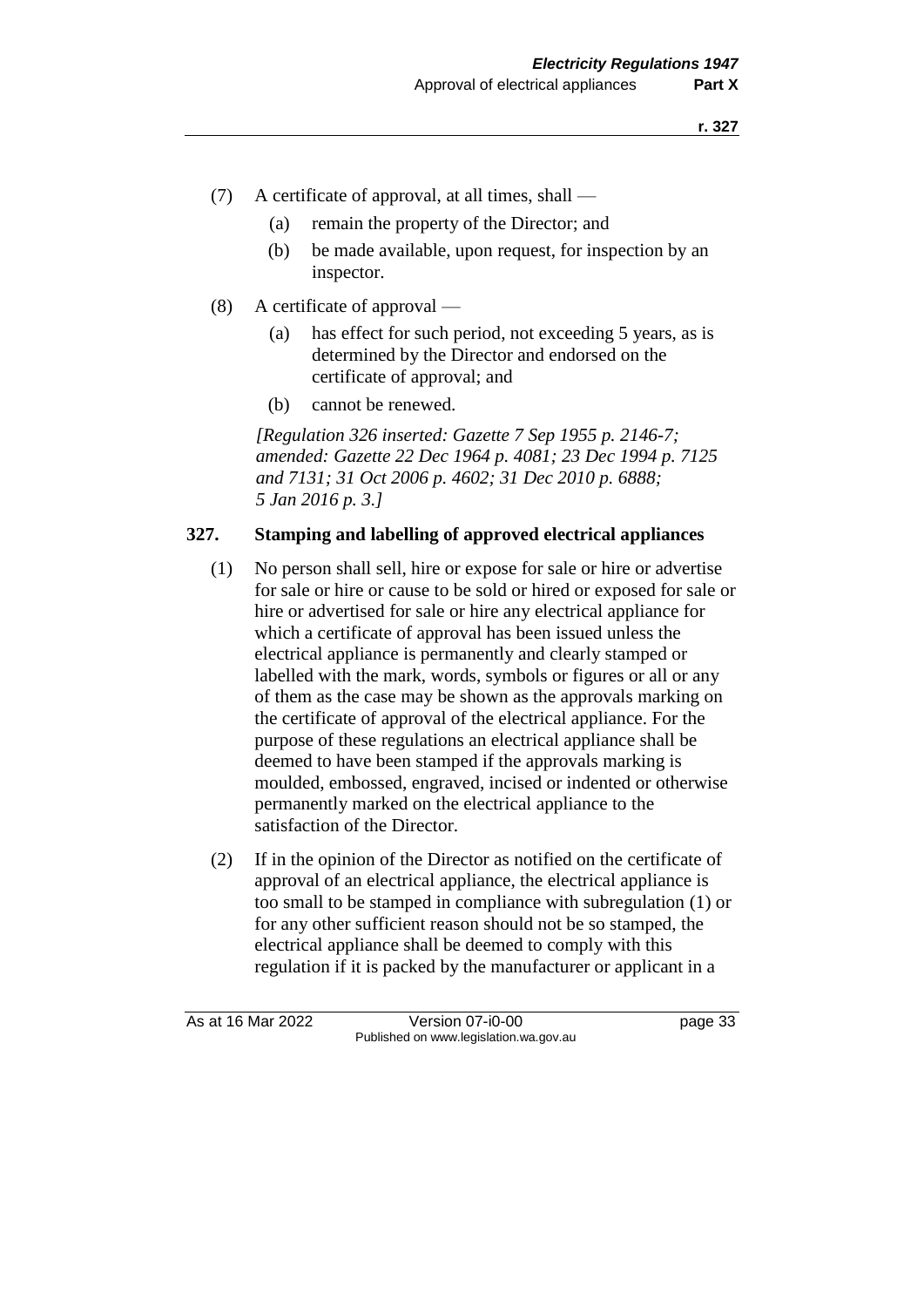container or wrapping marked, or to which container or wrapping is affixed, a label marked with —

- (a) the approvals marking on the certificate of approval issued for the electrical appliance; and
- (b) the nature of the electrical appliance.
- (3) An applicant to whom has been issued a certificate of approval endorsed with any conditions as set out in regulation 326 shall clearly label the electrical appliance for which the certificate of approval was issued with a label setting out the conditions under which the certificate was issued.
- (4) No person shall sell or hire or expose for sale or hire any electrical appliance which has been approved on conditions in accordance with regulation 326(2) unless the person adequately notifies the purchaser or hirer of the conditions.
- (5) In respect of an electrical appliance which has not been approved under these regulations, no person shall whilst the appliance remains unapproved —
	- (a) stamp or label or cause or permit to be stamped or labelled the appliance; or
	- (b) place or cause or permit the appliance to be placed in any container or wrapping which is stamped or labelled or marked; or
	- (c) affix or attach or cause or permit to be affixed or attached to the container or wrapping of the appliance a label which is stamped or marked,

with a marking similar to, or so nearly resembling, a marking authorised by the Director as an approvals marking as to be likely to deceive.

*[Regulation 327 inserted: Gazette 7 Sep 1955 p. 2147-8; amended: Gazette 23 Dec 1994 p. 7125.]*

page 34 Version 07-i0-00 As at 16 Mar 2022 Published on www.legislation.wa.gov.au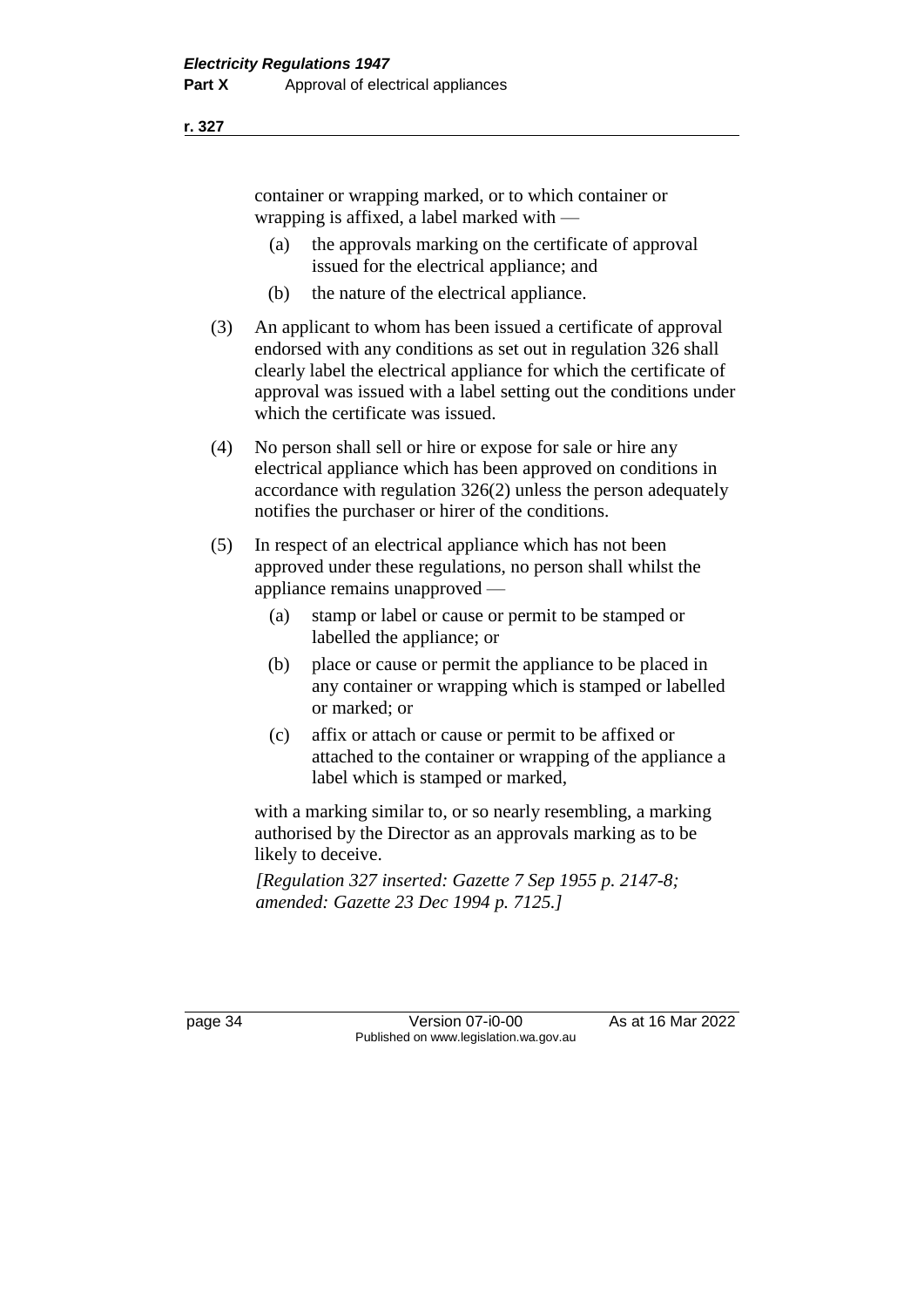### **328. Modification of design or construction**

- (1) A person to whom has been issued a certificate of approval in respect of an electrical appliance may, if the Director in writing so approves, alter the design, materials or construction of the electrical appliance in any particular, but the approval shall be given only after examination of a sample or samples of the altered electrical appliance. The Director shall cause to be endorsed on the relevant certificate of approval particulars of the alteration or alterations so approved and thereupon the electrical appliance so altered shall be approved and shall be deemed to be the approved electrical appliance to which that certificate relates. The applicant shall pay to the Director any fees demanded by the Director for any examination under this regulation and, where the Director determines that any testing may be required as a result of any alteration in design, materials or construction, the cost of that testing shall also be paid for by the applicant.
- (2) If the Director does not approve the alteration of the electrical appliance in any particular the Director shall so notify in writing the person applying for the approval.
- (3) No person shall sell or hire or expose for sale or hire or advertise for sale or hire any electrical appliance purporting to be identical with or similar to an electrical appliance for which a certificate of approval has been issued, but which in the opinion of the Director is not identical with or similar to the approved electrical appliance by reason of change of design, materials or construction.

*[Regulation 328 inserted: Gazette 7 Sep 1955 p. 2148; amended: Gazette 23 Dec 1994 p. 7125 and 7131.]*

### **329. Transfer of certificate of approval**

(1) When an applicant to whom a certificate of approval of an electrical appliance has been issued, disposes of his business or that part of the business to which that certificate of approval is relevant, the applicant may apply in writing to the Director to have the certificate of approval of the electrical appliance

As at 16 Mar 2022 Version 07-i0-00 page 35 Published on www.legislation.wa.gov.au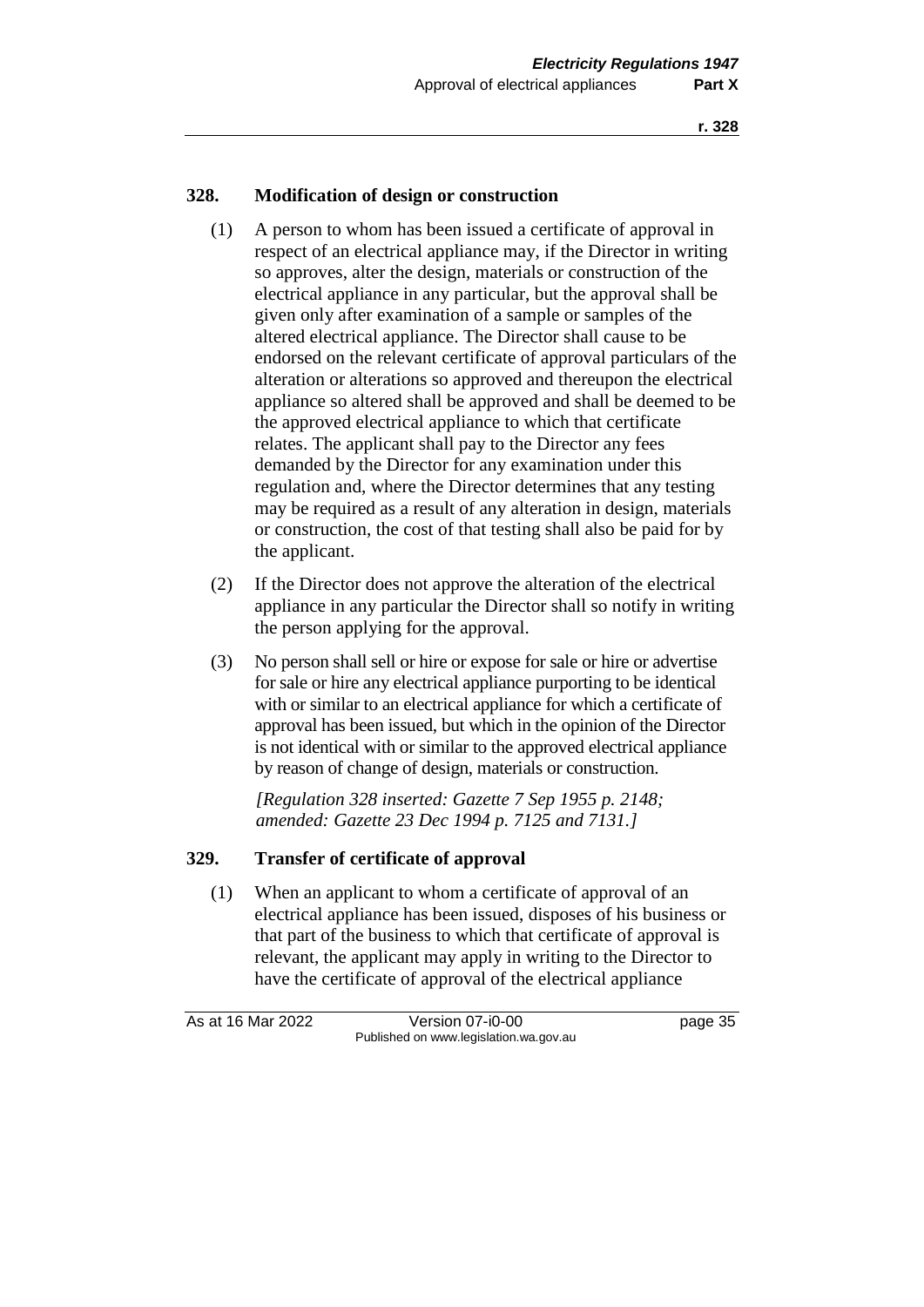transferred to the person to whom the business or portion of the business has been disposed. Every such application shall be countersigned by the person to whom the business or portion of the business has been disposed and shall be accompanied by the prescribed fee.

- (2) The Director may, if the Director approves of an application made under subregulation (1), transfer the certificate of approval to the person to whom the business or portion of the business has been disposed.
- (3) From the date of the transfer the person to whom the certificate of approval has been transferred shall, in respect of the certificate of approval be entitled to all rights and privileges under and be responsible for all liabilities, responsibilities, duties and penalties under these regulations in the same manner as the original applicant.

*[Regulation 329 inserted: Gazette 7 Sep 1955 p. 2148; amended: Gazette 23 Dec 1994 p. 7125 and 7131.]*

### **330. Lost or destroyed certificates of approval**

If any certificate of approval issued by the Director is lost, stolen, destroyed, mutilated or defaced, a duplicate certificate of approval may be issued by the Director upon proof to the Director's satisfaction of the loss, theft or destruction or upon surrender of the mutilated or defaced certificate of approval and on payment of the prescribed fee.

*[Regulation 330 inserted: Gazette 7 Sep 1955 p. 2149; amended: Gazette 23 Dec 1994 p. 7125 and 7131; 20 Mar 2007 p. 1038.]*

### **331. Delegation by Director**

(1) The Director may, either generally or as otherwise provided by the instrument of delegation, by writing signed by the Director, delegate to a person authorised by the Director the power of making any assessment, examination or test for the purposes of

page 36 Version 07-i0-00 As at 16 Mar 2022 Published on www.legislation.wa.gov.au

**r. 330**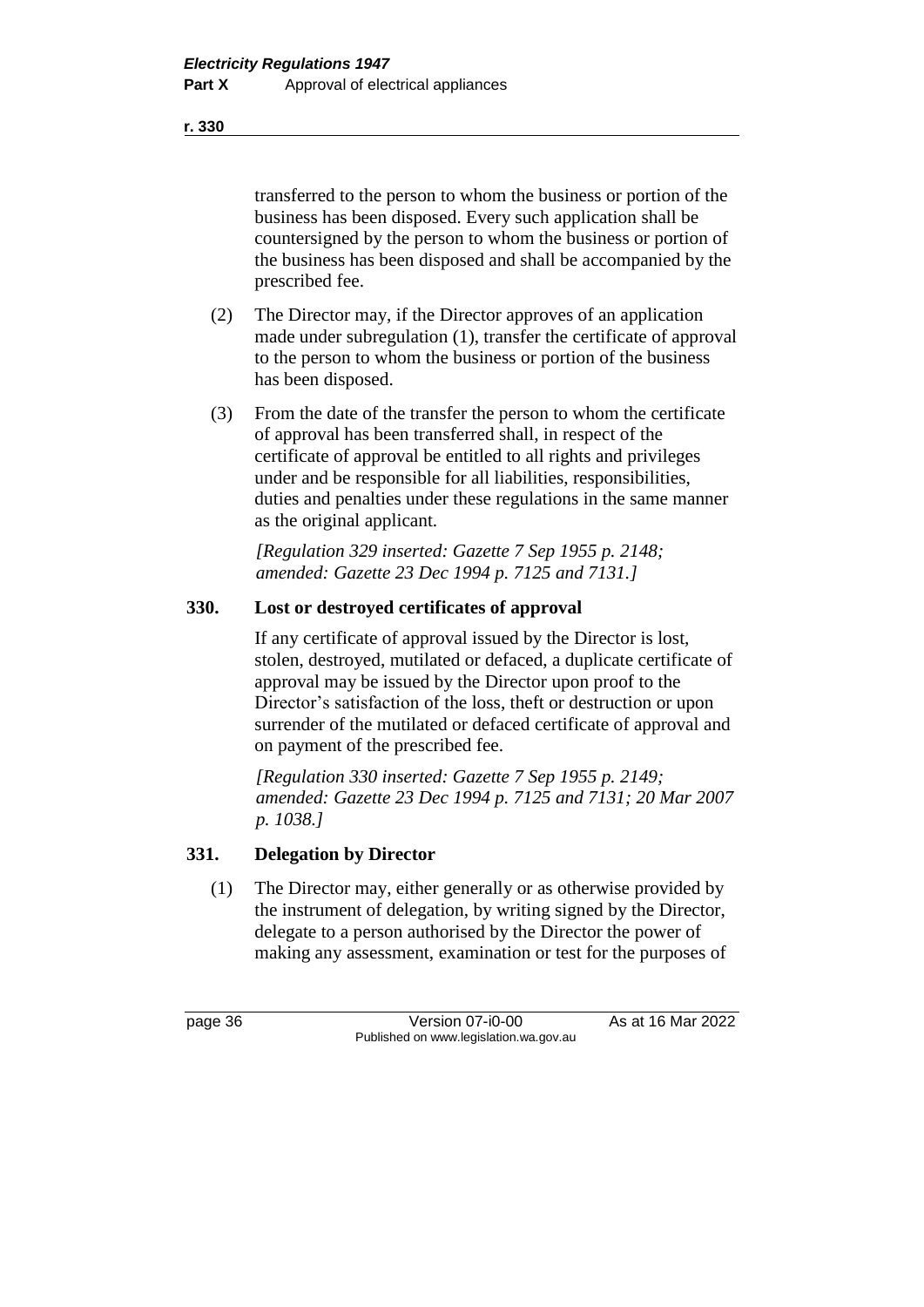this Part, or of granting or refusing to grant any approval under this Part.

- (2) A person on whom power is conferred under subregulation (1) may exercise a discretion whether or not to treat as acceptable any non-compliance with the detail of a technical standard or specification, subject to —
	- (a) compliance with all requirements where safety is an issue; and
	- (b) the approval of the Director having first been obtained to the exercise of that discretion in a matter of that kind.
- (3) Subject to subregulation (2), a person on whom power is conferred under subsection (1) may exercise discretion to grant dispensation, for a period specified in writing with the prior approval of the Director, to an applicant with regard to any requirement of, or under, these regulations, and any such dispensation may be made subject to such conditions, qualifications, limitations or exceptions as are specified in the instrument of dispensation.

*[Regulation 331 inserted: Gazette 23 Dec 1994 p. 7132.]*

### **332. Refusal or withdrawal of approval**

- (1) Without in any way limiting the power of the Director to grant approval of any electrical appliance the Director may refuse to grant approval to any application made under this Part —
	- (a) if any specification, drawing, photograph, label or other information delivered to the Director in accordance with this Part is found to be misleading;
	- (b) if the applicant shall fail or refuse to submit either for examination for testing or both the sample or samples of the electrical appliance as required under this Part;
	- (c) if an electrical appliance of the same type or of the same class for which approval is sought when examined and tested in accordance with the provisions of the relevant

As at 16 Mar 2022 Version 07-i0-00 page 37 Published on www.legislation.wa.gov.au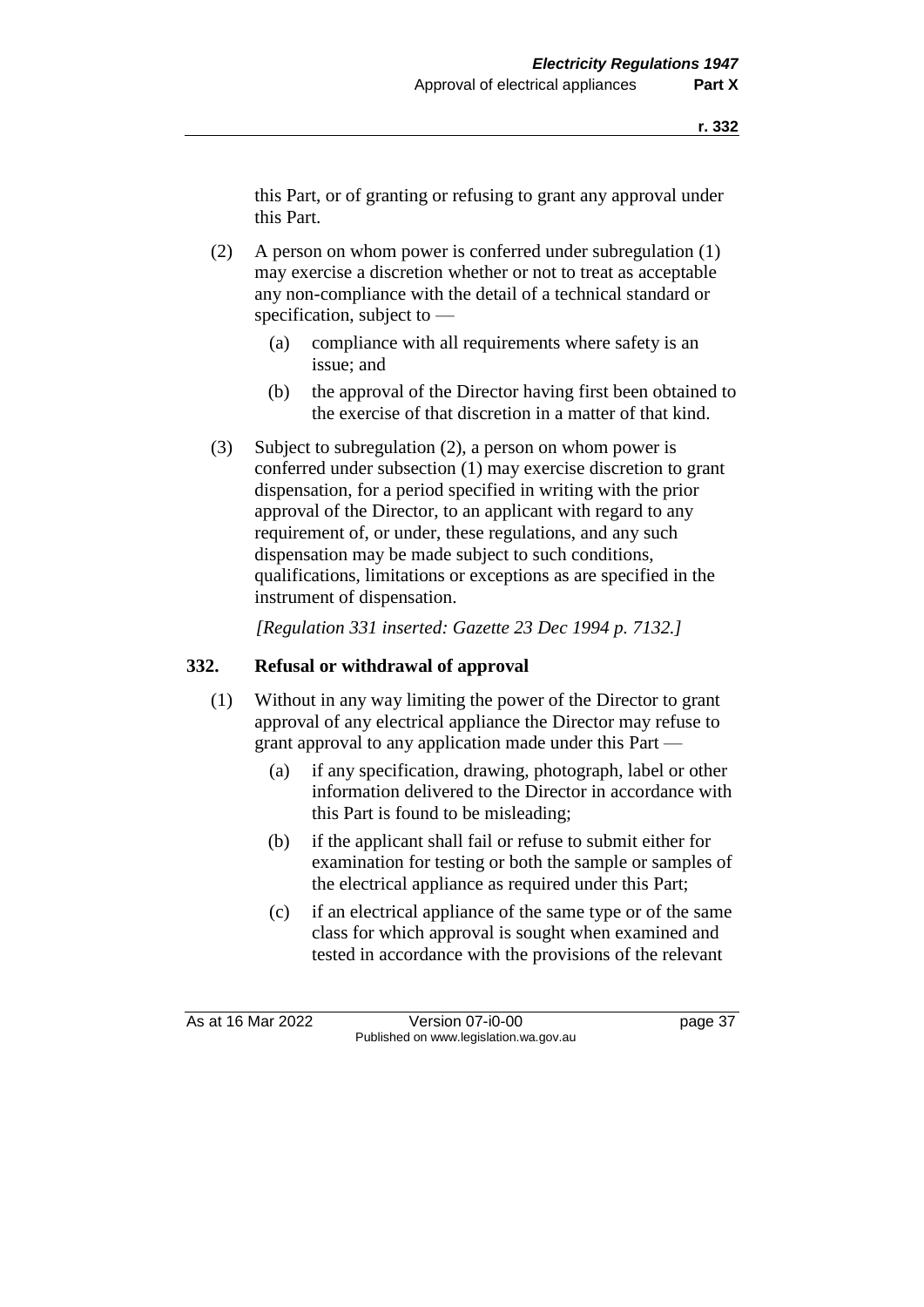published specifications, fails to comply with the published specifications;

- (d) if in the opinion of the Director the electrical appliance for which approval is sought is dangerous or is likely to be or to become dangerous in normal use;
- (e) if in the opinion of the Director representations are made by the applicant or advertisements are employed by the applicant in connection with the selling or hiring of electrical appliances of that type or class for which approval is sought which would mislead as to the significance of approval or the use for which approval may be granted.
- (2) The Director may withdraw approval already granted in respect of any electrical appliance whether the approval was granted under this Part or under the regulations repealed by this Part —
	- (a) if an electrical appliance of the same class or of the same type for which approval has been granted is, when examined and tested in accordance with the provision of the relevant specifications, found at any time not to conform to the published specifications;
	- (b) if in the opinion of the Director the electrical appliance for which approval has been granted is dangerous or is likely to be or to become dangerous in normal use;
	- (c) if the applicant shall at any time fail or refuse to submit either for examination or testing or both the sample or samples of the electrical appliance as required under this Part;
	- (d) if the applicant shall at any time fail or refuse to supply particulars required under this Part;
	- (e) if in the opinion of the Director representations are made by the applicant or advertisements are employed by the applicant in connection with the selling or hiring of electrical appliances of the type or class for which approval has been granted which would mislead as to

**r. 332**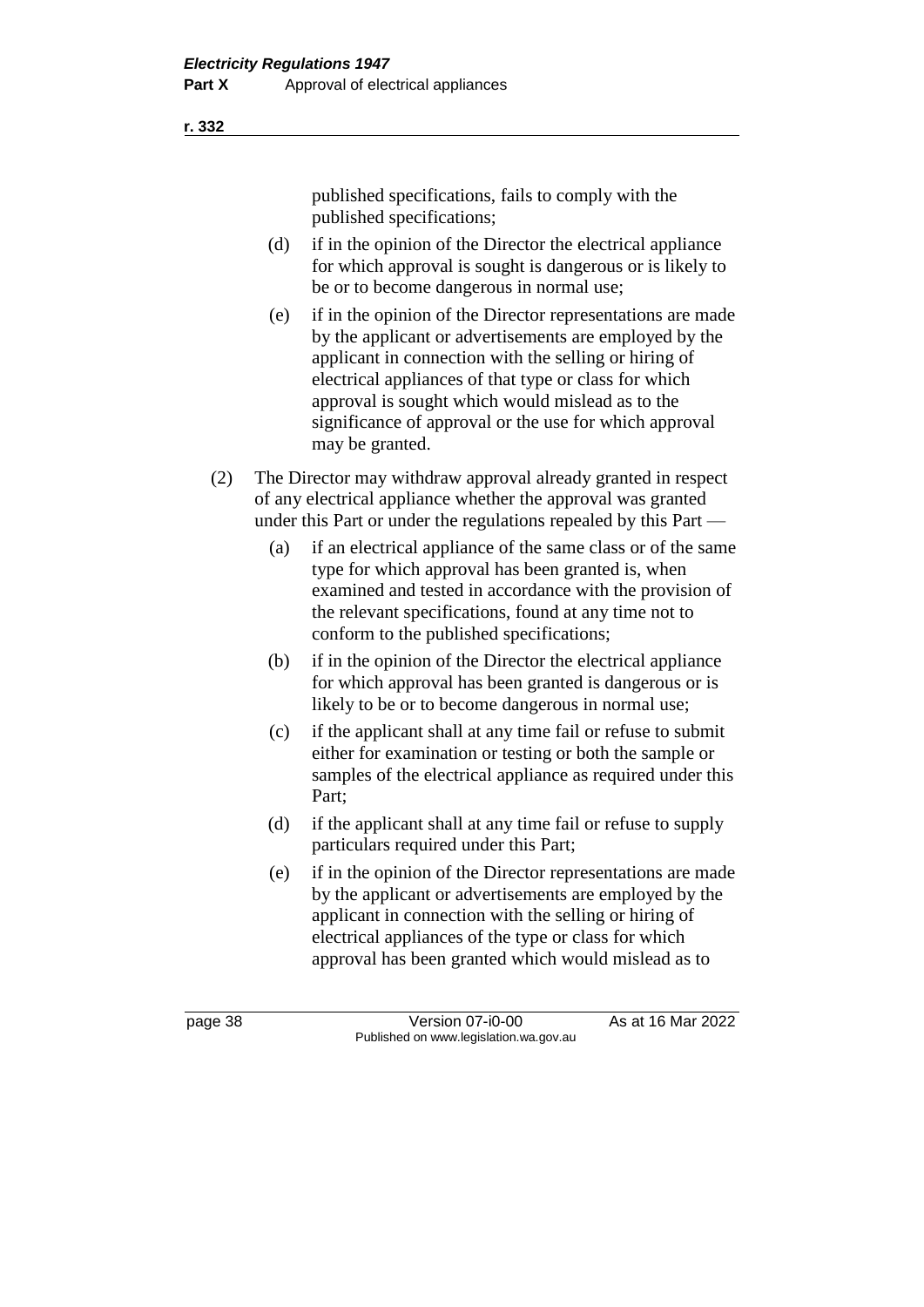the significance of approval or the use for which approval is granted;

- (f) if any information delivered to the Director pursuant to this Part is found to be false or misleading;
- (g) if the applicant has been convicted by a Court of competent jurisdiction for a contravention or a breach of the Act or of this Part;
- (h) if the certificate of approval granted in the State where the electrical appliance was originally approved is withdrawn by the duly constituted authority of that State;
- (i) if the applicant so requests.

*[Regulation 332 inserted: Gazette 7 Sep 1955 p. 2149-50; amended: Gazette 23 Dec 1994 p. 7125; 23 May 1997 p. 2418.]*

### **333. Notification of withdrawal of approval**

- (1) When the Director withdraws approval of an electrical appliance otherwise than at the request of the applicant, the Director shall advertise in the *Government Gazette* notice of the withdrawal of approval, therein specifying the name of the applicant, the class or type of electrical appliance, the date of the certificate of approval, the approvals marking (if any) thereon referred to and the date on or from which the withdrawal of approval is to take effect. The Director shall send to the applicant by prepaid post at the address of the applicant recorded in the Register of Approved Electrical Appliances a copy of that notice, and after the date specified in the notice as the date on or from which withdrawal of approval is to take effect, no person shall —
	- (a) sell or hire or expose for sale or hire or advertise for sale or hire an electrical appliance in respect of which the certificate of approval was withdrawn; or
	- (b) stamp or label any electrical appliance with the approvals marking referred to on the certificate of approval issued in respect of the electrical appliance the approval to which was withdrawn.

As at 16 Mar 2022 Version 07-i0-00 page 39 Published on www.legislation.wa.gov.au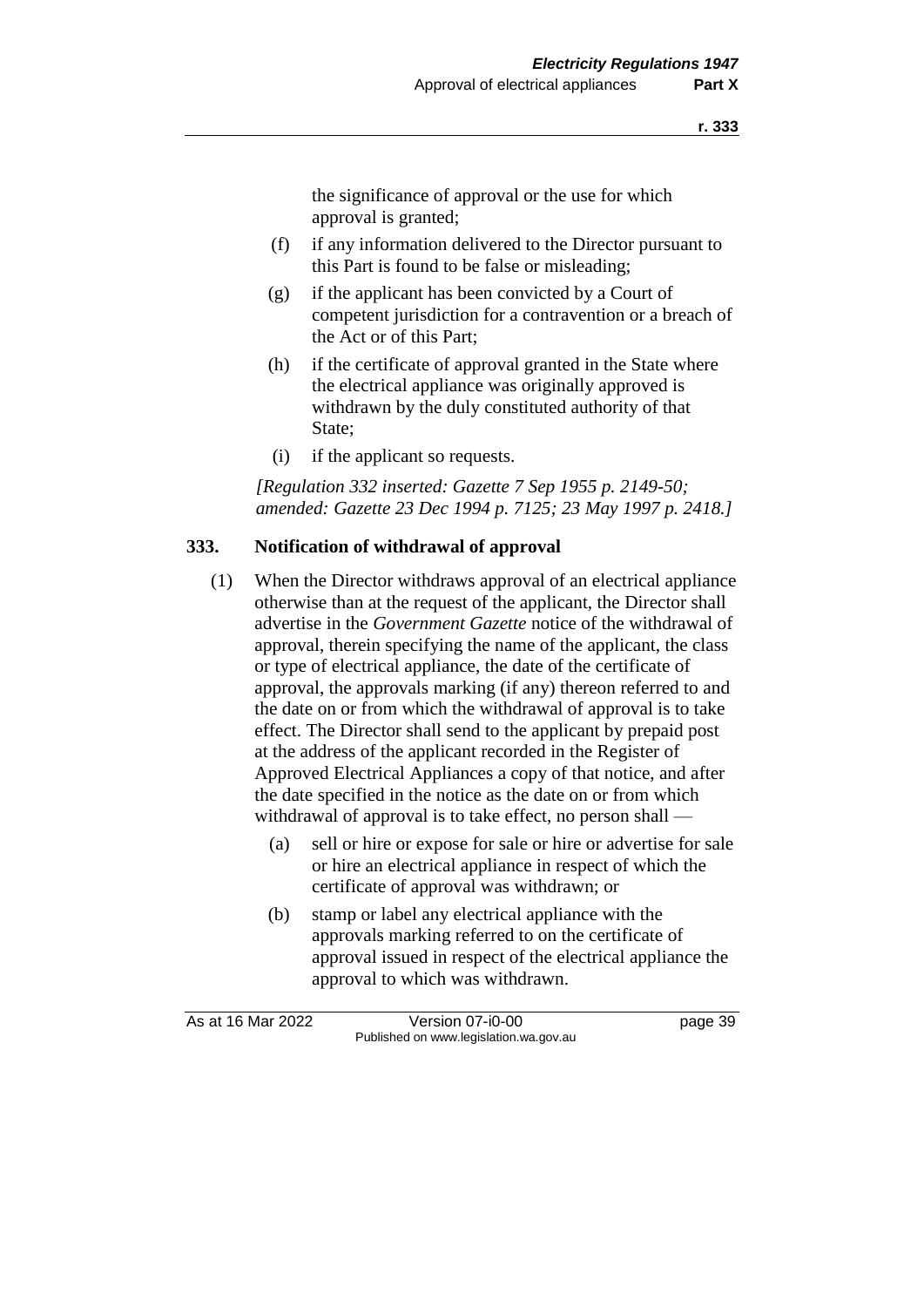(2) The applicant shall within 14 days of the despatch by the Director of the notice referred to in subregulation (1) return to the Director, the certificate of approval in respect of the electrical appliance referred to in the notice.

*[Regulation 333 inserted: Gazette 7 Sep 1955 p. 2150; amended: Gazette 23 Dec 1994 p. 7125; 23 May 1997 p. 2418.]*

### **334. Deferment of approval**

The Director may at discretion defer any decision as to the approval or non-approval of any application under this Part.

*[Regulation 334 inserted: Gazette 7 Sep 1955 p. 2150; amended: Gazette 23 Dec 1994 p. 7125 and 7132.]*

### **335. Purchase of electrical appliances for inspection**

The Director may purchase an electrical appliance from any person dealing in electrical appliances. Any person (hereinafter referred to as the dealer) who deals whether by wholesale, retail or otherwise in any electrical appliance shall, when requested so to do by a person who is an employee within the meaning of the *Public Sector Management Act 1994* and who is authorised to make the request on behalf of the Director, sell to the Director any electrical appliance sought to be purchased by the officer on behalf of the Director for the same price as the dealer charges other purchasers for the electrical appliance and, if the price cannot be identified, for a fair price. The officer shall at the time of the purchase and before carrying away the electrical appliance inform the dealer or his servant or agent, that he is purchasing the electrical appliance on behalf of the Director for the purpose of these regulations and shall if required by the dealer produce evidence of his authority and shall affix to the electrical appliance or (as the case requires) its container —

- (a) a label showing in legible writing
	- (i) the name and address of the dealer;
	- (ii) the date of purchase as aforesaid;

page 40 Version 07-i0-00 As at 16 Mar 2022 Published on www.legislation.wa.gov.au

**r. 334**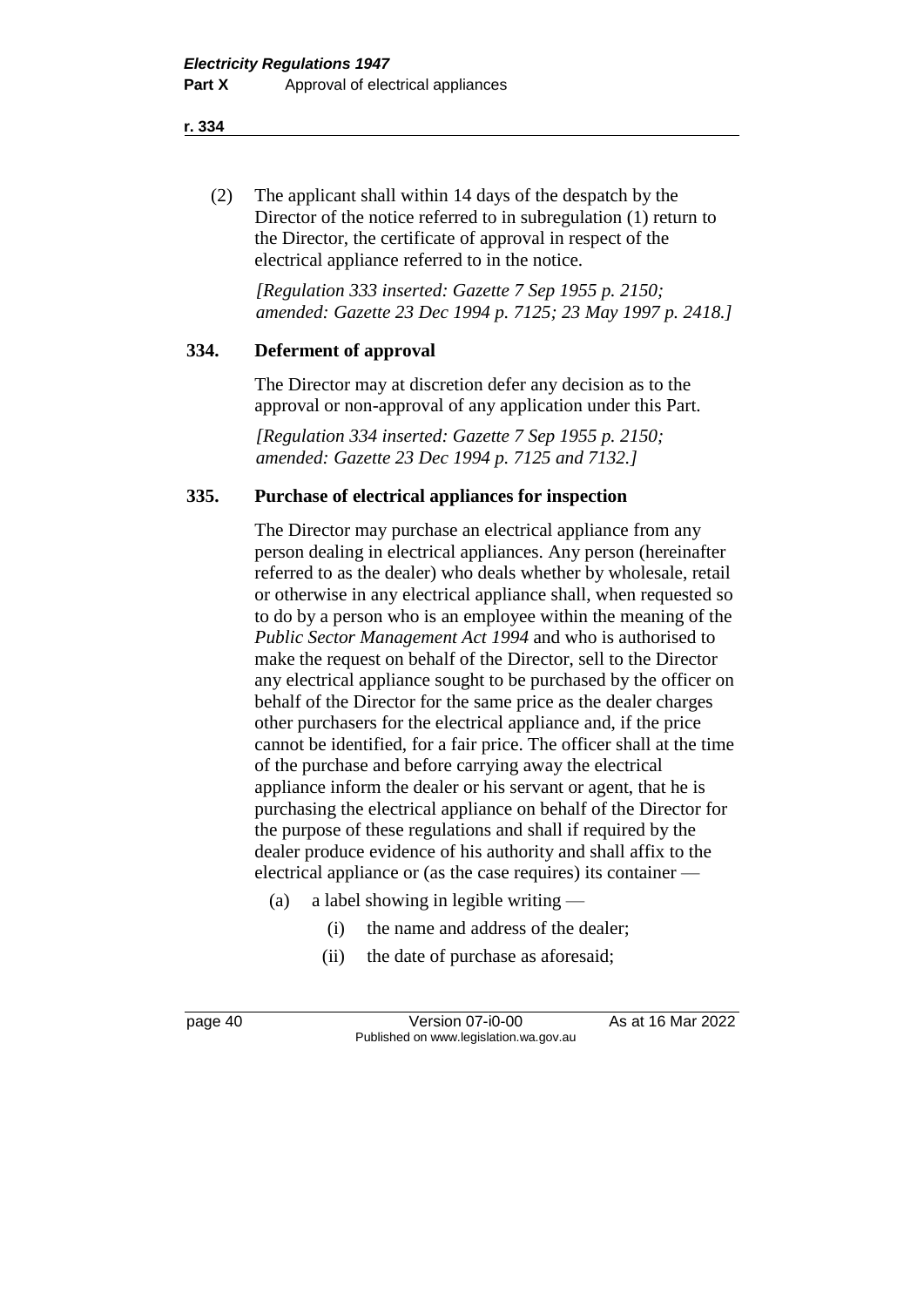- (iii) the nature of the electrical appliance;
- (iv) if the electrical appliance is of a class or type that is prescribed, the designation of the class or type under which it is prescribed;
- (v) the type of flexible cord (if any) supplied with or sold for use with the electrical appliance purchased;
- (vi) the signature of the authorised officer;

and

- (b) any pamphlet, leaflet, or other writing descriptive of the electrical appliance or instructions for use thereof supplied with the electrical appliance so purchased; and
- (c) the receipt of the dealer (or his servant or agent) for the money paid for the electrical appliance so purchased,

and the dealer shall if he is then or thereafter requested by the authorised officer forthwith inform the officer when and from whom he obtained the electrical appliance so purchased and shall produce for inspection by the authorised officer all vouchers, invoices or accounts in his possession showing when and from whom the dealer obtained the electrical appliance.

*[Regulation 335 inserted: Gazette 7 Sep 1955 p. 2150-1; amended: Gazette 23 Dec 1994 p. 7132.]*

### **336. Obstruction of officers**

- (1) No person shall in any way obstruct, hinder, interfere with or aid or abet, encourage, invite or instruct any person to obstruct, hinder or interfere with any authorised officer exercising any powers conferred under these regulations.
- (2) No person shall give any false information either verbally or in writing to the Director, or to any other person who is authorised by the Director to perform any function under these regulations, in relation to an electrical appliance or its sale or hire or exposure for sale or hire or as to its marking or labelling, or as

As at 16 Mar 2022 Version 07-i0-00 page 41 Published on www.legislation.wa.gov.au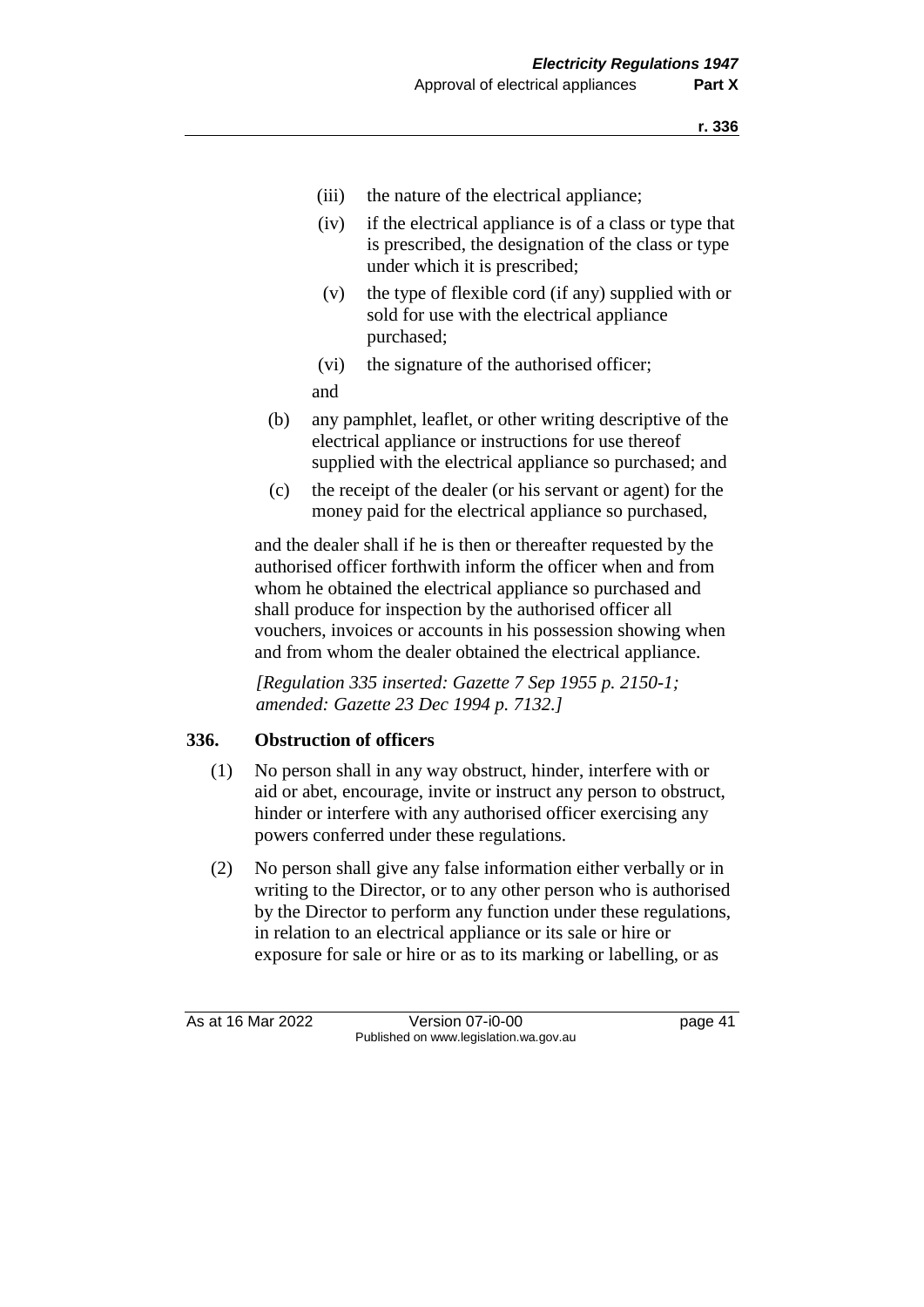to the marking or labelling of any container or wrapping in which it is sold or hired or exposed for sale or hire.

*[Regulation 336 inserted: Gazette 7 Sep 1955 p. 2151; amended: Gazette 23 Dec 1994 p. 7125 and 7132.]*

### **337. Register of Prescribed Electrical Appliances and Register of Approved Electrical Appliances**

- (1) The Director shall cause to be kept
	- (a) a register to be called the "Register of Prescribed Electrical Appliances" setting out a list of the classes and types of electrical appliances prescribed by notice in the *Gazette* and a reference to the date of the *Gazette* in which such list was published;
	- (b) a register to be called the "Register of Approved Electrical Appliances" containing the following information in respect to each class or type of electrical appliance approved by the Director —
		- (i) particulars of the electrical appliance;
		- (ii) the marking required by these regulations;
		- (iii) all conditions imposed by the Director upon approval;
		- (iv) the purpose or purposes for which approval has been given;
		- (v) the date of approval;
		- (vi) the name (in full), place of abode and place of business of the applicant;
		- (vii) particulars of approved modifications of design, materials or construction (if any);
		- (viii) such further or other particulars as the Director may from time to time think fit.
- (2) A person upon payment of the prescribed fee or fees may
	- (a) inspect the registers during the normal business hours of the Director;

page 42 Version 07-i0-00 As at 16 Mar 2022 Published on www.legislation.wa.gov.au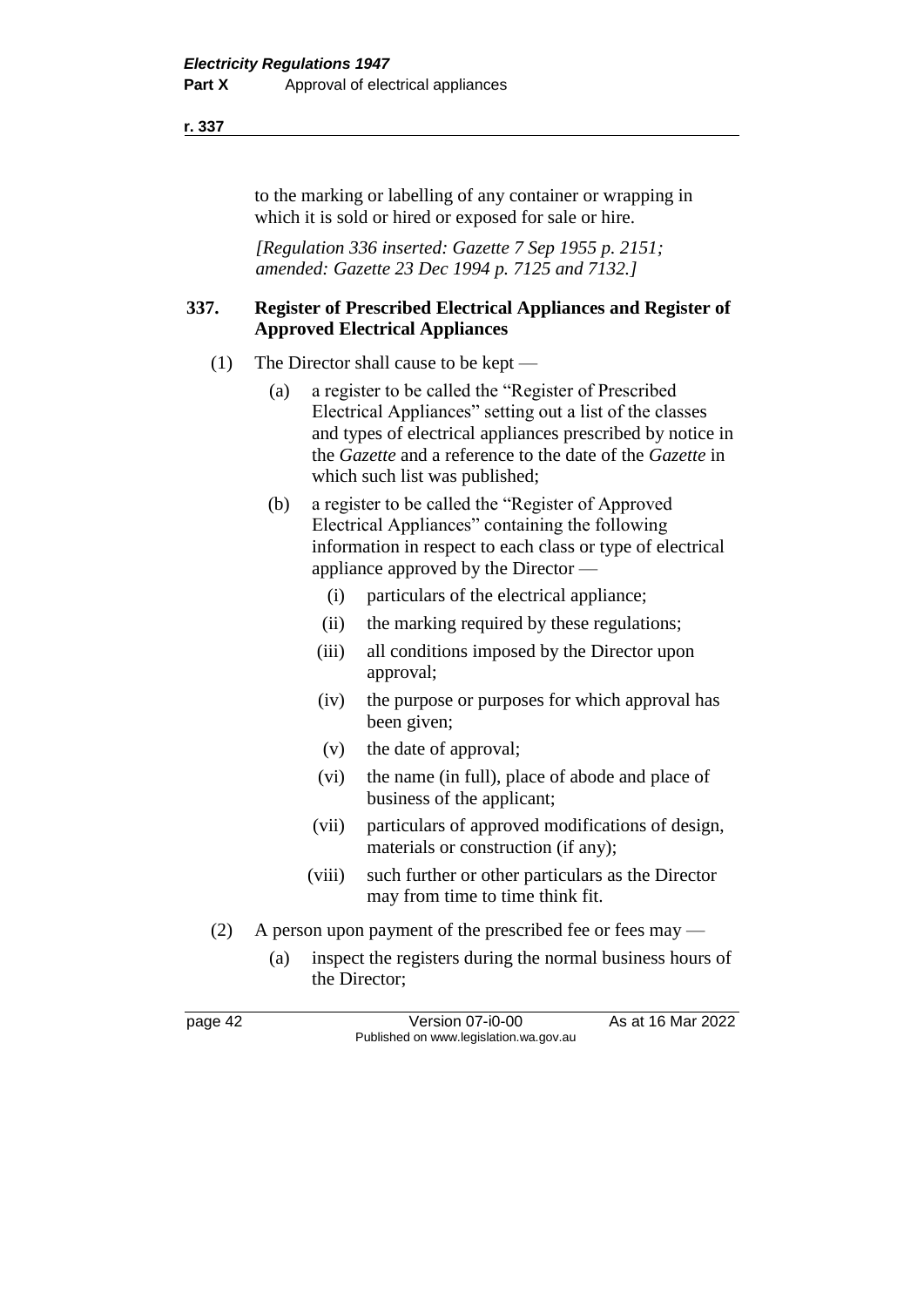(b) obtain certified copies of entries in the registers.

*[Regulation 337 inserted: Gazette 7 Sep 1955 p. 2151; amended: Gazette 23 Dec 1994 p. 7125.]*

## **338. Change of address**

An applicant who changes his address after the issue to him of a certificate of approval shall within one (1) month of changing his address give notice to the Director of his new address.

*[Regulation 338 inserted: Gazette 7 Sep 1955 p. 2152; amended: Gazette 23 Dec 1994 p. 7125.]*

*[339. Deleted: Gazette 23 Dec 1994 p. 7133.]*

As at 16 Mar 2022 Version 07-i0-00 page 43 Published on www.legislation.wa.gov.au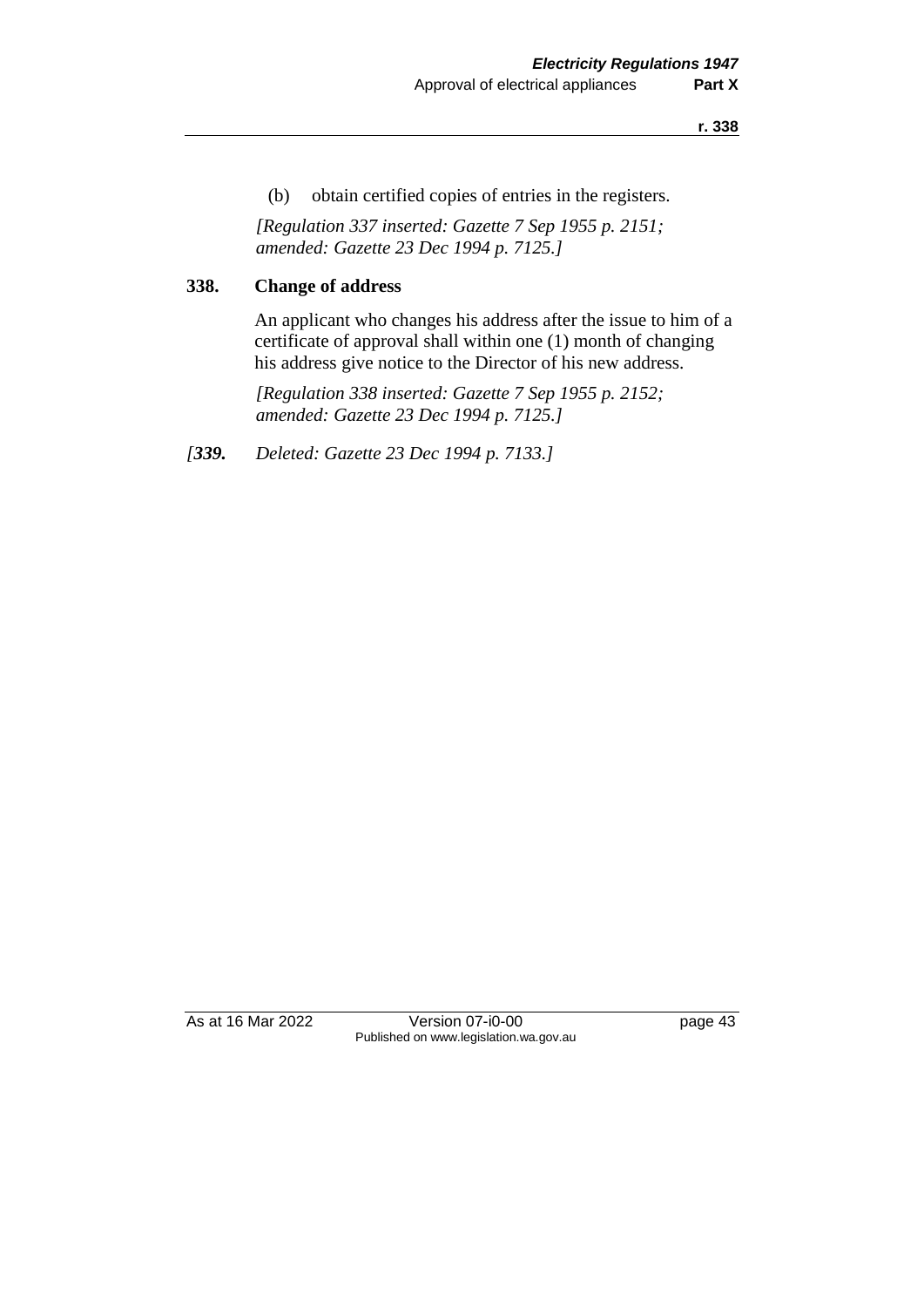# **Part XI — Penalties and enforcement**

*[Heading inserted: Gazette 23 Dec 1994 p. 7133; amended: Gazette 20 Mar 2007 p. 1038.]*

### **340. Penalties**

A person who, either by act or omission, contravenes these regulations commits an offence.

Penalty: In the case of an individual — a fine of \$50 000. In the case of a body corporate — a fine of \$250 000.

*[Regulation 340 inserted: Gazette 23 May 1997 p. 2419; amended: Gazette 27 Oct 2009 p. 4213.]*

### **341. Proceedings**

All proceedings in respect of penalties or forfeitures may be taken in the name of any person authorised in that behalf by the Director.

*[Regulation 341 inserted: Gazette 7 Sep 1955 p. 2152; amended: Gazette 23 Dec 1994 p. 7125.]*

### **342. Prescribed offences and modified penalties**

- (1) The offences specified in Schedule 1 are offences for which an infringement notice may be issued under Part 2 of the *Criminal Procedure Act 2004*.
- (2) The modified penalty specified opposite an offence in Schedule 1 is the modified penalty for that offence for the purposes of section 5(3) of the *Criminal Procedure Act 2004*.

*[Regulation 342 inserted: Gazette 20 Mar 2007 p. 1039.]*

### **343. Authorised officers and approved officers**

(1) The Director may, in writing, appoint persons or classes of persons to be authorised officers or approved officers for the purposes of Part 2 of the *Criminal Procedure Act 2004*.

page 44 Version 07-i0-00 As at 16 Mar 2022 Published on www.legislation.wa.gov.au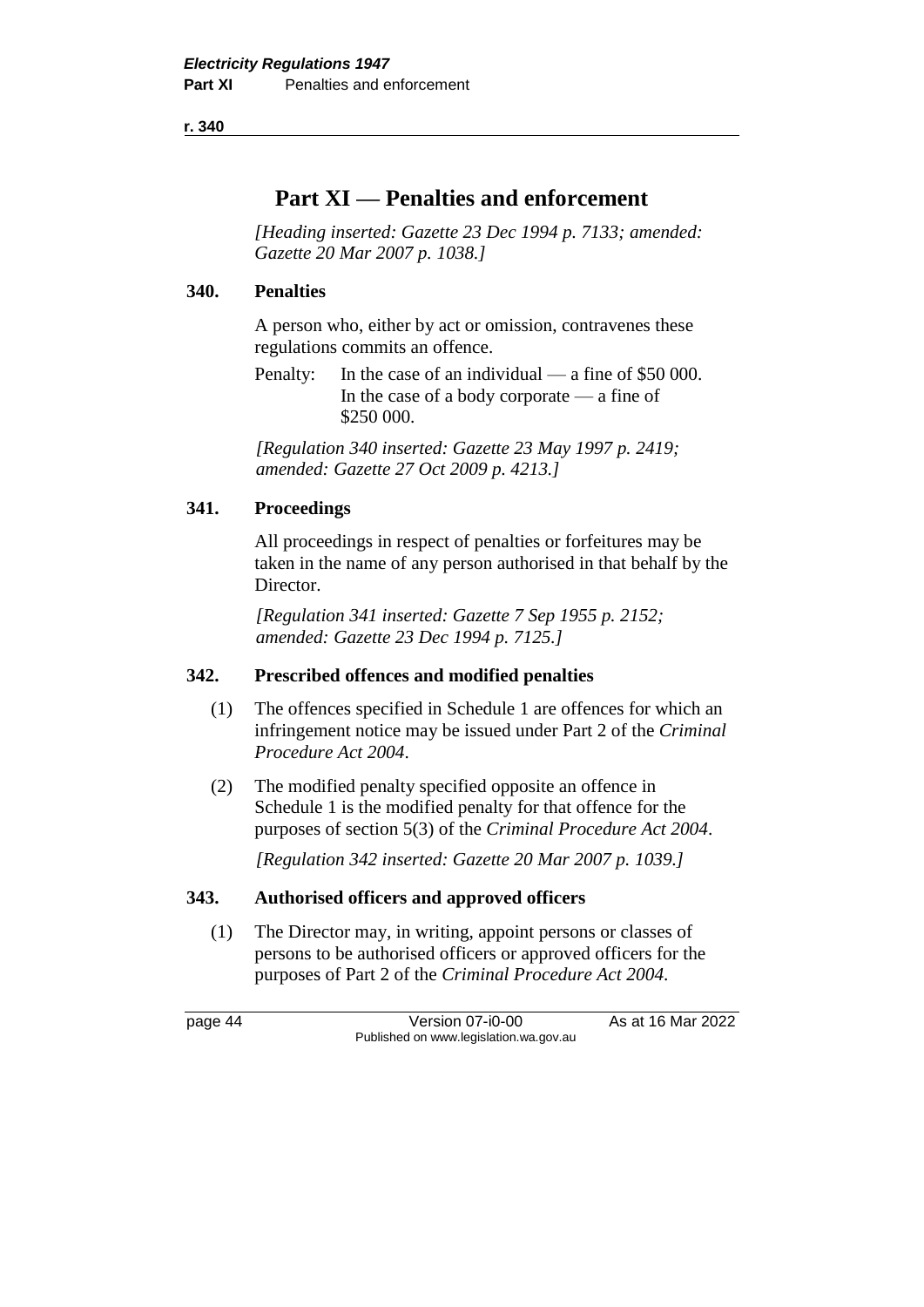(2) The Director is to issue to each authorised officer a certificate of his or her appointment.

*[Regulation 343 inserted: Gazette 20 Mar 2007 p. 1039.]*

### **344. Forms**

The forms set out in Schedule 2 are prescribed in relation to the matters specified in those forms.

*[Regulation 344 inserted: Gazette 20 Mar 2007 p. 1039.]*

As at 16 Mar 2022 Version 07-i0-00 page 45 Published on www.legislation.wa.gov.au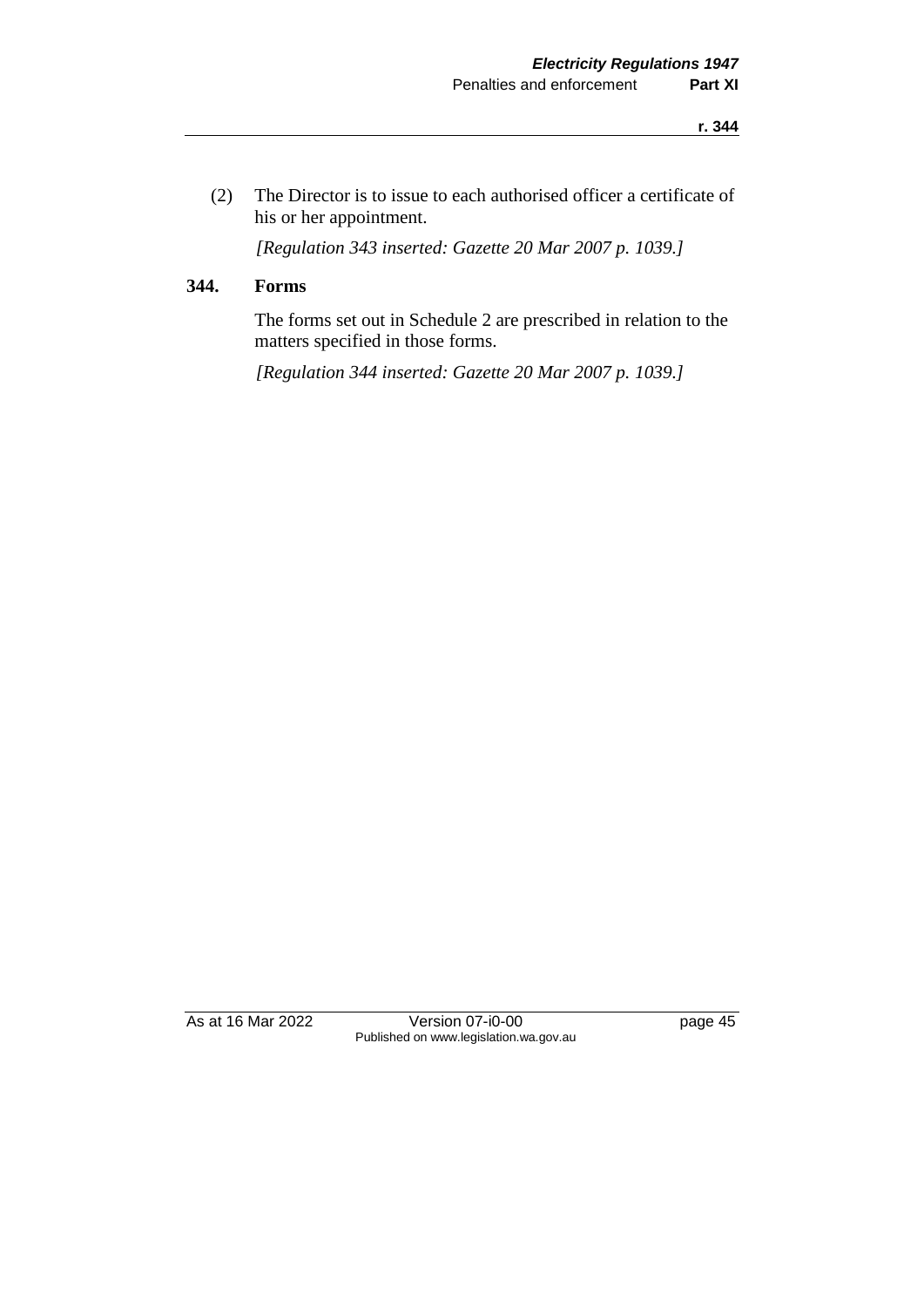# **Schedule 1 — Prescribed offences and modified penalties**

[r. 342]

*[Heading inserted: Gazette 31 Dec 2010 p. 6888.]*

| Provision(s)        | <b>Description of offence under Electricity</b>                                                                                                                     | <b>Modified penalty</b> |                       |
|---------------------|---------------------------------------------------------------------------------------------------------------------------------------------------------------------|-------------------------|-----------------------|
|                     | Act 1945                                                                                                                                                            | For<br>individual       | For body<br>corporate |
| s. 25(1)(a) & 52    | Failing to maintain service apparatus in<br>safe and fit condition                                                                                                  |                         | \$50 000              |
| s. $25(1)(d)$ & 52  | Failing to maintain pressure within the<br>limit of $\pm$ 6% of the declared pressure                                                                               |                         | \$50 000              |
| s. $33B(2)$ & $33D$ | Selling or hiring, or exposing or<br>advertising for sale or hire, prescribed<br>appliance without approval                                                         | \$1 250                 | \$5 000               |
| s. $33C(3)$ & $33D$ | Failing to comply with notice prohibiting<br>sale, hire or use of unsafe or dangerous<br>apparatus                                                                  | \$2 500                 | \$10 000              |
| s. 33F              | Selling or hiring, or exposing or<br>advertising for sale or hire apparatus or<br>installation that does not comply with<br>energy efficiency labelling regulations | \$1 250                 | \$5 000               |

|  | Table $1$ — <i>Electricity Act 1945</i> offences |
|--|--------------------------------------------------|
|--|--------------------------------------------------|

| <b>Provision(s)</b> | <b>Description of offence under Electricity</b>                                                                                                                       | <b>Modified penalty</b> |                       |
|---------------------|-----------------------------------------------------------------------------------------------------------------------------------------------------------------------|-------------------------|-----------------------|
|                     | <b>Regulations 1947</b>                                                                                                                                               | For<br>individual       | For body<br>corporate |
| r. 13               | Owner of residential premises failing to<br>ensure that residual current devices are<br>properly installed before certain events<br>specified in the regulation occur | \$1 000                 | \$4 000               |
| r. 14               | Owner of residential premises failing to<br>ensure that residual current devices are<br>properly installed                                                            | \$1 000                 | \$4 000               |

page 46 Version 07-i0-00 As at 16 Mar 2022 Published on www.legislation.wa.gov.au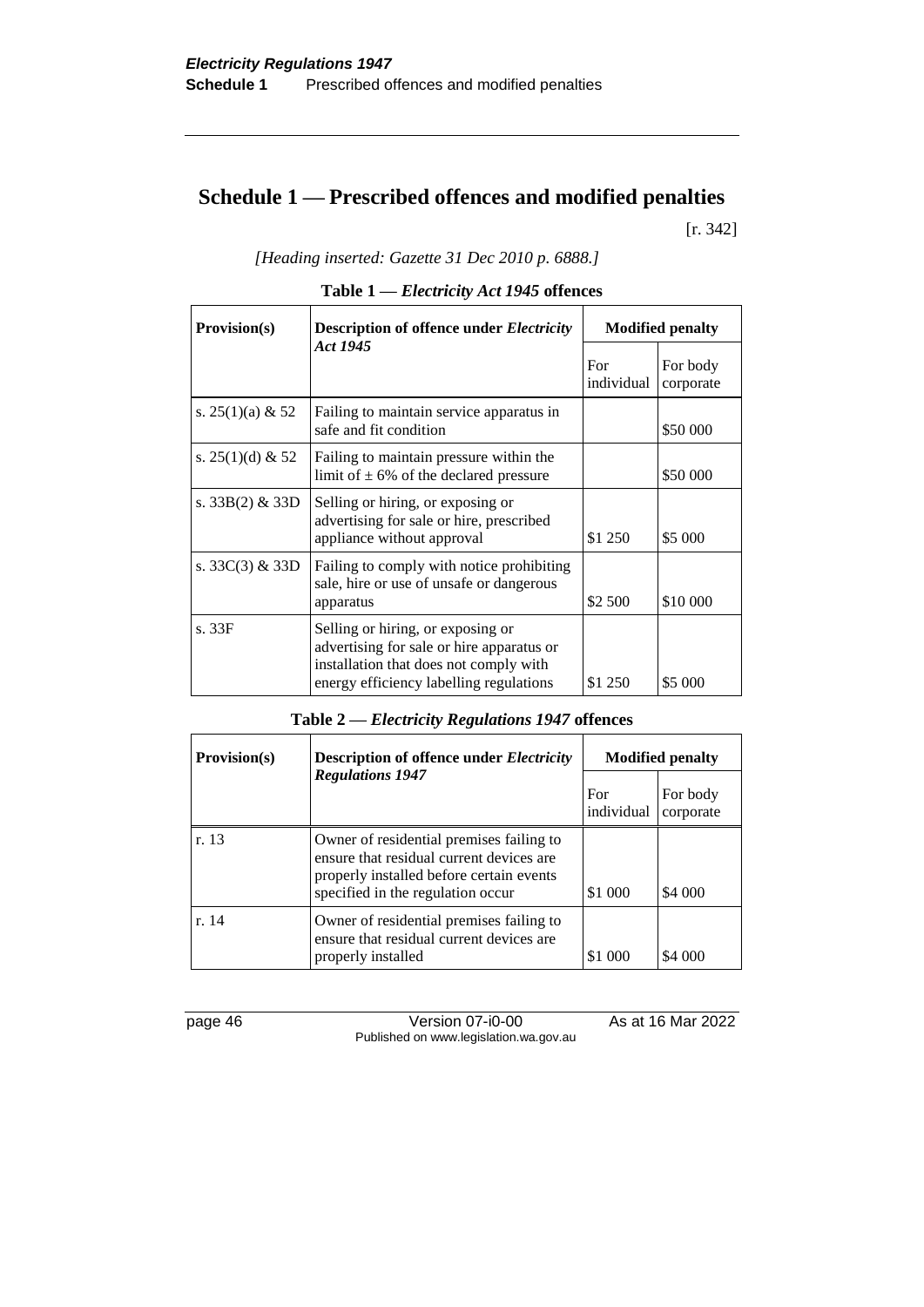| Provision(s)                       | <b>Description of offence under Electricity</b><br><b>Regulations 1947</b>                                                                                                        | <b>Modified penalty</b> |                       |
|------------------------------------|-----------------------------------------------------------------------------------------------------------------------------------------------------------------------------------|-------------------------|-----------------------|
|                                    |                                                                                                                                                                                   | For<br>individual       | For body<br>corporate |
| r. 15A                             | New owner of residential premises failing<br>to ensure that residual current devices are<br>properly installed                                                                    | \$1 000                 | \$4 000               |
| r. 15                              | Owner of common property failing to<br>ensure residual current devices are<br>properly installed in relation to the<br>common property                                            | \$1 000                 | \$4 000               |
| r. $242(1)$ & 340                  | Supplying electricity without receiving a<br>notice of completion where one is<br>required                                                                                        |                         | \$10 000              |
| r. $253(7)(a)$ ,<br>$(9)(b)$ & 340 | Failing to give effect to an order to<br>modify inspection practice                                                                                                               |                         | \$20 000              |
| r. $253(7)(b)$ ,<br>$(9)(b)$ & 340 | Failing to give effect to an order to review<br>inspection practice and submit revised<br>system plan and policy statement                                                        |                         | \$10 000              |
| r. 254(1) & 340                    | Network operator supplying electricity to<br>new, altered or expanded electric<br>installation that has not been inspected<br>and does not comply with prescribed<br>requirements |                         | \$20 000              |
| r. 254(2) & 340                    | Failing to send copy of order to Director<br>within 28 days after inspection                                                                                                      |                         | \$3 000               |
| r. 254(3) & 340                    | Failing to give Director report after<br>accident                                                                                                                                 |                         | \$3 000               |
| r. 316A & 340                      | Performing vegetation control work for<br>reward in danger zone of overhead power<br>lines                                                                                        | \$2 000                 | \$8 000               |

As at 16 Mar 2022 Version 07-i0-00 page 47 Published on www.legislation.wa.gov.au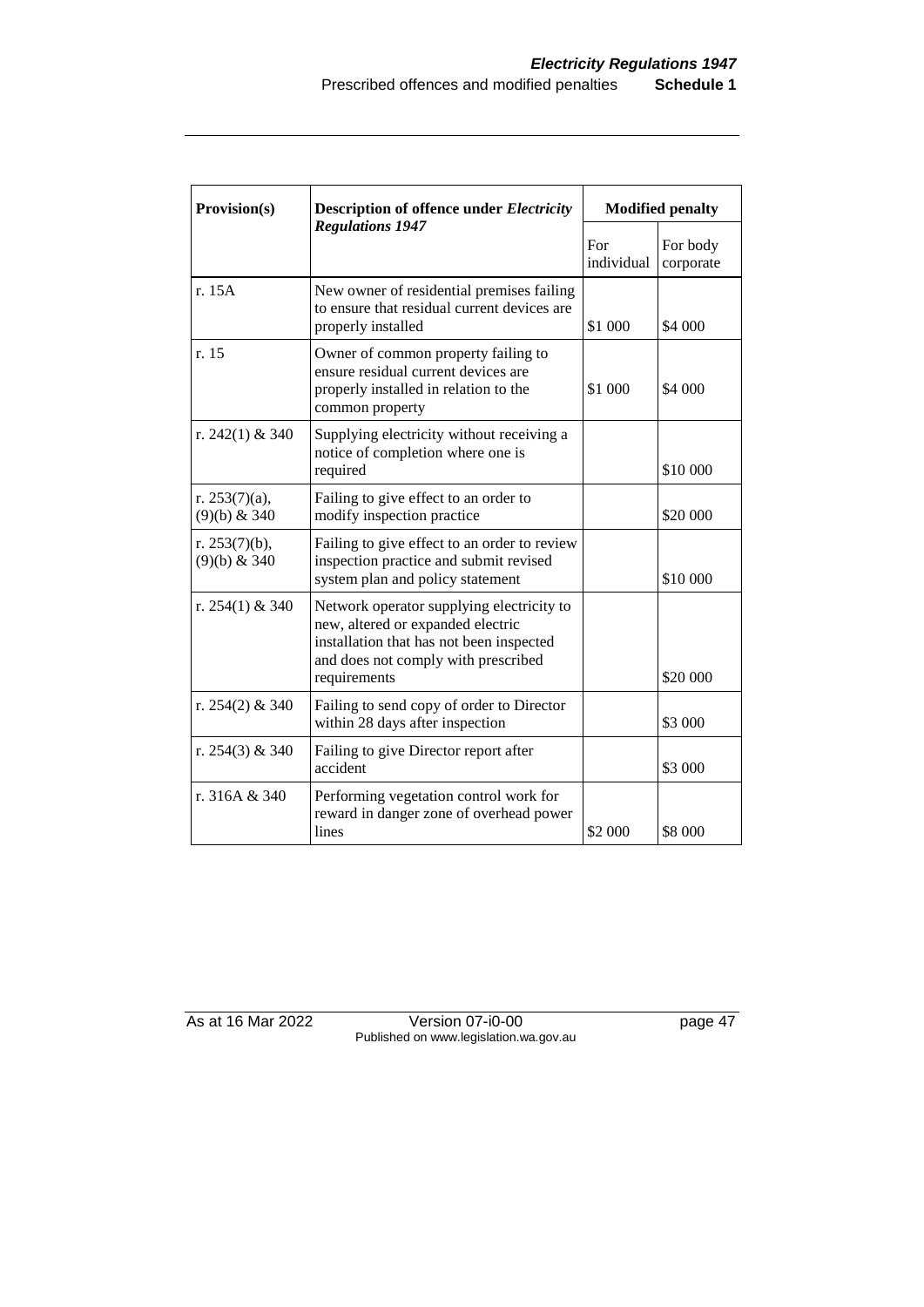| Provision(s)     | <b>Description of offence under Electricity</b><br>(Licensing) Regulations 1991                                                          | <b>Modified penalty</b> |                       |
|------------------|------------------------------------------------------------------------------------------------------------------------------------------|-------------------------|-----------------------|
|                  |                                                                                                                                          | For<br>individual       | For body<br>corporate |
| r. $19(1)$       | Carrying out electrical work without a<br>licence or permit                                                                              | \$1 000                 |                       |
| r. $19(2a)$ & 65 | Failing to ensure electrical work is<br>checked, tested and certified                                                                    | \$1 000                 | \$4 000               |
| r. 28(1) & 65    | Failing to notify Board of change of<br>contact details                                                                                  | \$100                   | \$400                 |
| r. 33(1) & 65    | Carrying on business as an electrical<br>contractor without a licence                                                                    | \$1 250                 | \$5 000               |
| r. 34            | Knowingly contracting unlicensed person<br>to do electrical work                                                                         | \$1 250                 | \$5 000               |
| r. 35            | Falsely representing electrical work to be<br>carried out by or on behalf of employer                                                    | \$1 250                 | \$5 000               |
| r. $37(1)$       | Carrying out any in-house electrical<br>installing work without a qualified<br>employee or a licence                                     | \$1 250                 | \$5 000               |
| r. $38(4)$       | Licence holder nominating ineligible<br>person to be nominee or permitting<br>ineligible person to continue as nominee                   | \$1 250                 | \$5 000               |
| r. 38(5)         | Ineligible person permitting himself or<br>herself to be nominated as nominee for<br>licence or to continue to be nominee for<br>licence | \$1 250                 |                       |
| r. $44A(2)$ & 65 | Failing to comply with notice requiring<br>details of insurance policy                                                                   | \$750                   | \$3 000               |
| r. $45(1)$ & 65  | Failing to display licence and certificate<br>of registration at principal place of<br>business                                          | \$1 000                 | \$3 000               |
| r. $45(1)$ & 65  | Failing to include licence number in<br>advertisement                                                                                    | \$200                   | \$800                 |

**Table 3 —** *Electricity (Licensing) Regulations 1991* **offences**

page 48 Version 07-i0-00 As at 16 Mar 2022 Published on www.legislation.wa.gov.au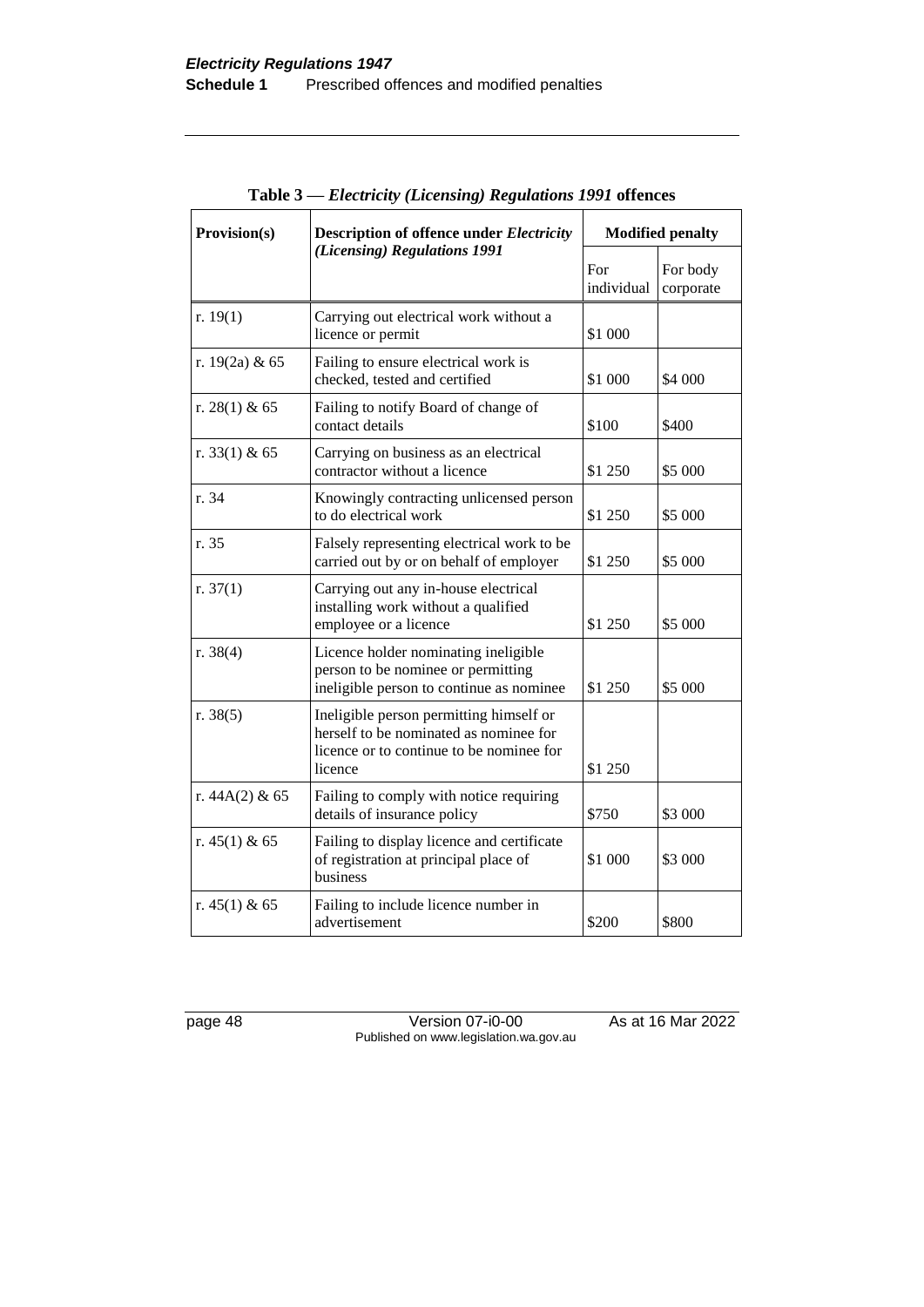| Provision(s)      | <b>Description of offence under Electricity</b><br>(Licensing) Regulations 1991                              | <b>Modified penalty</b> |                       |
|-------------------|--------------------------------------------------------------------------------------------------------------|-------------------------|-----------------------|
|                   |                                                                                                              | For<br>individual       | For body<br>corporate |
| r. $45(2)$ & 65   | Failing to notify Board of change of<br>business name, trading name or principal<br>place of business        | \$100                   | \$400                 |
| r. 47C            | Failing to notify nominees of cancellation<br>or suspension of licence                                       | \$1 250                 | \$5 000               |
| r. 49(1) & 65     | Carrying out electrical work contrary to<br>requirements specified in r. 49(1)                               | \$1 000                 | \$4 000               |
| r. $49A(b)$ & 65  | Not ensuring a design of electrical<br>installation is accompanied by<br>information about safe installation | \$1 000                 | \$4 000               |
| r. $50AA(2)$ & 65 | Employer not ensuring persons are<br>informed of electrical worker's<br>experience etc.                      | \$500                   | \$2 000               |
| r. 50AA(3) & 65   | Supervising electrical worker not ensuring<br>receipt of electrical worker's experience<br>etc.              | \$500                   | \$2 000               |
| r. $51(1)$        | Failing to deliver preliminary notice<br>within required time                                                | \$100                   | \$400                 |
| r. $52(1)$        | Failing to deliver notice of completion of<br>notifiable work within required time                           | \$750                   | \$3 000               |
| r. $52(1a)$       | Failing to keep copy of notice of<br>completion of notifiable work for 5 years                               | \$100                   | \$400                 |
| r. 52(2AC)        | Failing to ensure that records of notifiable<br>work comply with paragraph (a)                               | \$500                   | \$2 000               |
| r. 52(2AC)        | Failing to ensure that records of notifiable<br>work are kept as required by<br>paragraph (b)                | \$100                   | \$400                 |
| r. $52(3)$        | Sending notice of completion of notifiable<br>work in relation to uncompleted work                           | \$1 000                 | \$4 000               |
| r. 52A(6)         | Delivering a preliminary notice for<br>proposed work in contravention of<br>paragraph (a)                    | \$1 250                 | \$5 000               |

As at 16 Mar 2022 Version 07-i0-00 page 49 Published on www.legislation.wa.gov.au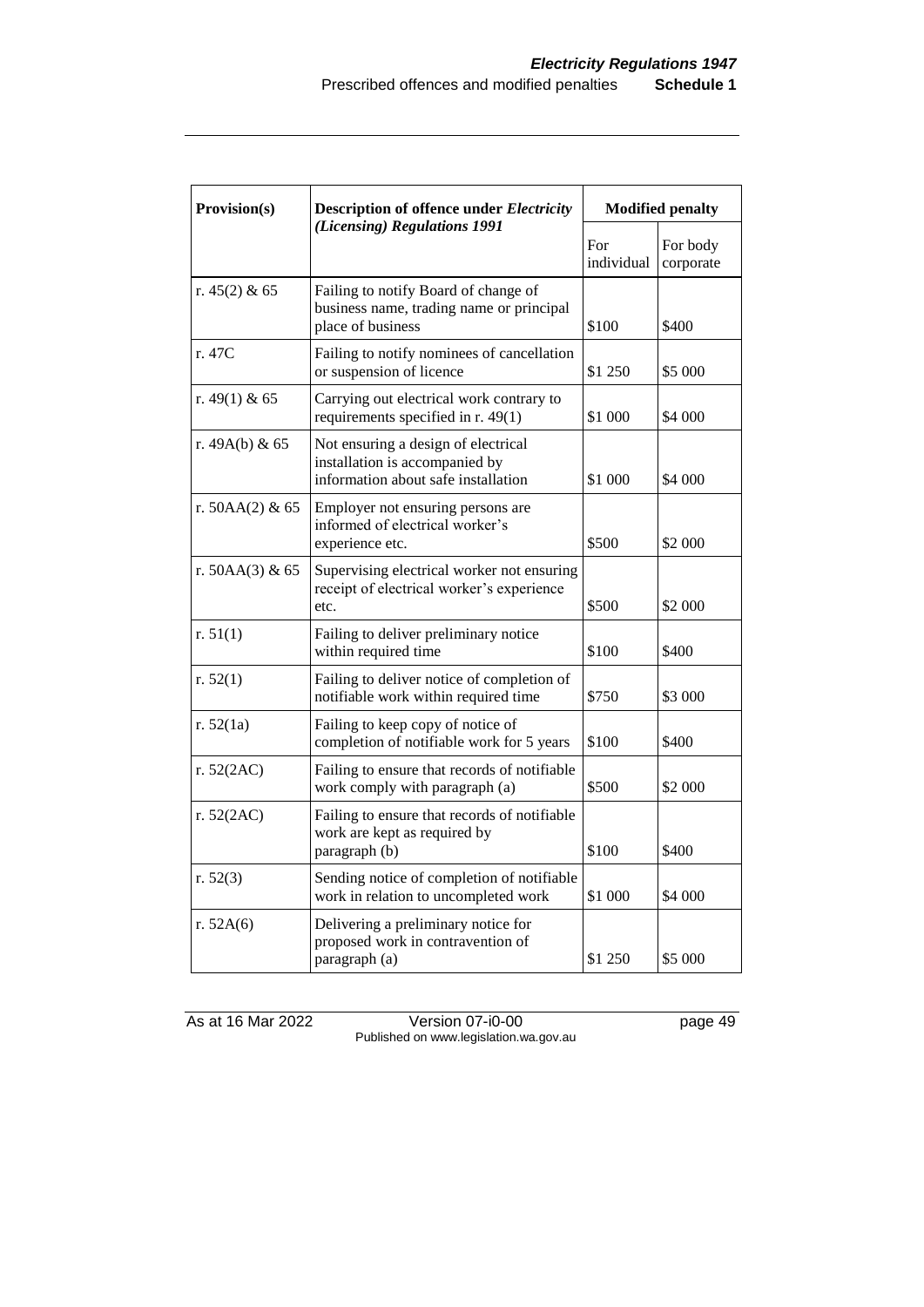| Provision(s)    | <b>Description of offence under Electricity</b><br>(Licensing) Regulations 1991                                                                            | <b>Modified penalty</b> |                       |
|-----------------|------------------------------------------------------------------------------------------------------------------------------------------------------------|-------------------------|-----------------------|
|                 |                                                                                                                                                            | For<br>individual       | For body<br>corporate |
| r. $52A(6)$     | Delivering a notice of completion for<br>notifiable work in contravention of<br>paragraph (b)                                                              | \$1 250                 | \$5 000               |
| r. 52B(1)       | Failing to prepare and deliver electrical<br>safety certificate for electrical installing<br>work to person for whom work carried<br>out                   | \$500                   | \$2 000               |
| r. 52B(2)       | Failing to keep copy of electrical safety<br>certificate for electrical installing work<br>for 5 years                                                     | \$200                   | \$800                 |
| r. 52B(4C)      | Failing to ensure that records of electrical<br>installing work comply with paragraph (a)                                                                  | \$500                   | \$2 000               |
| r. 52B(4C)      | Failing to ensure that records of electrical<br>installing work are kept as required by<br>paragraph (b)                                                   | \$100                   | \$400                 |
| r. $53(2)$ & 65 | Employing, engaging or instructing<br>unlicensed person to carry out electrical<br>work for which licence required                                         | \$1 000                 | \$4 000               |
| r. $54(1)$      | Unauthorised person signing notice of<br>completion                                                                                                        | \$750                   | \$3 000               |
| r. $54(2)$      | Unauthorised person signing record of<br>work carried out                                                                                                  | \$750                   | \$3 000               |
| r. $57(1)$ & 65 | Failing to maintain or keep record of<br>employed licence holder                                                                                           | \$200                   | \$800                 |
| r. $57(3)$ & 65 | Failing to produce record of employed<br>licence holder on request                                                                                         | \$750                   | \$3 000               |
| r. $58(2)$      | Failing to produce licence and registration<br>certificate on request                                                                                      | \$750                   | \$3 000               |
| r. $59(1)$      | Falsifying any matter, presenting forged<br>etc. document etc., impersonating another,<br>making false etc. statement etc., or giving<br>false testimonial | \$1 250                 | \$5 000               |

page 50 Version 07-i0-00 As at 16 Mar 2022 Published on www.legislation.wa.gov.au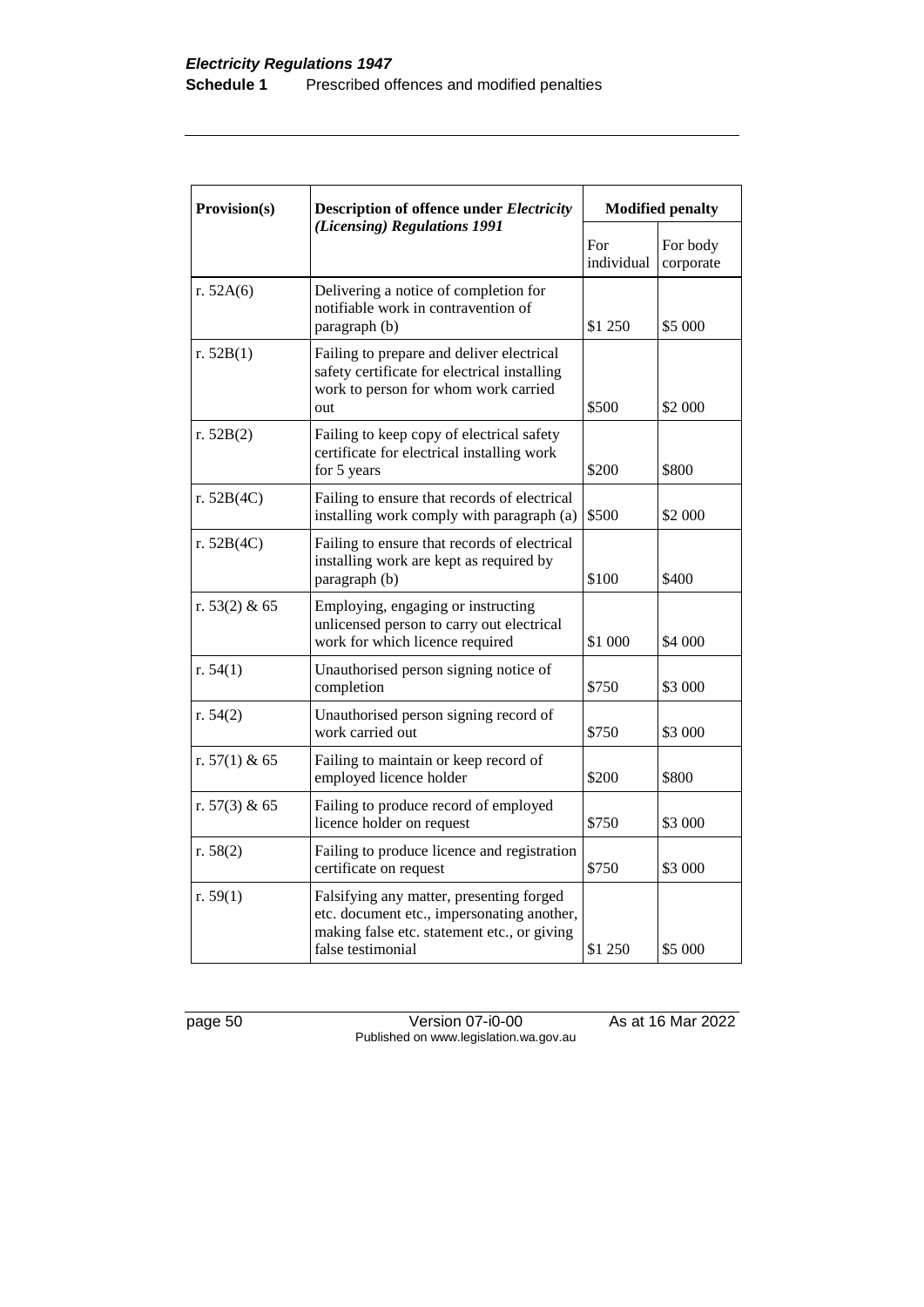| Provision(s)    | <b>Description of offence under Electricity</b>                            | <b>Modified penalty</b> |                       |
|-----------------|----------------------------------------------------------------------------|-------------------------|-----------------------|
|                 | (Licensing) Regulations 1991                                               | For<br>individual       | For body<br>corporate |
| r. $62(1)$ & 65 | Electrical worker failing to report defect<br>in installation or equipment | \$750                   | \$3 000               |
| r. $62(2)$ & 65 | Employer failing to report reported defect<br>in installation or equipment | \$750                   | \$3 000               |
| r. $63(2)$ & 65 | Failing to report electrical accident                                      | \$750                   | \$3 000               |
| r. $63(3)$ & 65 | Network operator failing to report<br>electrical accident to Director      |                         | \$3 000               |
| r. 63(4) & 65   | Employee failing to report electrical<br>accident to employer              | \$750                   | \$3 000               |

| <b>Provision(s)</b> | <b>Description of offence under Electricity</b>                                                                               |                     | <b>Modified penalty</b> |
|---------------------|-------------------------------------------------------------------------------------------------------------------------------|---------------------|-------------------------|
|                     | (Network Safety) Regulations 2015                                                                                             | For -<br>individual | For body<br>corporate   |
| r. $13(1)$          | Failure by network operator to have<br>safety management system                                                               |                     | \$50 000                |
| r. $14(1)$          | Failure by network operator to review<br>and revise safety management system                                                  |                     | \$50 000                |
| r. $14(2)$          | Failure by network operator to revise<br>safety management system following<br>amendment of AS 5577                           |                     | \$50 000                |
| r. $23(6)$          | Destroying or disposing of physical<br>evidence relating to incident                                                          | \$5 000             | \$50 000                |
| r. $24(1)$          | Failure by network operator to give<br>report, that complies with<br>regulation $24(2)$ , on incident within<br>required time |                     | \$10 000                |

As at 16 Mar 2022 Version 07-i0-00 page 51 Published on www.legislation.wa.gov.au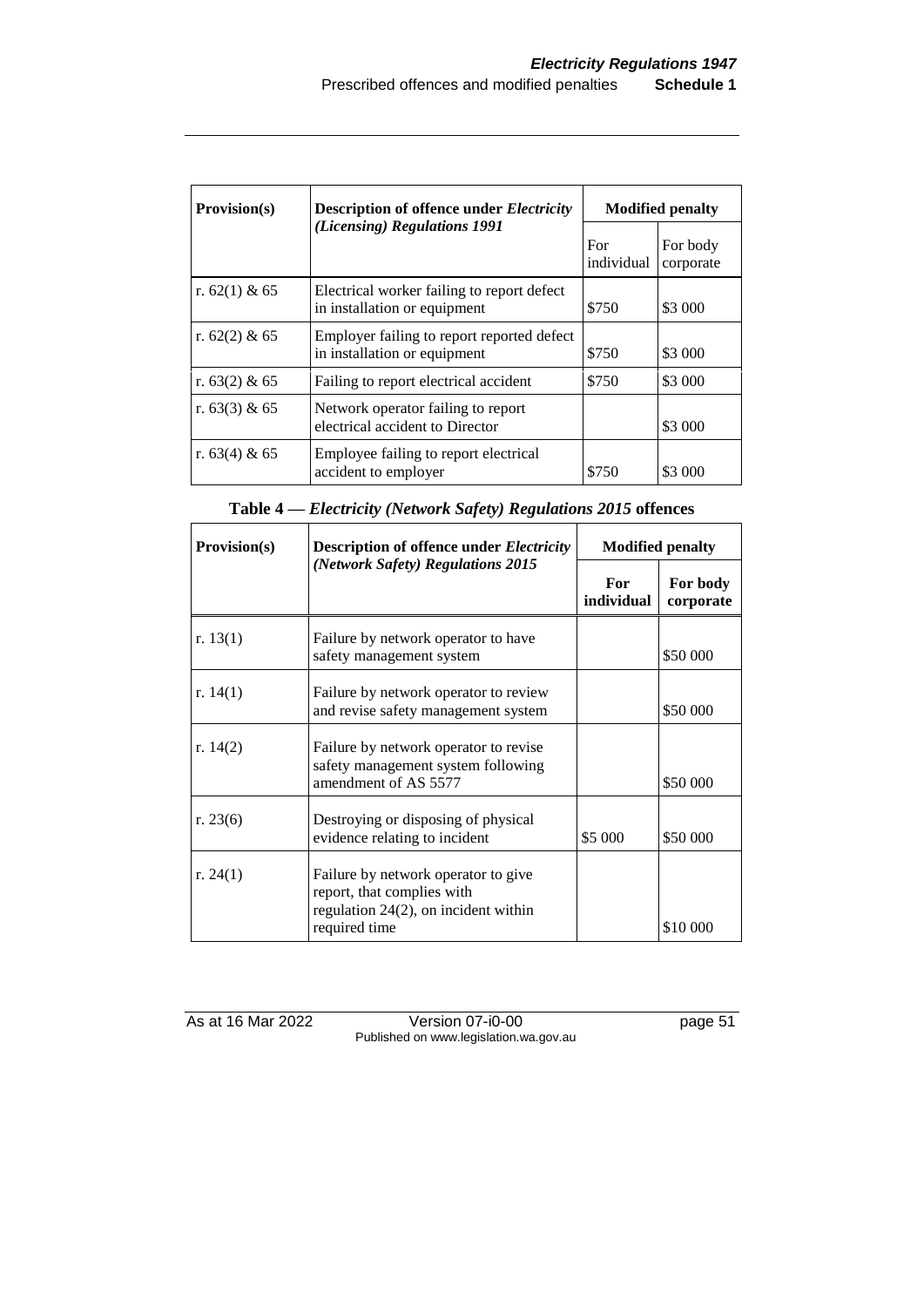| Provision(s) | <b>Description of offence under Electricity</b>                                                         | <b>Modified penalty</b> |                       |
|--------------|---------------------------------------------------------------------------------------------------------|-------------------------|-----------------------|
|              | (Network Safety) Regulations 2015                                                                       | For<br>individual       | For body<br>corporate |
| r. $24(1)$   | Failure by network operator to give<br>report on incident within required time                          |                         | \$50 000              |
| r. $26(3)$   | Failure by network operator to permit<br>witnessing of testing                                          |                         | \$50 000              |
| r. $31(1)$   | Failure by network operator to give or<br>publish statement of network safety<br>performance objectives |                         | \$10 000              |
| r. $32(2)$   | Failure by network operator to give or<br>publish statement of network safety<br>performance outcomes   |                         | \$10 000              |
| r. $41(2)$   | Failure by network operator to inform<br>Director and give details                                      |                         | \$5 000               |
| r. 41(3)     | Failure by person who is to become<br>network operator to inform Director and<br>give details           |                         | \$5 000               |
| r. $41(4)$   | Failure by person who is to cease to be<br>network operator to inform Director and<br>give details      |                         | \$5 000               |
| r. $41(5)$   | Failure by network operator to give<br>notice of change in name or contact<br>details                   |                         | \$5 000               |

*[Schedule 1 inserted: Gazette 31 Dec 2010 p. 6888-92; amended: Gazette 13 Apr 2012 p. 1649-51; 14 Apr 2015 p. 1324; 5 Aug 2015 p. 3185-6; 2 Oct 2018 p. 3792; SL 2022/36 r. 19.]* 

page 52 Version 07-i0-00 As at 16 Mar 2022 Published on www.legislation.wa.gov.au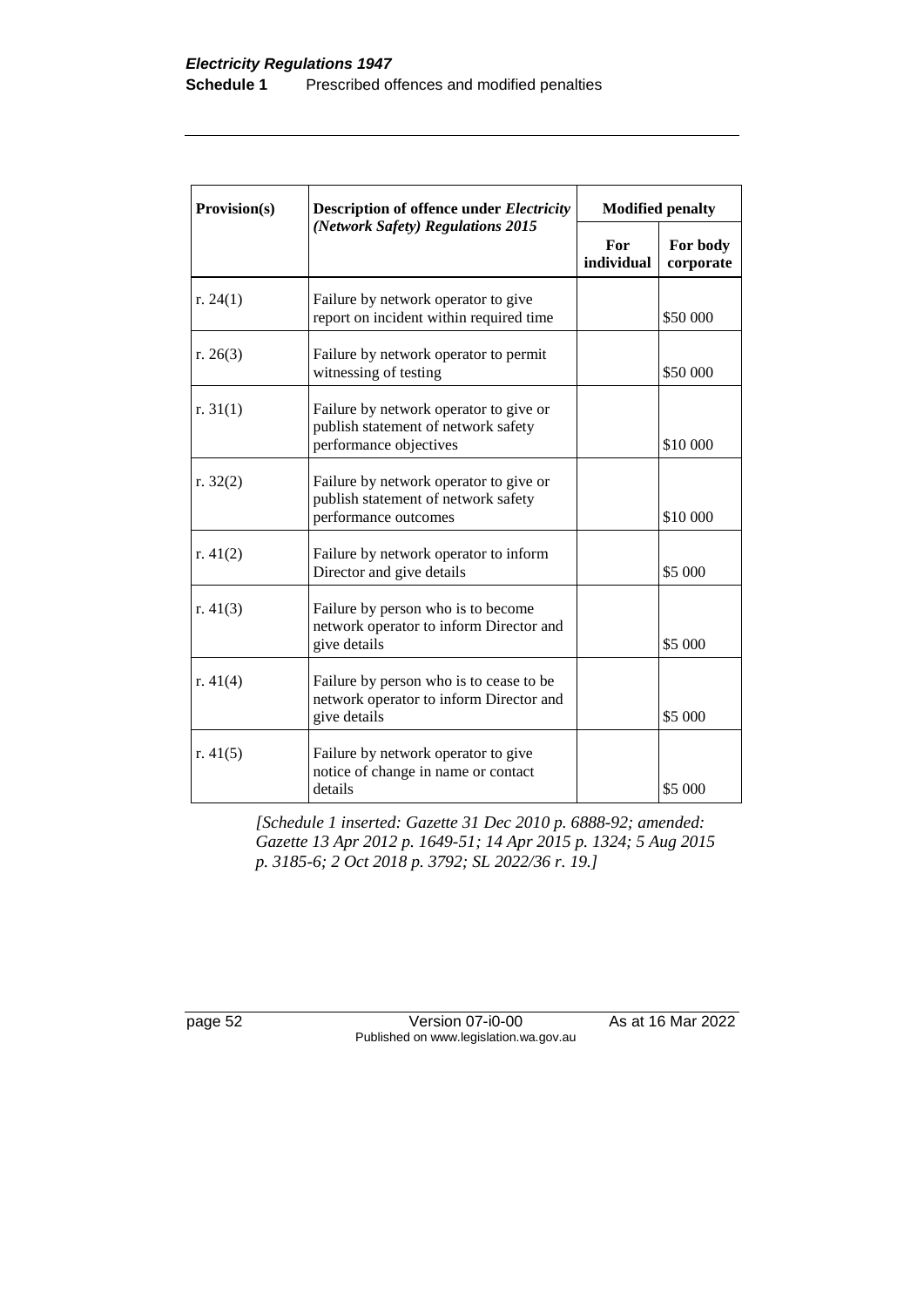**Form 1**

# **Schedule 2 — Forms**

[r. 344]

*[Heading inserted: Gazette 20 Mar 2007 p. 1042.]*

#### **Form 1 — Infringement notice**

| Electricity Act 1945                     |                                                                    | Infringement |  |  |
|------------------------------------------|--------------------------------------------------------------------|--------------|--|--|
| notice no.<br><b>Infringement notice</b> |                                                                    |              |  |  |
| <b>Alleged</b>                           | Name: Family name                                                  |              |  |  |
| offender                                 | Given names                                                        |              |  |  |
|                                          | Company name<br><b>or</b>                                          |              |  |  |
|                                          |                                                                    | <b>ACN</b>   |  |  |
|                                          | Address                                                            |              |  |  |
|                                          |                                                                    | Postcode     |  |  |
| <b>Alleged</b>                           | Description of offence                                             |              |  |  |
| offence                                  |                                                                    |              |  |  |
|                                          | Electricity Act 1945 s.                                            |              |  |  |
|                                          | Electricity Regulations 1947 r.                                    |              |  |  |
|                                          | Electricity (Licensing) Regulations 1991 r.                        |              |  |  |
|                                          | Electricity (Network Safety) Regulations 2015 r.                   |              |  |  |
|                                          | Time<br>Date<br>/20                                                | a.m./p.m.    |  |  |
|                                          | Modified penalty \$                                                |              |  |  |
| <b>Officer</b>                           | Name                                                               |              |  |  |
| issuing                                  | Signature                                                          |              |  |  |
| notice                                   | Office                                                             |              |  |  |
| <b>Date</b>                              | Date of notice<br>/20                                              |              |  |  |
| <b>Notice to</b>                         | It is alleged that you have committed the above offence.           |              |  |  |
| alleged                                  | If you do not want to be prosecuted in court for the offence, pay  |              |  |  |
| offender                                 | the modified penalty within 28 days after the date of this notice. |              |  |  |
|                                          | Send a cheque or money order (payable to<br>By post:               |              |  |  |
|                                          | 'Director of Energy Safety') to:                                   |              |  |  |
|                                          | Director of Energy Safety<br>[Address]                             |              |  |  |
|                                          | In person: Pay the cashier at:                                     |              |  |  |
|                                          | <b>Energy Safety</b>                                               |              |  |  |
|                                          | [Address]                                                          |              |  |  |
|                                          |                                                                    |              |  |  |

As at 16 Mar 2022 Version 07-i0-00 page 53 Published on www.legislation.wa.gov.au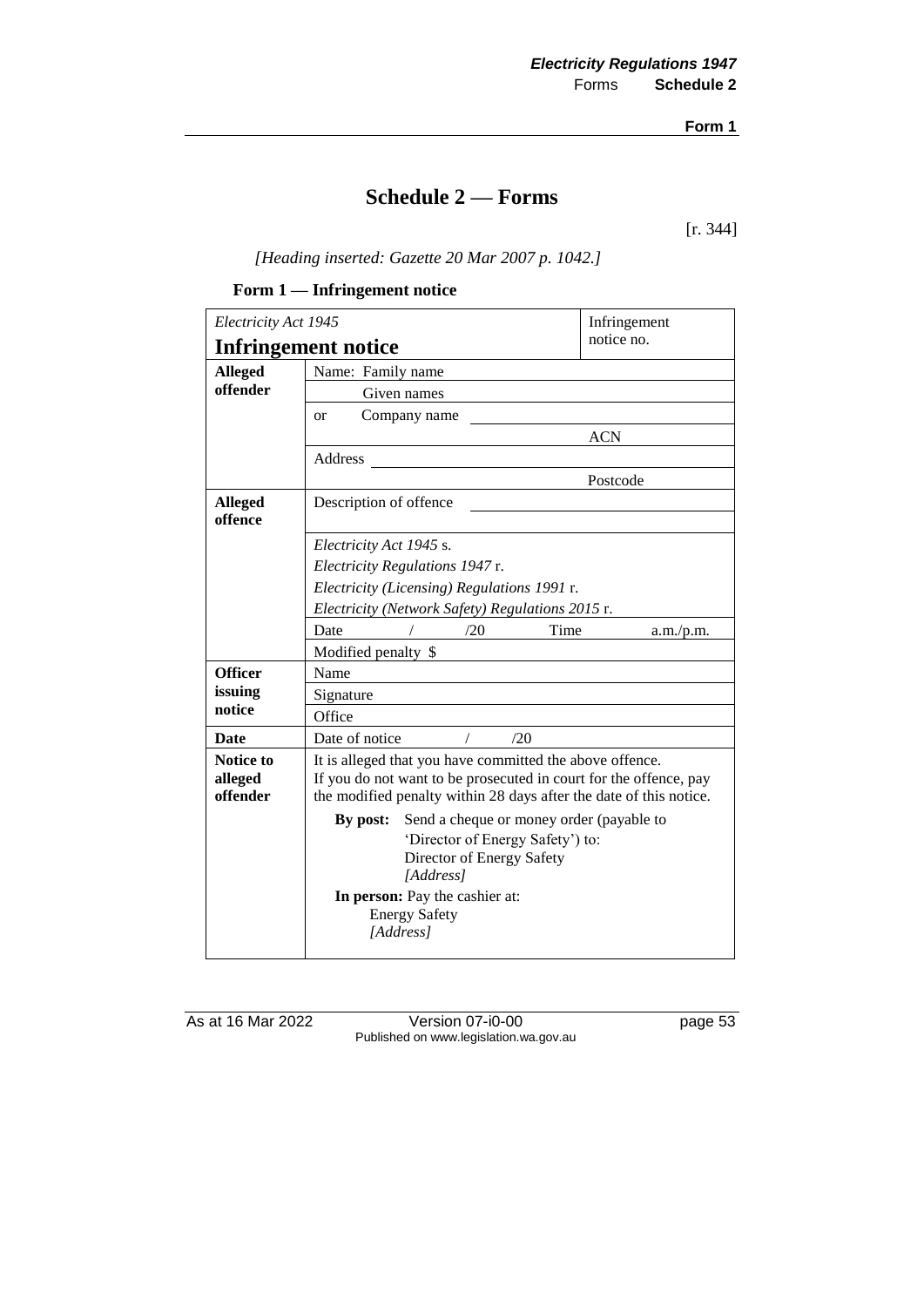**Form 1**

| If you do not pay the modified penalty within 28 days, you may<br>be prosecuted or enforcement action may be taken under the<br>Fines, Penalties and Infringement Notices Enforcement Act 1994.<br>Under that Act, some or all of the following action may be<br>taken — your driver's licence may be suspended, your vehicle<br>licence may be suspended or cancelled, you may be disqualified<br>from holding or obtaining a driver's licence or vehicle licence,<br>your vehicle may be immobilised or have its number plates<br>removed, your details may be published on a website, your<br>earnings or bank accounts may be garnished, and your property<br>may be seized and sold. |
|-------------------------------------------------------------------------------------------------------------------------------------------------------------------------------------------------------------------------------------------------------------------------------------------------------------------------------------------------------------------------------------------------------------------------------------------------------------------------------------------------------------------------------------------------------------------------------------------------------------------------------------------------------------------------------------------|
| If you need more time to pay the modified penalty, you can<br>apply for an extension of time by writing to the Director of<br>Energy Safety at the above address.                                                                                                                                                                                                                                                                                                                                                                                                                                                                                                                         |
| If you want this matter to be dealt with by prosecution in<br>court, tick this box $\Box$ and post this notice to the Director of<br>Energy Safety at the above address within 28 days after the date<br>of this notice.                                                                                                                                                                                                                                                                                                                                                                                                                                                                  |

*[Form 1 inserted: Gazette 20 Mar 2007 p. 1042; amended: Gazette 20 Aug 2013 p. 3829; 5 Aug 2015 p. 3186; SL 2020/163 r. 22.]*

page 54 Version 07-i0-00 As at 16 Mar 2022 Published on www.legislation.wa.gov.au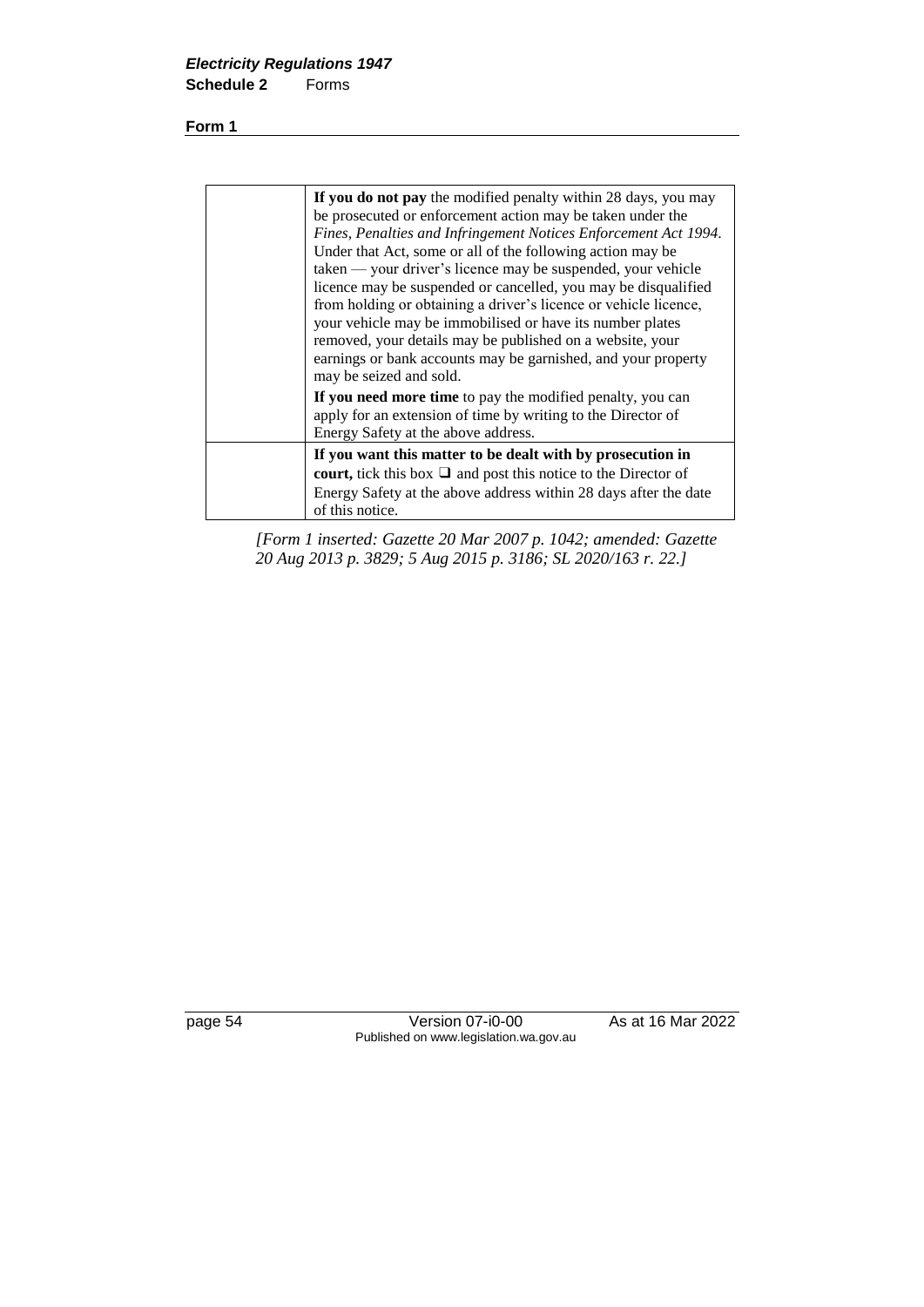**Form 2**

| Electricity Act 1945   |                                                                                                                                                           |     | Withdrawal no.    |
|------------------------|-----------------------------------------------------------------------------------------------------------------------------------------------------------|-----|-------------------|
|                        | Withdrawal of infringement notice                                                                                                                         |     |                   |
| <b>Alleged</b>         | Name: Family name                                                                                                                                         |     |                   |
| offender               | Given names                                                                                                                                               |     |                   |
|                        | Company name<br><sub>or</sub>                                                                                                                             |     |                   |
|                        |                                                                                                                                                           |     | <b>ACN</b>        |
|                        | Address                                                                                                                                                   |     |                   |
|                        |                                                                                                                                                           |     |                   |
|                        |                                                                                                                                                           |     | Postcode          |
| <b>Infringement</b>    | Infringement notice no.                                                                                                                                   |     |                   |
| notice                 | Date of issue                                                                                                                                             | /20 |                   |
| <b>Alleged offence</b> | Description of offence                                                                                                                                    |     |                   |
|                        |                                                                                                                                                           |     |                   |
|                        | Electricity Act 1945 s.                                                                                                                                   |     |                   |
|                        | Electricity Regulations 1947 r.                                                                                                                           |     |                   |
|                        | Electricity (Licensing) Regulations 1991 r.                                                                                                               |     |                   |
|                        | Electricity (Network Safety) Regulations 2015 r.                                                                                                          |     |                   |
|                        | Date<br>/20                                                                                                                                               |     | Time<br>a.m./p.m. |
| Officer                | Name                                                                                                                                                      |     |                   |
| withdrawing            | Signature                                                                                                                                                 |     |                   |
| notice                 | Office                                                                                                                                                    |     |                   |
| Date                   | Date of withdrawal                                                                                                                                        | /20 |                   |
| Withdrawal of          | The above infringement notice issued against you has been                                                                                                 |     |                   |
| infringement           | withdrawn.                                                                                                                                                |     |                   |
| notice                 | If you have already paid the modified penalty for the alleged                                                                                             |     |                   |
|                        | offence you are entitled to a refund.                                                                                                                     |     |                   |
| [*delete<br>whichever  | Your refund is enclosed.<br>∗                                                                                                                             |     |                   |
| is not                 | or<br>*                                                                                                                                                   |     |                   |
| applicable]            | If you have paid the modified penalty but a refund is not<br>enclosed, to claim your refund sign this notice and post it to:<br>Director of Energy Safety |     |                   |
|                        |                                                                                                                                                           |     |                   |
|                        | [Address]                                                                                                                                                 |     |                   |
|                        | Signature                                                                                                                                                 | /20 |                   |

#### **Form 2 — Withdrawal of infringement notice**

*[Form 2 inserted: Gazette 20 Mar 2007 p. 1043; amended: Gazette 5 Aug 2015 p. 3186.]*

As at 16 Mar 2022 Version 07-i0-00 page 55 Published on www.legislation.wa.gov.au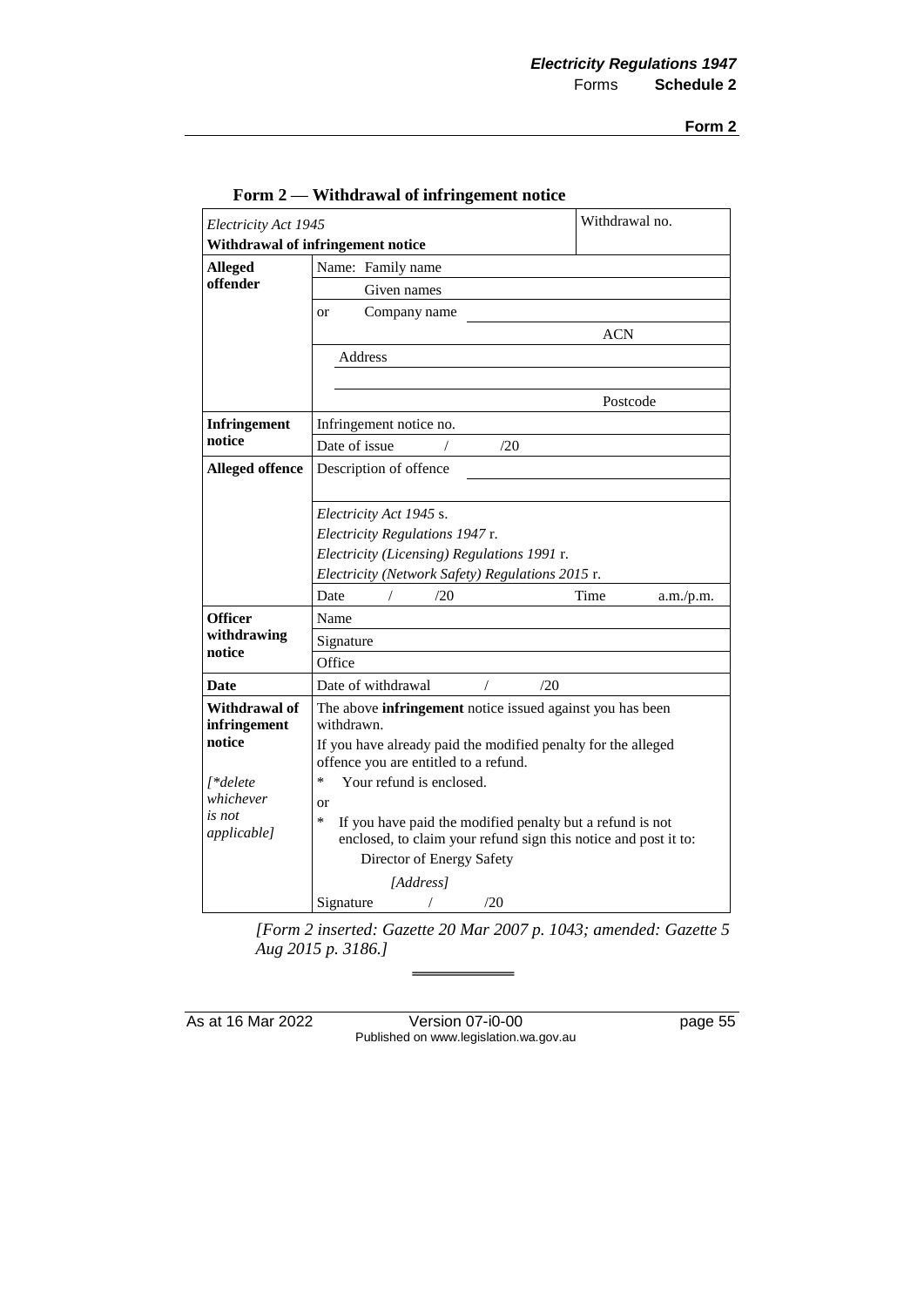# **Notes**

This is a compilation of the *Electricity Regulations 1947* and includes amendments made by other written laws. For provisions that have come into operation, and for information about any reprints, see the compilation table.

| <b>Citation</b>                        | <b>Published</b>          | Commencement |  |
|----------------------------------------|---------------------------|--------------|--|
| Electricity Act Regulations 1947 $3,4$ | 27 Jun 1947<br>p. 1156-94 | 27 Jun 1947  |  |
| Untitled regulations                   | 11 Jul 1947<br>p. 1262-4  | 11 Jul 1947  |  |
| Untitled regulations $5$               | 25 Mar 1948<br>p. $695-6$ | 25 Mar 1948  |  |
| Untitled regulations                   | 7 Sep 1955<br>p. 2143-56  | 7 Sep 1955   |  |
| Untitled regulations                   | 12 Sep 1956<br>p. 2294-6  | 12 Sep 1956  |  |

# **Compilation table**

| Reprint of the <i>Electricity Act Regulations 1947</i> dated 26 Apr 1957 in <i>Gazette</i> |  |
|--------------------------------------------------------------------------------------------|--|
| 10 May 1957 p. 1321-90 (includes amendments listed above)                                  |  |

| Untitled regulations                                     | 5 Mar 1958<br>p. 448     | 5 Mar 1958                                                                                |
|----------------------------------------------------------|--------------------------|-------------------------------------------------------------------------------------------|
| Untitled regulations                                     | 31 May 1960<br>p. 1522   | 31 May 1960                                                                               |
| Untitled regulations                                     | 29 Dec 1961<br>p. 3960-1 | 29 Dec 1961                                                                               |
| Untitled regulations                                     | 1 May 1962<br>p. 1027    | 1 May 1962                                                                                |
| Untitled regulations                                     | 7 Feb 1963<br>p. 597     | 7 Feb 1963                                                                                |
| Untitled regulations                                     | 22 Dec 1964<br>p. 4081   | 22 Dec 1964                                                                               |
| Untitled regulations                                     | 31 Aug 1965<br>p. 2560-2 | 31 Aug 1965                                                                               |
| <i>Decimal Currency Act 1965</i> assented to 21 Dec 1965 |                          | Act other than s. 4-9:<br>21 Dec 1965 (see s. 2(1));<br>s. 4-9: 14 Feb 1966 (see s. 2(2)) |
| Untitled regulations                                     | 14 Jun 1967<br>p. 1608-9 | 14 Jun 1967                                                                               |

page 56 Version 07-i0-00 As at 16 Mar 2022 Published on www.legislation.wa.gov.au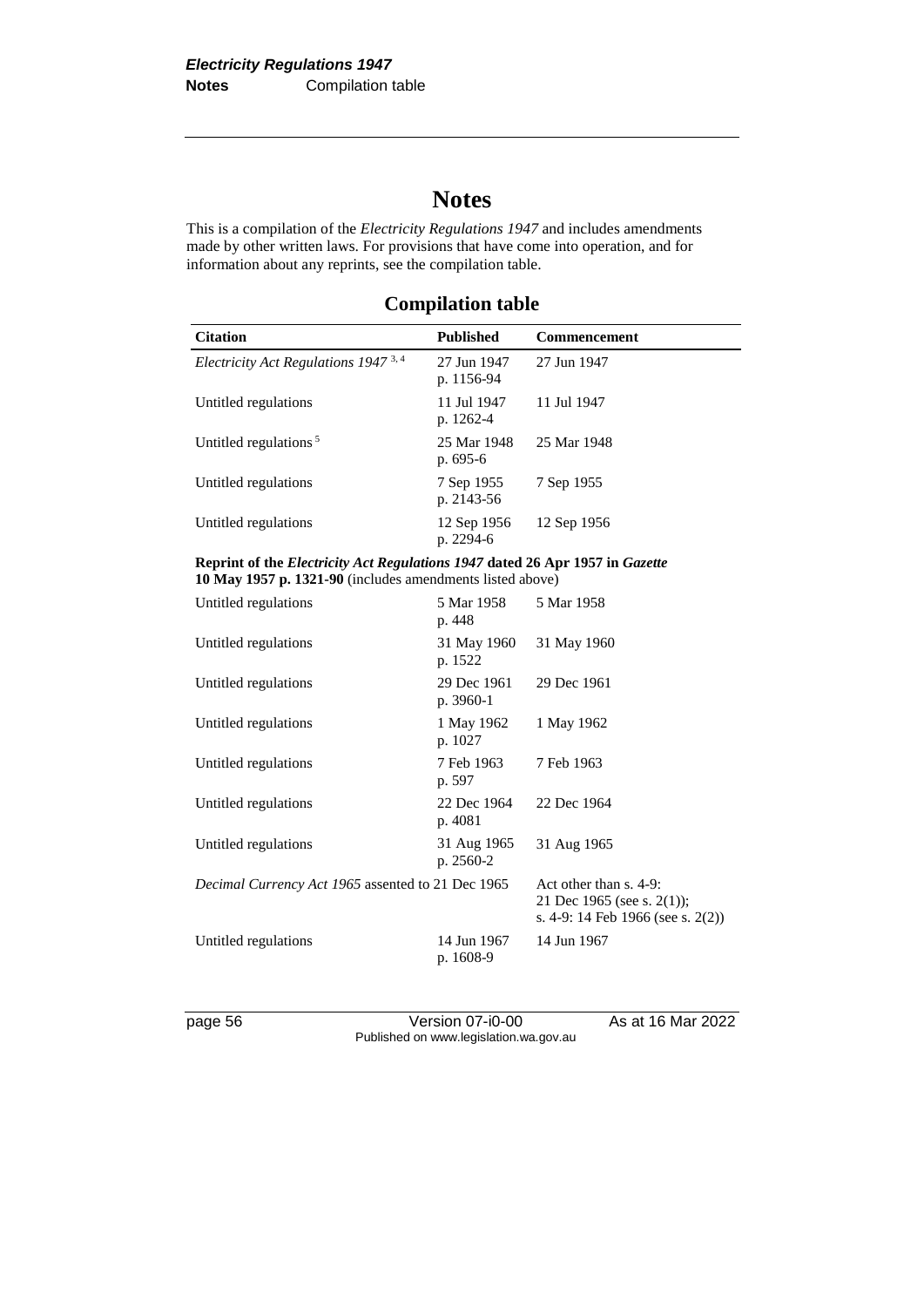| <b>Citation</b>                                                                                                                            | <b>Published</b>                                               | Commencement             |
|--------------------------------------------------------------------------------------------------------------------------------------------|----------------------------------------------------------------|--------------------------|
| Reprint of the Electricity Act Regulations 1947 dated 12 Aug 1968 in Gazette<br>21 Aug 1968 p. 2475-544 (includes amendments listed above) |                                                                |                          |
|                                                                                                                                            |                                                                |                          |
| Untitled regulations                                                                                                                       | 25 Jun 1969<br>p. 1868                                         | 25 Jun 1969              |
| Untitled regulations                                                                                                                       | 25 Sep 1970<br>p. 3061-3<br>(erratum<br>9 Oct 1970<br>p. 3145) | 25 Sep 1970              |
| Untitled regulations                                                                                                                       | 8 Feb 1972<br>p. 265                                           | 8 Feb 1972               |
| Untitled regulations                                                                                                                       | 7 Jun 1972<br>p. 1707                                          | 7 Jun 1972               |
| Untitled regulations                                                                                                                       | 7 Jul 1972<br>p. 2346-7<br>(erratum<br>14 Jul 1972<br>p. 2467) | 7 Jul 1972               |
| Untitled regulations                                                                                                                       | 24 Nov 1972<br>p. 4512-14                                      | 1 Jan 1973               |
| Untitled regulations                                                                                                                       | 28 Jun 1973<br>p. 2469                                         | 1 Jul 1973               |
| Untitled regulations                                                                                                                       | 21 Feb 1975<br>p. 667-9                                        | 1 Mar 1975 (see r. 2)    |
| Untitled regulations                                                                                                                       | 5 Mar 1976<br>p. 688                                           | 1 Mar 1976 (see r. 2)    |
| Untitled regulations                                                                                                                       | 9 Sep 1977<br>p. 3307-10                                       | 9 Sep 1977 (see r. 2)    |
| Untitled regulations                                                                                                                       | 15 Jun 1979<br>p. 1620-3                                       | 15 Jun 1979 <sup>6</sup> |
| <b>Electricity Amendment Regulations</b><br>(No. 2) 1981                                                                                   | 2 Oct 1981<br>p. 4214-17                                       | 2 Oct 1981               |
| <b>Electricity Amendment</b><br>Regulations 1982                                                                                           | 7 Jan 1983<br>p. 30-2                                          | 7 Jan 1983               |
| <b>Electricity Amendment</b><br>Regulations 1985                                                                                           | 20 Dec 1985<br>p. 4881                                         | 1 Jan 1986 (see r. 2)    |
| <b>Electricity Amendment</b><br>Regulations 1987                                                                                           | 22 May 1987<br>p. 2187-8                                       | 22 May 1987              |

As at 16 Mar 2022 Version 07-i0-00 page 57 Published on www.legislation.wa.gov.au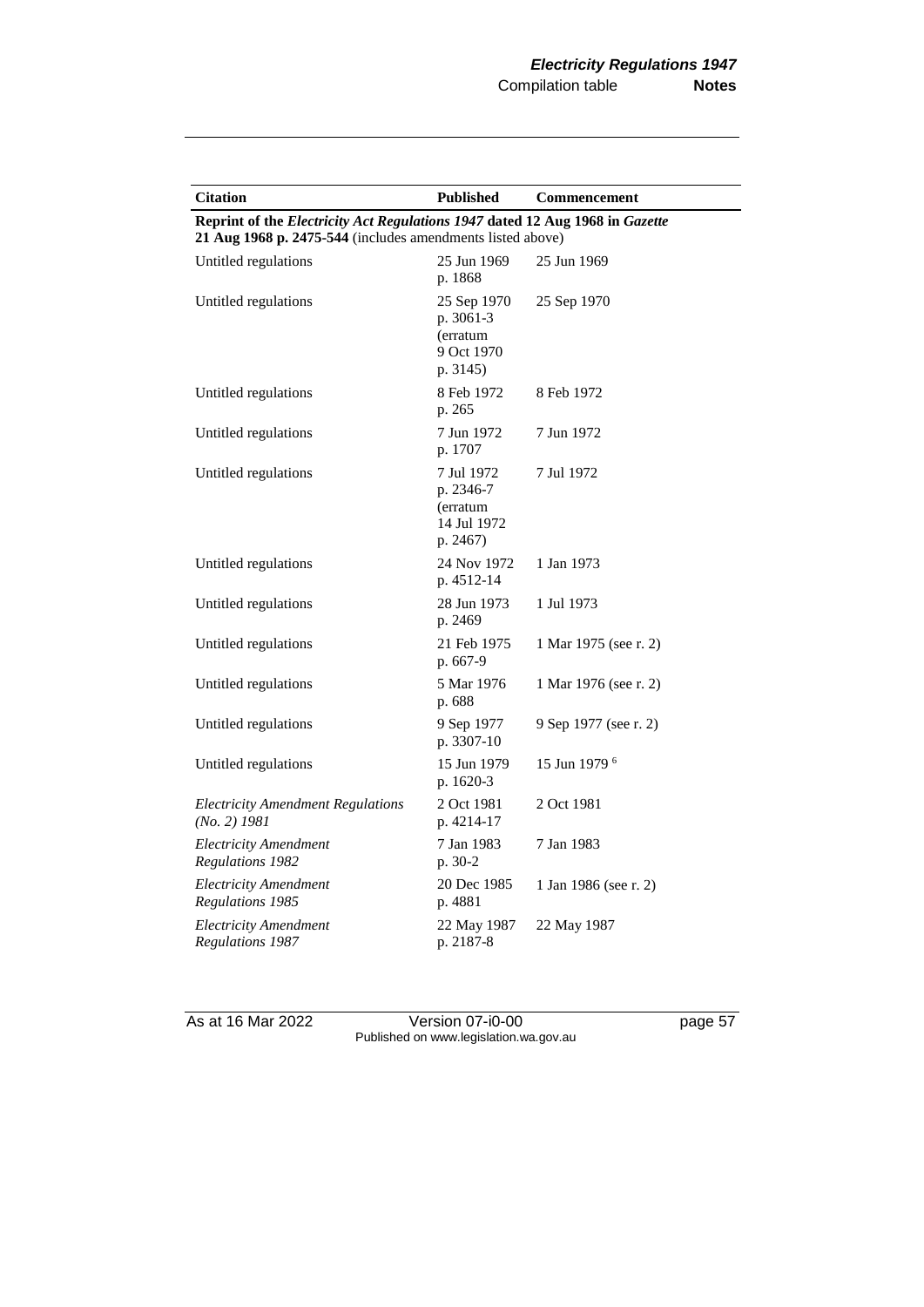| <b>Citation</b>                                                                                           | <b>Published</b>           | <b>Commencement</b>                                      |
|-----------------------------------------------------------------------------------------------------------|----------------------------|----------------------------------------------------------|
| <b>Electricity Amendment Regulations</b><br>$(No. 2)$ 1987                                                | 22 May 1987<br>p. 2188     | 1 Jul 1987 (see r. 3)                                    |
| <b>Electricity Amendment Regulations</b><br>$(No. 3)$ 1987                                                | 22 May 1987<br>p. 2188-9   | 1 Jan 1988 (see r. 2)                                    |
| <b>Electricity Amendment Regulations</b><br>$(No. 4)$ 1987                                                | 22 May 1987<br>p. 2189-93  | 22 May 1987                                              |
| <b>Electricity Amendment</b><br><b>Regulations 1988</b>                                                   | 31 Mar 1988<br>p. 971      | 31 Mar 1988                                              |
| <b>Electricity Amendment</b><br><b>Regulations 1989</b>                                                   | 27 Oct 1989<br>p. 3911     | 31 Oct 1989 (see r. 2)                                   |
| <b>Electricity Amendment Regulations</b><br>$(No. 2)$ 1989                                                | 29 Dec 1989<br>p. 4701     | 29 Dec 1989                                              |
| Electricity (Licensing)<br>Regulations 1991 r. 66                                                         | 14 Oct 1991<br>p. 5249-99  | 1 Nov 1991 (see r. 2)                                    |
| Electricity (Amendment)<br>Regulations 1995                                                               | 23 Dec 1994<br>p. 7124-33  | 1 Jan 1995 (see r. 3 and Gazette<br>23 Dec 1994 p. 7069) |
| Electricity (Amendment) (No. 2)<br>Regulations 1995                                                       | 20 Jun 1995<br>p. 2400     | 20 Jun 1995                                              |
| <b>Electricity Amendment</b><br>Regulations 1996                                                          | 30 Aug 1996<br>p. 4316-17  | 30 Nov 1996 (see r. 2)                                   |
| <b>Electricity Amendment</b><br>Regulations 1997                                                          | 23 May 1997<br>p. 2417-19  | 23 May 1997                                              |
| <b>Electricity Amendment</b><br>Regulations 2000 <sup>7</sup>                                             | 30 May 2000<br>p. 2567-72  | 30 May 2000                                              |
| Reprint of the <i>Electricity Regulations 1947</i> as at 3 Oct 2000 (includes amendments listed<br>above) |                            |                                                          |
| <b>Electricity Amendment Regulations</b><br>(No. 2) 2000                                                  | 19 Dec 2000<br>p. 7274     | 19 Dec 2000                                              |
| <b>Electricity Amendment</b><br>Regulations 2004                                                          | 9 Nov 2004<br>p. 5005-6    | 9 Nov 2004                                               |
| <b>Electricity Corporations</b><br>(Consequential Amendments)<br>Regulations 2006 r. 78                   | 31 Mar 2006<br>p. 1299-357 | 1 Apr 2006 (see r. 2)                                    |
| <b>Electricity Amendment Regulations</b><br>(No. 2) 2006                                                  | 31 Oct 2006<br>p. 4597-602 | 31 Oct 2006                                              |

#### **Reprint 4: The** *Electricity Regulations 1947* **as at 2 Mar 2007** (includes amendments listed above)

| Electricity Amendment Regulations | 20 Mar 2007 | 20 Mar 2007 |
|-----------------------------------|-------------|-------------|
| (No. 2) 2007 <sup>8</sup>         | p. 1038-43  |             |

page 58 Version 07-i0-00 As at 16 Mar 2022 Published on www.legislation.wa.gov.au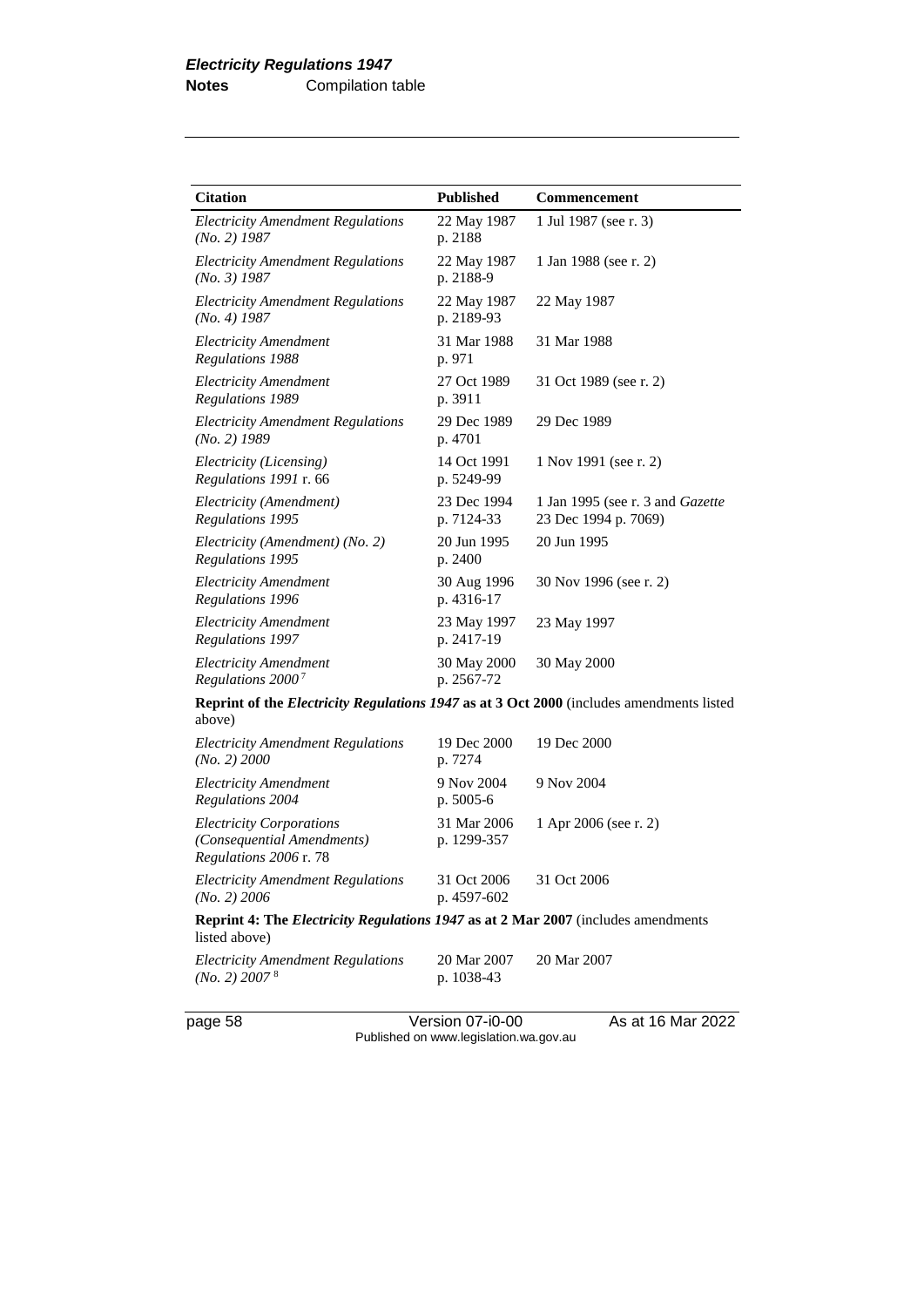| <b>Citation</b>                                                                                     | <b>Published</b>          | Commencement                                                                                                                                       |  |  |
|-----------------------------------------------------------------------------------------------------|---------------------------|----------------------------------------------------------------------------------------------------------------------------------------------------|--|--|
| <b>Electricity Amendment</b><br>Regulations 2009                                                    | 8 May 2009<br>p. 1492-7   | r. 1 and 2: 8 May 2009<br>(see r. $2(a)$ );<br>Regulations other than r. 1 and 2:<br>9 Aug 2009 (see r. 2(b))                                      |  |  |
| <b>Electricity Amendment Regulations</b><br>(No. 4) 2009                                            | 29 Sep 2009<br>p. 3847    | r. 1 and 2: 29 Sep 2009<br>(see r. $2(a)$ );<br>Regulations other than r. 1 and 2:<br>30 Sep 2009 (see r. 2(b))                                    |  |  |
| <b>Electricity Amendment Regulations</b><br>(No. 3) 2009                                            | 27 Oct 2009<br>p. 4211-13 | r. 1 and 2: 27 Oct 2009<br>(see $r. 2(a)$ );<br>Regulations other than r. 1 and 2:<br>28 Oct 2009 (see r. 2(b))                                    |  |  |
| Reprint 5: The Electricity Regulations 1947 as at 19 Feb 2010 (includes amendments<br>listed above) |                           |                                                                                                                                                    |  |  |
| <b>Electricity Amendment Regulations</b><br>(No. 5) 2009                                            | 5 Mar 2010<br>p. 841-2    | r. 1 and 2: 5 Mar 2010<br>(see $r. 2(a)$ );<br>Regulations other than r. 1 and 2:<br>6 Mar 2010 (see r. 2(b))                                      |  |  |
| <b>Electricity Amendment</b><br>Regulations 2010                                                    | 31 Dec 2010<br>p. 6888-92 | r. 1 and 2:31 Dec 2010<br>(see $r. 2(a)$ );<br>Regulations other than r. 1 and 2:<br>1 Jan 2011 (see r. 2(b))                                      |  |  |
| <i><b>Electricity Amendment</b></i><br>Regulations (No. 3) 2010                                     | 10 May 2011<br>p. 1662-6  | r. 1 and 2: 10 May 2011<br>(see $r. 2(a)$ );<br>Regulations other than r. 1 and 2:<br>11 May 2011 (see r. 2(b))                                    |  |  |
| <b>Electricity Amendment</b><br>Regulations 2012                                                    | 13 Apr 2012<br>p. 1647-51 | r. 1 and 2: 13 Apr 2012<br>(see r. $2(a)$ );<br>Regulations other than r. 1 and 2:<br>14 Apr 2012 (see r. 2(b))                                    |  |  |
| <b>Electricity Amendment</b><br>Regulations 2013                                                    | 20 Aug 2013<br>p. 3829    | r. 1 and 2: 20 Aug 2013<br>(see r. $2(a)$ );<br>Regulations other than r. 1 and 2:<br>21 Aug 2013 (see r. 2(b) and<br>Gazette 20 Aug 2013 p. 3815) |  |  |
| Reprint 6: The Electricity Regulations 1947 as at 8 Nov 2013 (includes amendments<br>listed above)  |                           |                                                                                                                                                    |  |  |
| <b>Electricity Amendment</b><br>Regulations 2015                                                    | 14 Apr 2015<br>p. 1324    | r. 1 and 2: 14 Apr 2015<br>(see r. $2(a)$ );<br>Regulations other than r. 1 and 2:<br>15 Apr 2015 (see r. 2(b))                                    |  |  |

As at 16 Mar 2022 Version 07-i0-00 page 59 Published on www.legislation.wa.gov.au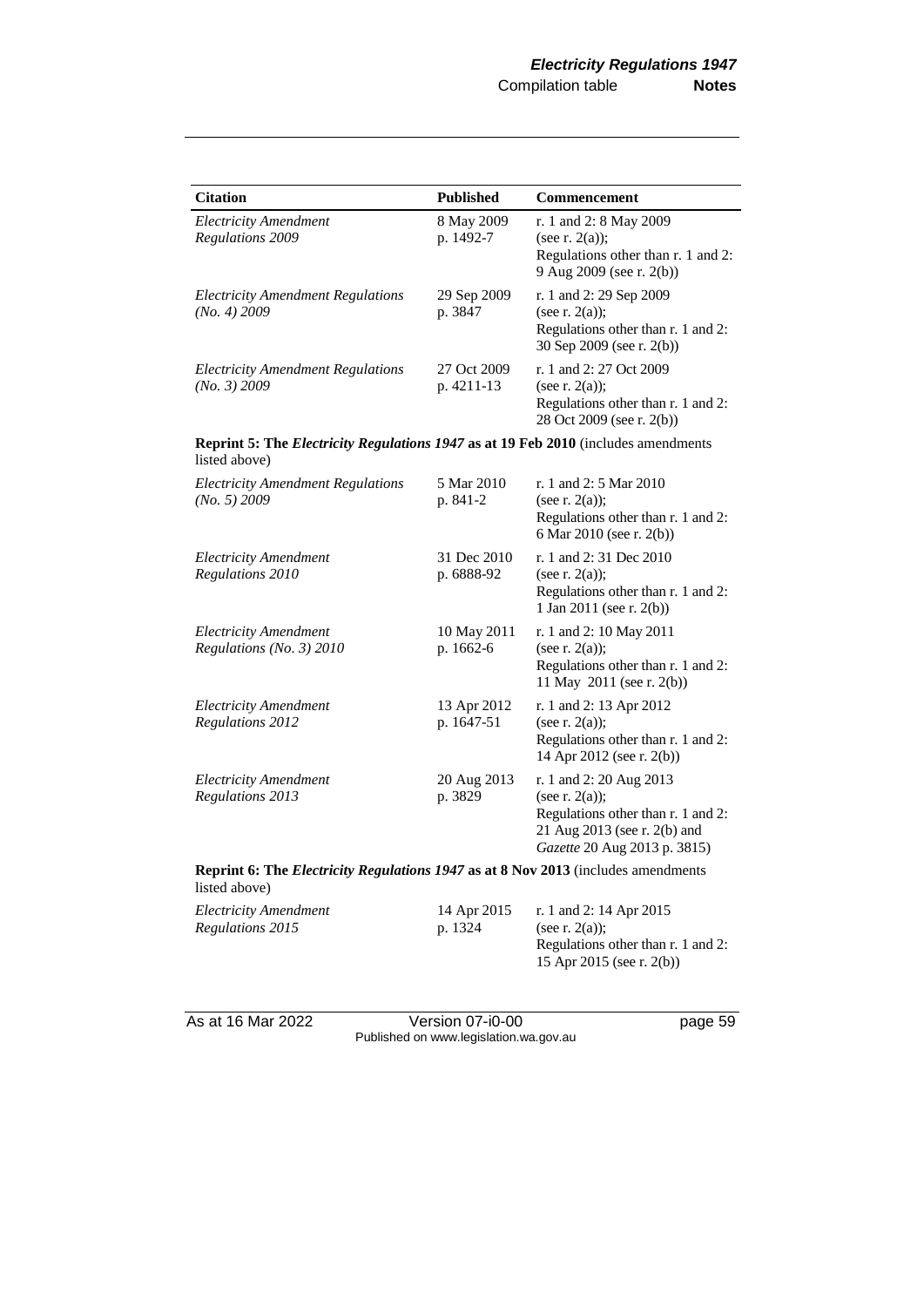| <b>Citation</b>                                                                                            | <b>Published</b>           | Commencement                                                                                                            |
|------------------------------------------------------------------------------------------------------------|----------------------------|-------------------------------------------------------------------------------------------------------------------------|
| Electricity (Network Safety)<br>Regulations 2015 r. 44                                                     | 5 Aug 2015<br>p. 3141-96   | 6 Aug 2015 (see r. 2(b))                                                                                                |
| <b>Electricity Amendment Regulations</b><br>$(No. 2)$ 2015                                                 |                            | 5 Jan 2016 p. 3 r. 1 and 2: 5 Jan 2016 (see r. 2(a));<br>Regulations other than r. 1 and 2:<br>6 Jan 2016 (see r. 2(b)) |
| <b>Reprint 7: The Electricity Regulations 1947 as at 21 Oct 2016</b> (includes amendments listed<br>above) |                            |                                                                                                                         |
| <b>Electricity Amendment</b><br>Regulations 2018 Pt. 2                                                     | 2 Oct 2018<br>p. 3784-94   | 1 Jan 2019 (see r. 2(b))                                                                                                |
| <b>Commerce Regulations Amendment</b><br>(Strata Titles) Regulations 2019<br>Pt. 3                         | 31 Dec 2019<br>p. 4637-46  | 1 May 2020 (see r. 2(b) and<br>SL 2020/39 cl. 2)                                                                        |
| <b>Commerce Regulations Amendment</b><br>(Infringement Notices)<br>Regulations 2020 Pt. 11                 | SL 2020/163<br>25 Sep 2020 | 29 Sep 2020 (see r. 2(b) and<br>SL 2020/159 cl. 2(a))                                                                   |
| <b>Commerce Regulations Amendment</b><br>(Community Titles)<br>Regulations 2021 Pt. 2                      | SL 2021/71<br>18 Jun 2021  | 30 Jun 2021 (see r. 2(b) and<br>SL 2021/69 cl. 2)                                                                       |
| <b>Energy Regulations Amendment</b><br>(Electricity Licensing)<br>Regulations 2022 Pt. 3                   | SL 2022/36<br>15 Mar 2022  | 16 Mar 2022 (see r. 2(b))                                                                                               |

### **Other notes**

- <sup>1</sup> The *Electricity (Licensing) Regulations 1991* r. 49 commenced 1 Nov 1991.
- <sup>2</sup> Footnote no longer applicable.
- <sup>3</sup> Now known as the *Electricity Regulations 1947*; citation changed (see note under r. 1).
- <sup>4</sup> Regulations 180 and 278 disallowed on 24 Sep 1947, see *Gazette* 5 Dec 1947 p. 2209.

Regulations 113, 117-19, 123, 124, 129-32, 138, 139 and 142 disallowed on 14 Oct 1947, see *Gazette* 5 Dec 1947 p. 2209.

<sup>5</sup> The amendments to regulations 71, 80, 86 and 104 disallowed on 21 Sep 1948, see *Gazette* 25 Feb 1949 p. 340.

Regulations 113, 117-19, 123, 124, 129-32, 138, 139 and 142 disallowed on 21 Sep 1948, see *Gazette* 25 Feb 1949 p. 340.

Regulation 278 disallowed on 22 Sep 1948, see *Gazette* 1 Oct 1948 p. 2375 and 25 Feb 1949 p. 340.

page 60 **Version 07-i0-00** As at 16 Mar 2022 Published on www.legislation.wa.gov.au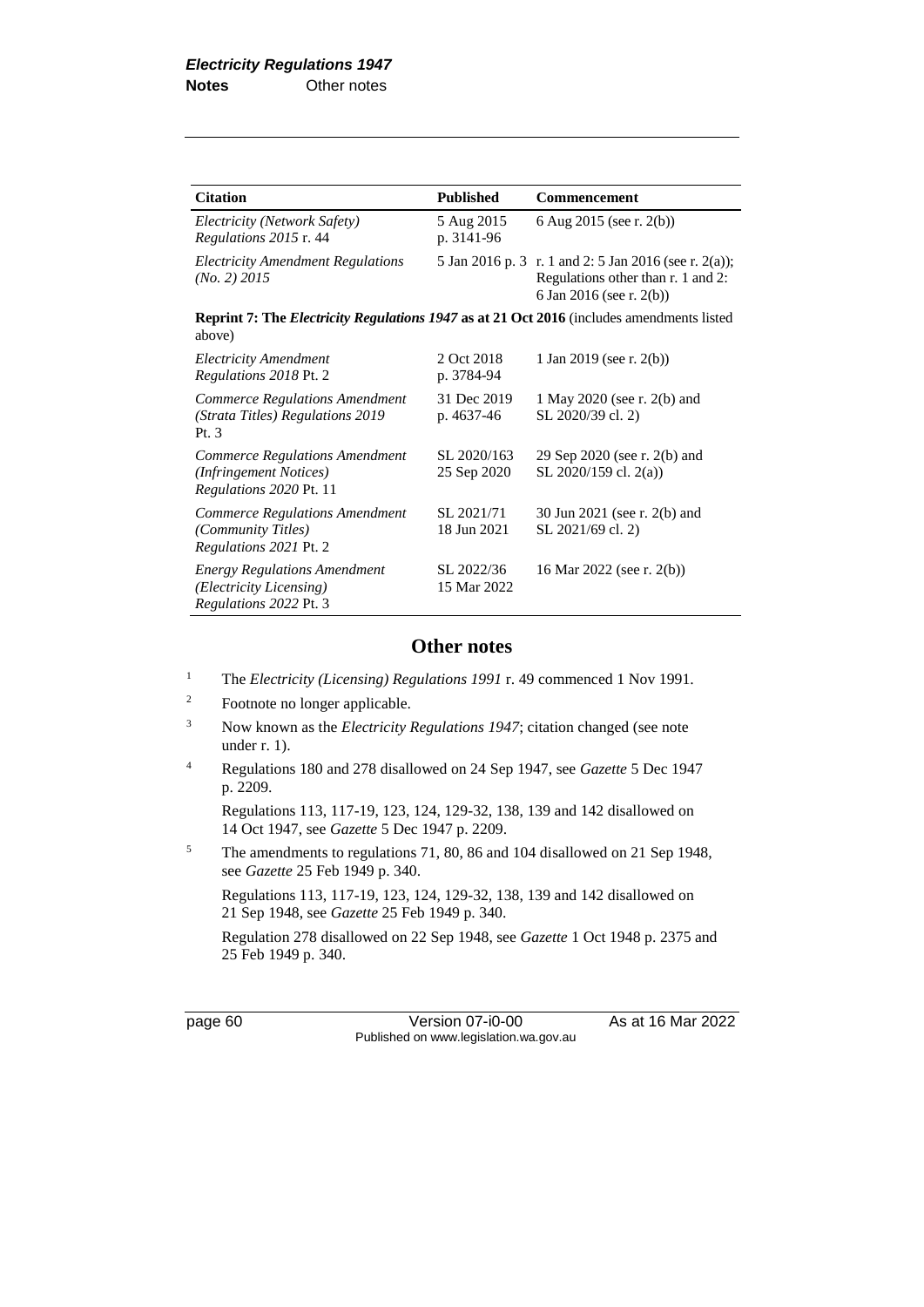- <sup>6</sup> The commencement date of 1 Jun 1979 that was specified was before the date of gazettal.
- <sup>7</sup> The headings before r. 238-277, 279 and 321-341 were deleted by the *Electricity Amendment Regulations 2000*, see *Gazette* 30 May 2000 p. 2571-2.
- <sup>8</sup> The amendment in the *Electricity Amendment Regulations (No. 2) 2007* r. 3 is not included because the regulation it sought to amend had been deleted before the amendment purported to come into operation.

As at 16 Mar 2022 Version 07-i0-00 Page 61 Published on www.legislation.wa.gov.au